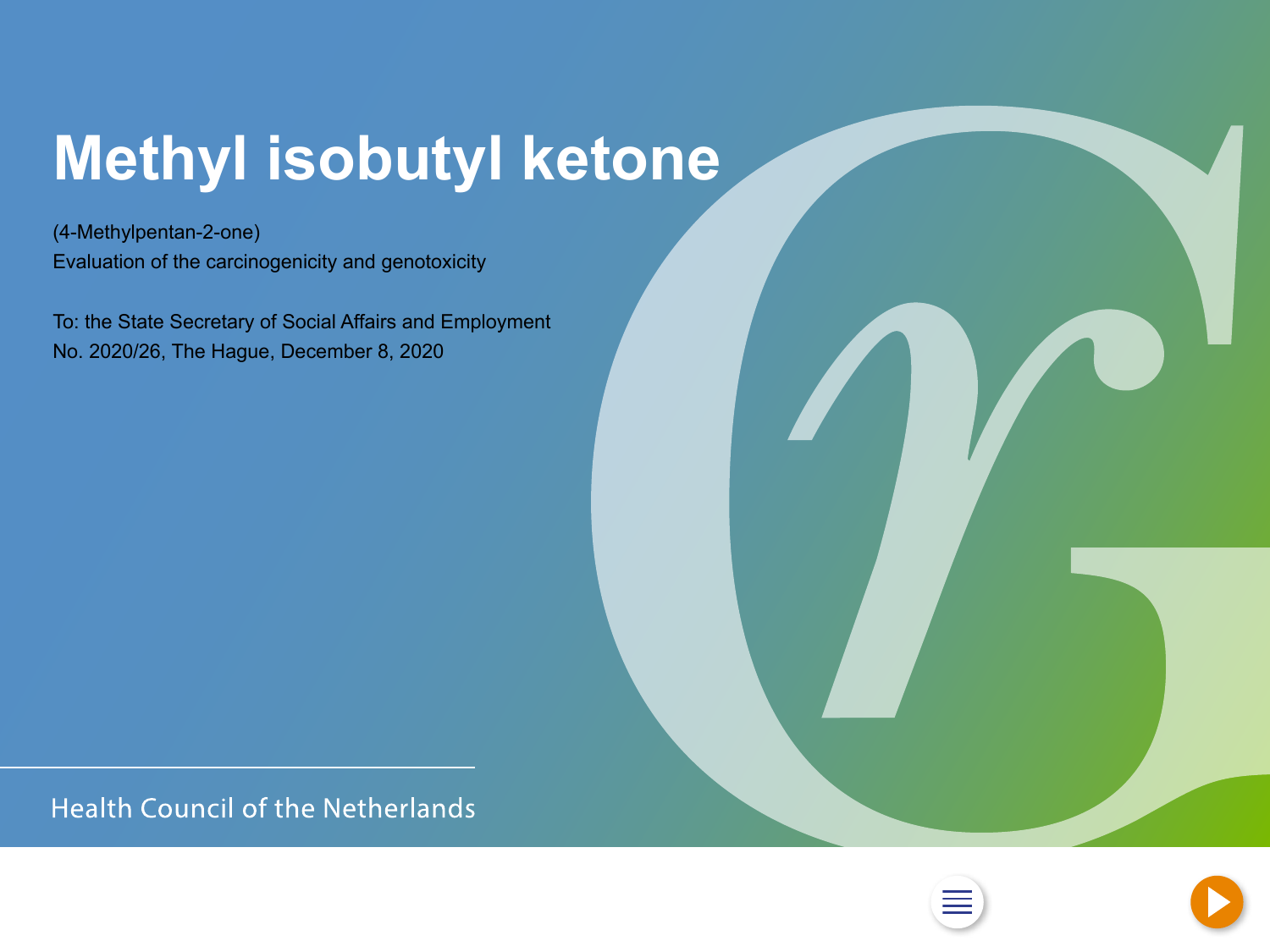# <span id="page-1-0"></span>contents

| 01 | <b>Scope</b> |                                       | 7  |
|----|--------------|---------------------------------------|----|
|    | 1.1          | Background                            | 8  |
|    | 1.2          | Committee and procedure               | 8  |
|    | 1.3          | Data                                  | 8  |
|    | 1.4          | <b>Quality assessment</b>             | 9  |
|    | 1.5          | Criteria for classification           | 9  |
| 02 |              | <b>Identity of the substance</b>      | 10 |
|    | 2.1          | Name and other identifiers            | 11 |
|    | 2.2          | Composition of the substance          | 11 |
|    | 2.3          | Physico-chemical properties           | 11 |
| 03 |              | <b>International classification</b>   | 12 |
|    | 3.1          | <b>European Commission</b>            | 13 |
|    | 3.2          | <b>IARC</b>                           | 13 |
|    | 3.3          | The Health Council of the Netherlands | 13 |

| 04 | <b>Monitoring</b> |                                                                  |    |
|----|-------------------|------------------------------------------------------------------|----|
|    | 4.1               | Environmental exposure monitoring                                | 15 |
|    | 4.2               | Biological exposure monitoring                                   | 15 |
| 05 |                   | <b>Manufacture and uses</b>                                      | 16 |
|    | 5.1               | Manufacture                                                      | 17 |
|    | 5.2               | Identified uses                                                  | 17 |
| 06 |                   | <b>Summary of kinetics</b>                                       | 18 |
|    | 6.1               | Absorption, distribution and elimination                         | 19 |
|    | 6.2               | Metabolism                                                       | 19 |
| 07 |                   | <b>Germ cell mutagenicity</b>                                    | 21 |
|    | 7.1               | Summary and relevance of the provided information on (germ cell) |    |
|    |                   | mutagenicity                                                     | 22 |
|    | 7.2               | Evaluation on germ cell mutagenicity                             | 23 |
|    | 7.3               | Recommendation on the classification for germ cell mutagenicity  | 23 |



**1** Health Council of the Netherlands | No. 2020/26 
$$
\Box
$$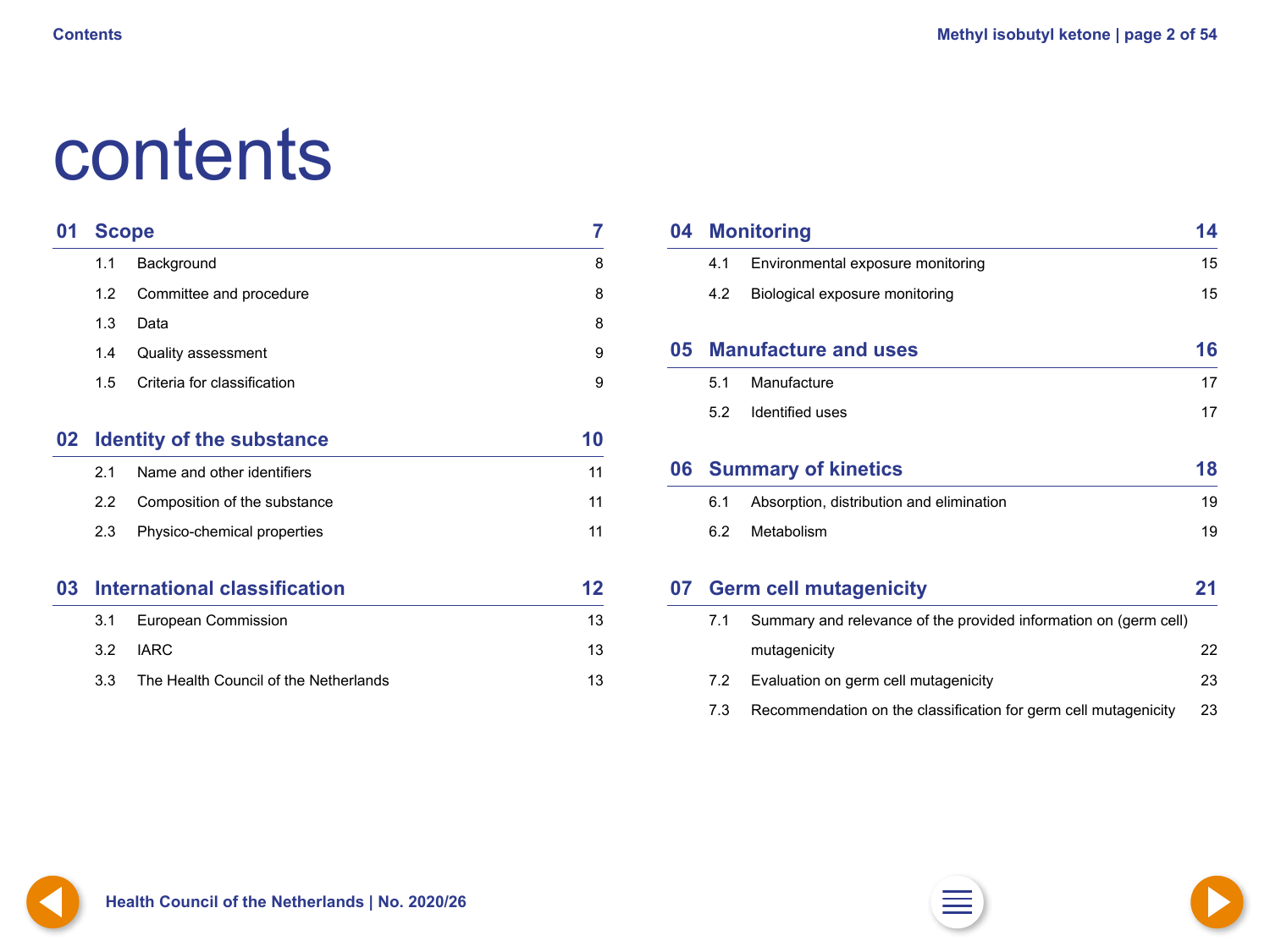<span id="page-2-0"></span>

| 08 | <b>Carcinogenicity</b>                                      |                                                          |    |  |
|----|-------------------------------------------------------------|----------------------------------------------------------|----|--|
|    | Summary and relevance of the provided information on<br>8.1 |                                                          |    |  |
|    |                                                             | carcinogenicity                                          | 25 |  |
|    | 8.2                                                         | Evaluation on the carcinogenicity                        | 29 |  |
|    | 8.3                                                         | Recommendation on the classification for carcinogenicity | 29 |  |
|    |                                                             | <b>References</b>                                        |    |  |

| <b>Annexes</b> | 35                                                 |    |
|----------------|----------------------------------------------------|----|
| A              | <b>IARC</b> evaluation and conclusion              | 36 |
| B              | Reliability testing of animal and in vitro studies | 37 |
| $\mathsf C$    | Reliability testing of epidemiological studies     | 38 |
| D              | Classification on germ cell mutagenicity           | 40 |
| E.             | Classification on carcinogenicity                  | 44 |
| F              | Genotoxicity in vitro                              | 45 |
| G              | Genotoxicity in vivo                               | 50 |
| H              | Animal carcinogenicity studies                     | 51 |

**[2](#page-1-0) Health Council of the Netherlands | No. 2020/26 [2](#page-1-0) [4](#page-3-0)**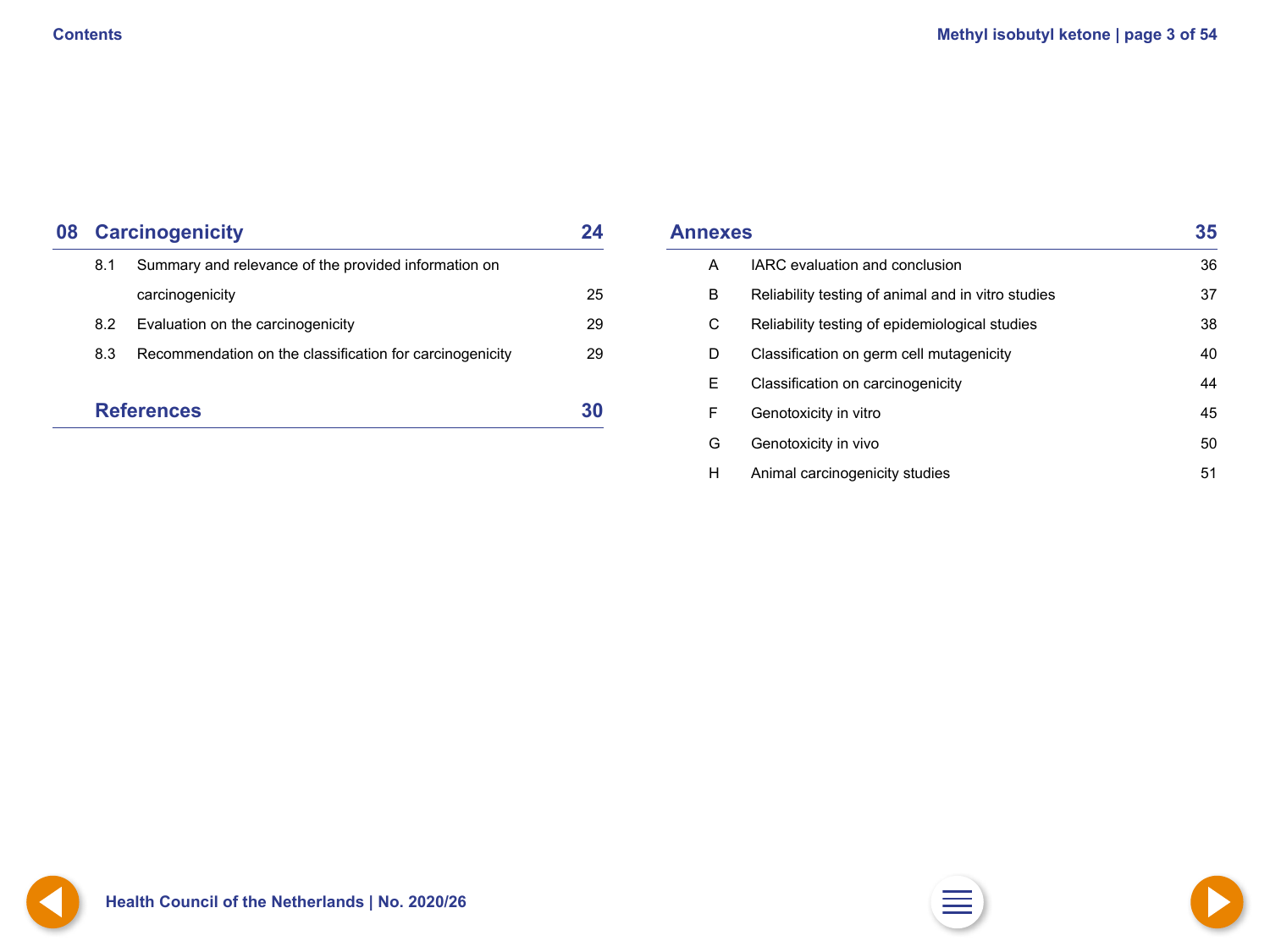# <span id="page-3-0"></span>samenvatting

De Gezondheidsraad heeft beoordeeld of beroepsmatige blootstelling aan methylisobutylketon (MIBK) een genotoxisch effect heeft en tot kanker kan leiden en op basis daarvan een classificatievoorstel opgesteld. Het advies is opgesteld door de Subcommissie Classificatie kankerverwekkende stoffen – hierna aangeduid als de commissie – een subcommissie van de vaste Commissie Gezondheid en beroepsmatige blootstelling aan stoffen (GBBS). Op www.gezondheidsraad.nl staat informatie over de taken van deze vaste commissie van de Gezondheidsraad. De samenstelling van de commissie is te vinden achterin dit advies.

### **Toepassingen MIBK**

MIBK wordt voor verschillende doeleinden gebruikt bij het vervaardigen van producten. In uiteenlopende industrieën kunnen mensen tijdens hun werk met de stof in aanraking

komen. Het wordt bijvoorbeeld gebruikt als oplosmiddel in cosmetische producten, verven en lakken. Ook wordt het gebruikt bij de bereiding van sommige geneesmiddelen. MIBK kent ook een toepassing als synthetische geurstof en het wordt gebruikt als component in voedselverpakkingsmaterialen en als component in rubberen (auto)banden.

### **Beoordeling kankerverwekkende en mutagene eigenschappen**

De commissie beoordeelt aan de hand van de beschikbare wetenschappelijk literatuur of er aanwijzingen zijn dat een stof genotoxisch en kankerverwekkend is voor mensen en hoe groot de bewijskracht daarvoor is. Genotoxische stoffen met mutagene eigenschappen kunnen het erfelijk materiaal in de cel blijvend veranderen (mutatie of genafwijking). Hierdoor kunnen zij kankerverwekkend zijn. Aan de hand van de bewijskracht doet de commissie

vervolgens voorstellen om de stof te classificeren in gevarencategorieën: één die aangeeft hoe groot de bewijskracht is dat de stof mutageen is in geslachtscellen, en één die aangeeft hoe groot de bewijskracht is dat de stof tot kanker kan leiden. De categorieën zijn gebaseerd op de criteria die gebruikt worden in EU-verordening (EG) 1272/2008 over de classificatie van stoffen. Op basis van de voorstellen van de commissie kan de staatssecretaris besluiten om de stof al dan niet als mutageen in geslachtscellen en/of als kankerverwekkend aan te merken.

### **Beschikbaar onderzoek**

Er zijn geen onderzoeksgegevens beschikbaar over mutageniteit van MIBK bij mensen. Uit dierstudies en laboratoriumstudies komen onvoldoende aanwijzingen dat MIBK mutageen is in geslachtscellen.

Er zijn geen gegevens uit onderzoeken bij mensen beschikbaar over het optreden van kanker door blootstelling aan MIBK. In twee

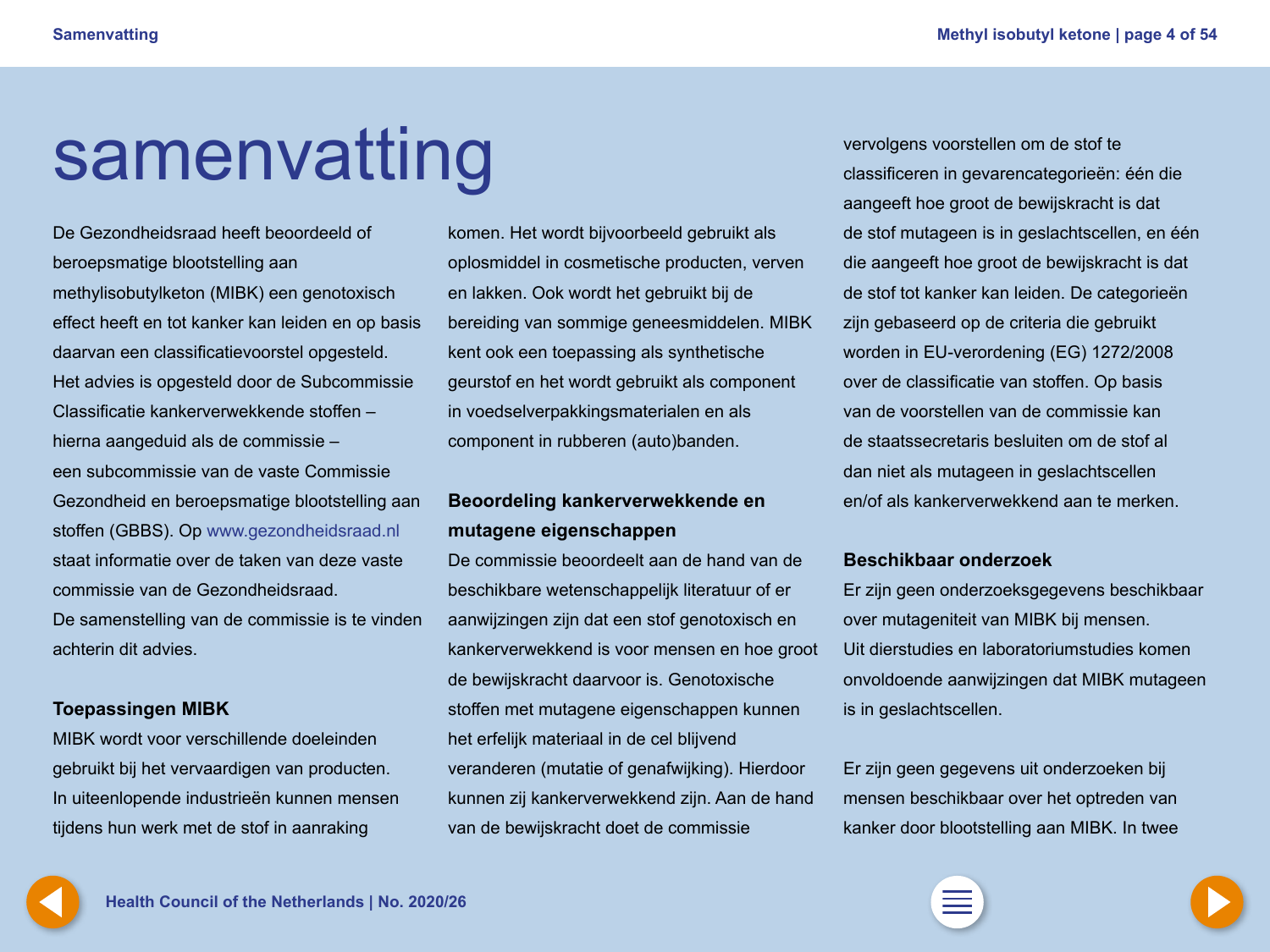<span id="page-4-0"></span>experimenten bij dieren veroorzaakte de stof tumoren. In mannelijke ratten zijn niertumoren gevonden, die zijn veroorzaakt door een mechanisme dat niet relevant is voor de mens. In muizen zijn levertumoren gevonden, waarvan een in de literatuur voorgestelde carcinogene werkingsmechanisme onvoldoende is onderzocht om te kunnen beoordelen in hoeverre de bevindingen in muizen relevant zijn voor de mens. Over het geheel genomen concludeert de commissie dat er beperkt bewijs is voor carcinogeniteit in dierexperimenten.

### **Advies**

De commissie adviseert de stof MIBK

- niet te classificeren voor mutageniteit;
- te classificeren als kankerverwekkend in gevarencategorie 2*: stoffen die ervan verdacht worden kankerverwekkend te zijn voor de mens.*

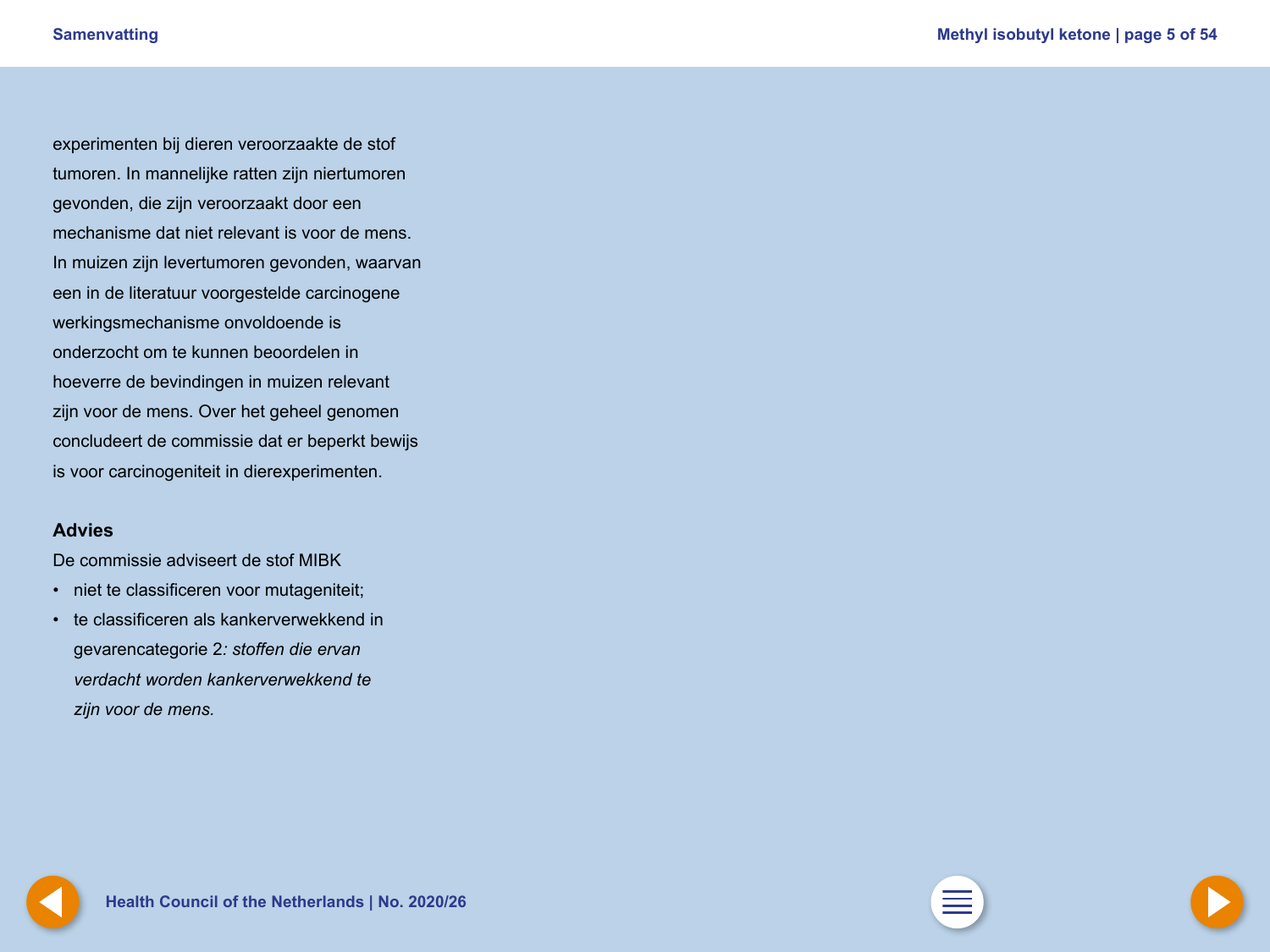# <span id="page-5-0"></span>executive summary

The Health Council of the Netherlands assessed whether occupational exposure to methyl isobutyl ketone (MIBK) may induce genotoxic effects and may cause cancer. The assessment is performed by the Subcommittee on Classifying carcinogenic substances – hereafter called the committee – of the Dutch Expert Committee on Occupational Safety of the Health Council. The Health Council has a permanent task in the protection of employees to harmful health effects of substances to which they may be exposed during work. More information on this task can be found on the website www.gezondheidsraad.nl.

### **Methyl isobutyl ketone**

MIBK is used for various purposes in manufacturing products. Examples are: as solvent in cosmetic products, paints and lacquers; in the manufacturing of certain medicines; as synthetic flavouring; as

component in food contact materials; and, as component in rubber tyres.

### **Assessment of genotoxicity and carcinogenicity**

Based on the available scientific literature, the committee assesses the potential genotoxic and carcinogenic properties of the substance in question. If there are indications for such properties, it recommends classifying the substance in two hazard categories, which represent the grade of evidence that the substance is mutagenic in germ cells (a measure for genotoxicity), and that the substance is carcinogenic. The categories are based on the criteria for assessing hazard categories, as set by the European Commission (EU-guideline (EG) 1272/2008). The recommendation can be used by the State Secretary to decide whether the substance

should be listed as mutagenic in germ cells and/ or carcinogenic.

### **Recommendation**

There are insufficient indications that MIBK is a mutagen. Therefore, the Committee recommends not classifying MIBK as a germ cell mutagen.

No data were available on the carcinogenicity of MIBK in humans. The substance induced tumours in two animal experiments, one experiment in rats, the other in mice. In male rats, kidney tumours were found, but the carcinogenic mechanism through which they are induced is not relevant for humans. In mice, MIBK induced liver tumours, of which a proposed carcinogenic mode of action is insufficiently investigated to conclude whether or not the findings in mice are relevant to humans. Overall, the committee concludes that there is limited evidence for carcinogenicity of MIBK in animals. It, therefore, recommends classifying the substance as *suspected to be carcinogenic in man*, which corresponds with carcinogenic category 2.

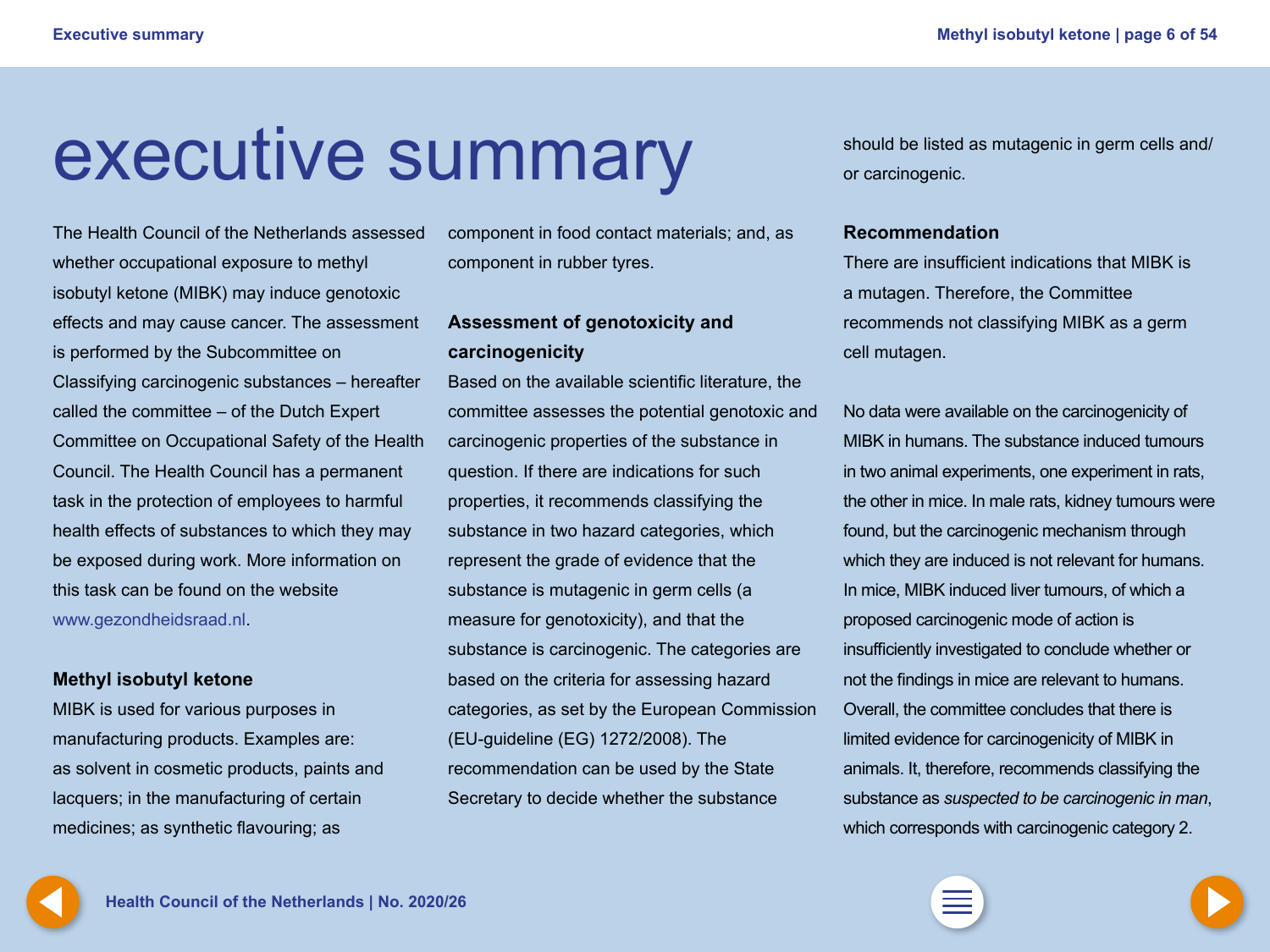# <span id="page-6-0"></span>01 scope







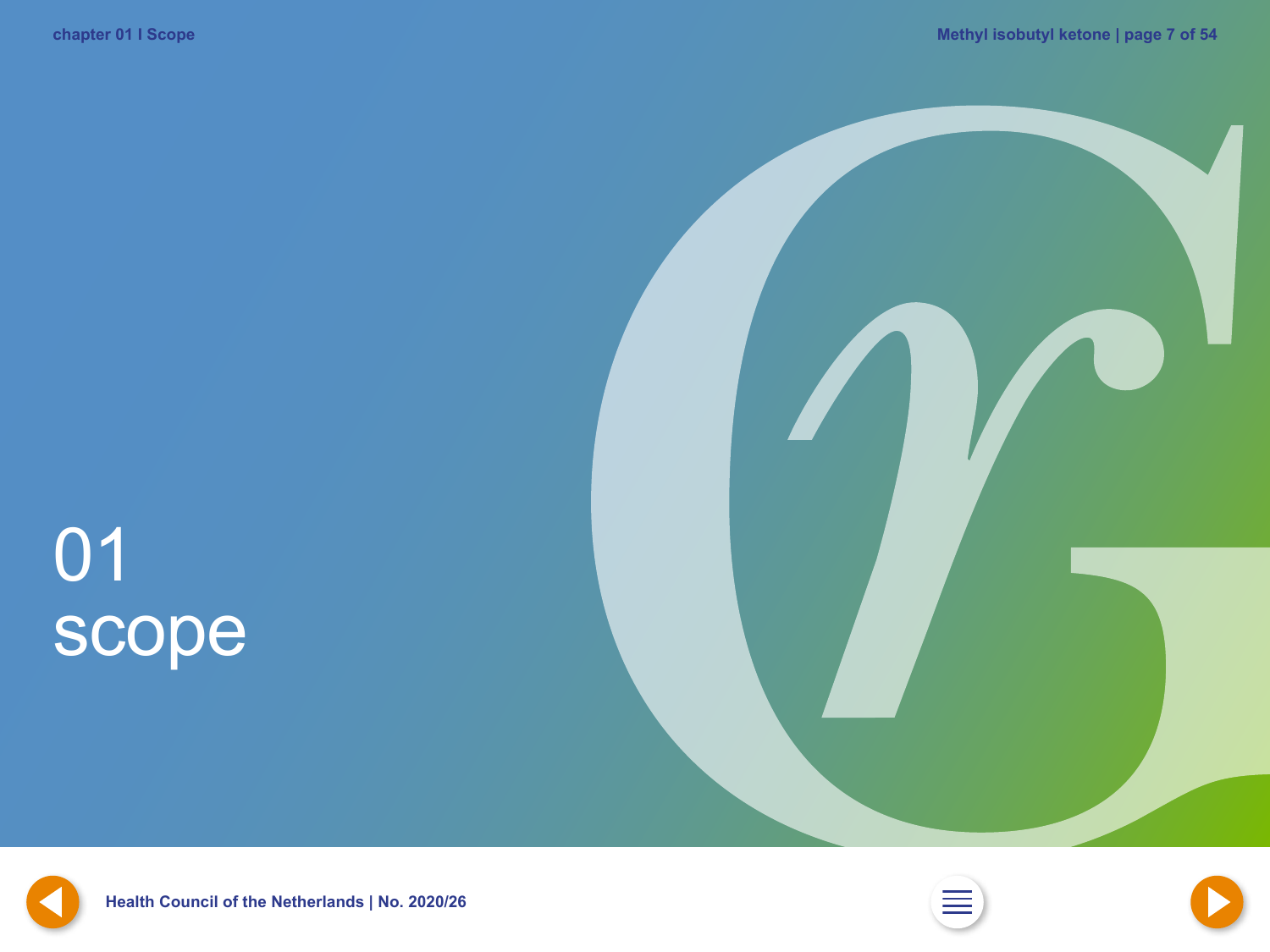### <span id="page-7-0"></span>**1.1 Background**

In the Netherlands a special policy is in force with respect to occupational use and exposure to carcinogenic substances. Regarding this policy, the Minister of Social Affairs and Employment has asked the Health Council of the Netherlands to evaluate the carcinogenic properties of substances, and to propose a classification. In addition to classifying substances as carcinogenic, the Health Council also assesses the genotoxic properties of the substance in question, and proposes a classification on germ cell mutagenicity. A letter of the request can be found on the website of the Health Council.

This report contains the evaluation of the mutagenicity and carcinogenicity of methyl isobutyl ketone (MIBK).

### **1.2 Committee and procedure**

The evaluation is performed by the subcommittee on Classifying Carcinogenic Substances of the Dutch Expert Committee on Occupational Safety of the Health Council, hereafter called the committee. The members of the committee, including the consulted experts, are listed on the last page of this report.

In December 2019, the President of the Health Council released a draft of the report for public review. The committee has taken these comments into account in deciding on the final version of the report. The comments, and the replies by the committee, can be found on the website of the Health Council.

### **1.3 Data**

The evaluation and recommendation of the committee is standardly based on scientific data, which are publicly available. The starting points of the committees' reports are, if possible, the monographs of the International Agency for Research on Cancer (IARC). This means that the original sources of the studies, which are mentioned in the IARC-monograph, are re-reviewed only by the committee when these are considered most relevant in assessing the carcinogenicity and genotoxicity of the substance in question. In the case of MIBK, such an IARC-monograph is available, of which the summary and conclusion is inserted in Annex A.

Data published after the last IARC evaluation were retrieved from the online databases Medline, Toxline, Chemical Abstracts, and RTECS. The last updated online search was in November 2020. The literature search was based on the following key words: 4-methylpentan-2-one, methyl isobutyl ketone, CAS number, occupational exposure, cancer, carcinog\*, mutag\*, genotox\*. All genotoxicity and carcinogenicity data retrieved (i.e., data from the IARC Monograph and new data) were summarized in tables in the annexes of the present advisory report. Other data (i.e., data on physico-chemical properties, monitoring, use, kinetics) are retrieved from secondary sources, such as evaluations by other scientific bodies.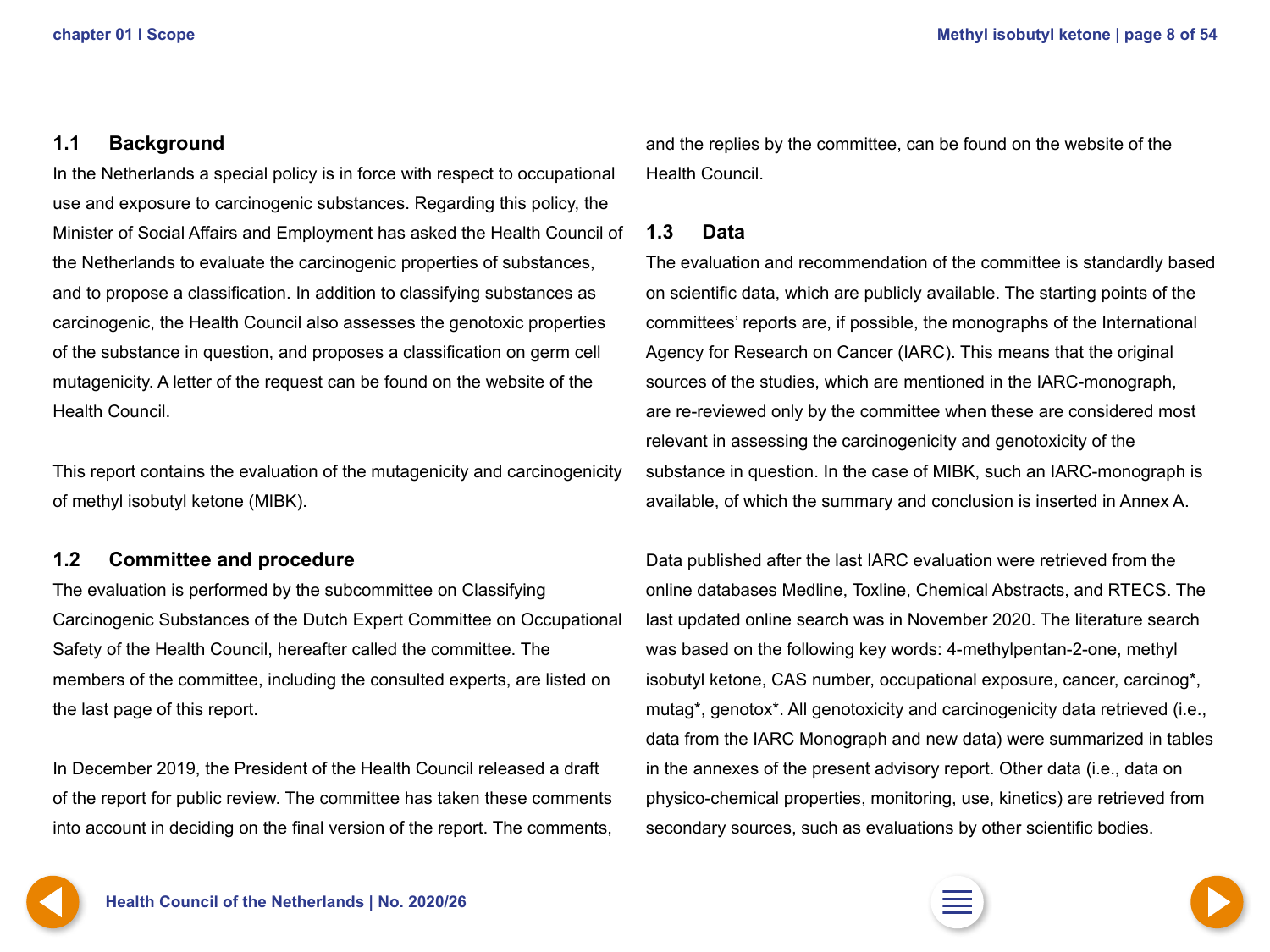### <span id="page-8-0"></span>**1.4 Quality assessment**

The Committee evaluates the data retrieved on reliability and quality, by using criteria set by others, and by expert judgment. For animal experiments and in vitro assays, the criteria set by Klimisch et al. (1997) are used.<sup>1</sup> For epidemiological studies, the reliability criteria set by Money et al. (2013) are used.<sup>2</sup> A summary of the reliability criteria is given in Annex B and C, respectively.

In the Chapters 7 and 8, studies with sufficient reliability (with or without restrictions) are described, and taken into account for the hazard assessment. Studies with lower quality are incorporated in the summary tables in the annexes, but not considered for the hazard assessment.

### **1.5 Criteria for classification**

For recommending a classification on mutagenicity in germ cells, the Committee uses the criteria described in Section 3.5 of Annex I of the European regulation No. 1272/2008 (see annex D), in combination with expert judgement.<sup>3</sup> Although the criteria mentioned in the regulation are set for substances that are evaluated according to the CLP-regulation, the Committee considers them useful in recommending a classification as mutagenic in germ cells for substances, mixtures and emissions, for which the regulation does not apply. The criteria are based on the Globally Harmonized System, and can be universally applied.

In 2010, the Health Council published a *Guideline to the classification of carcinogenic compounds*, for classifying substances in terms of their carcinogenic properties, and for assessing the genotoxic mode of action.4 The criteria and the classification on carcinogenic properties is based on the Globally Harmonized System, which is also used by the European Union for the classification, labelling and packaging of substances and mixtures (Regulation EC 1272/2008, Section 3.6 Carcinogenicity).3 Annex E summaries the classification system for carcinogenic substances, as used by the Committee. For the assessment of the carcinogenicity, the Committee used four categories of evidence. These categories are described in detail in the *Guideline to the classification of carcinogenic compounds* (Health Council, 2010). The proposal for a classification is expressed in standard sentences, combined with a category number.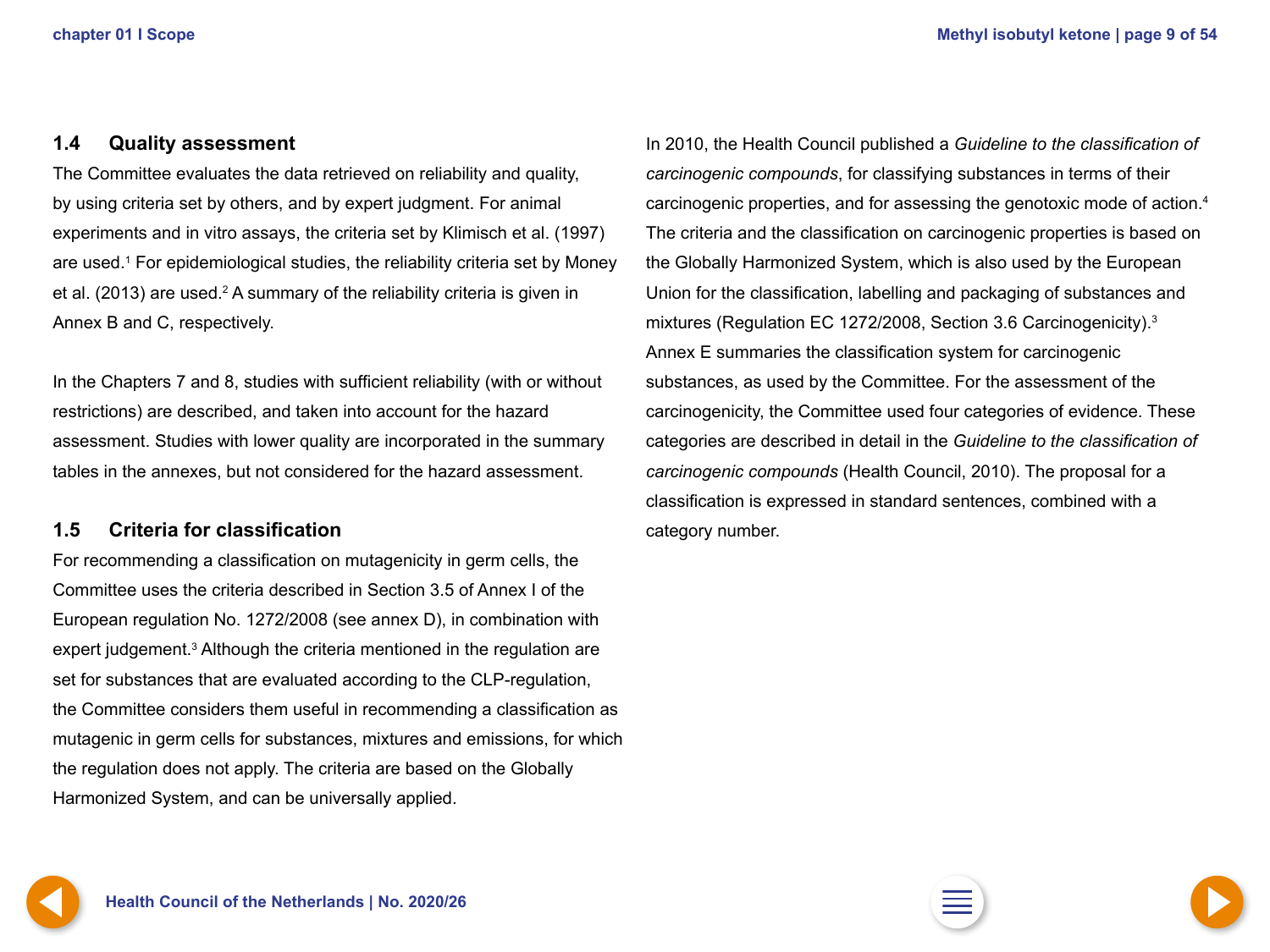# <span id="page-9-0"></span>02 identity of the substance







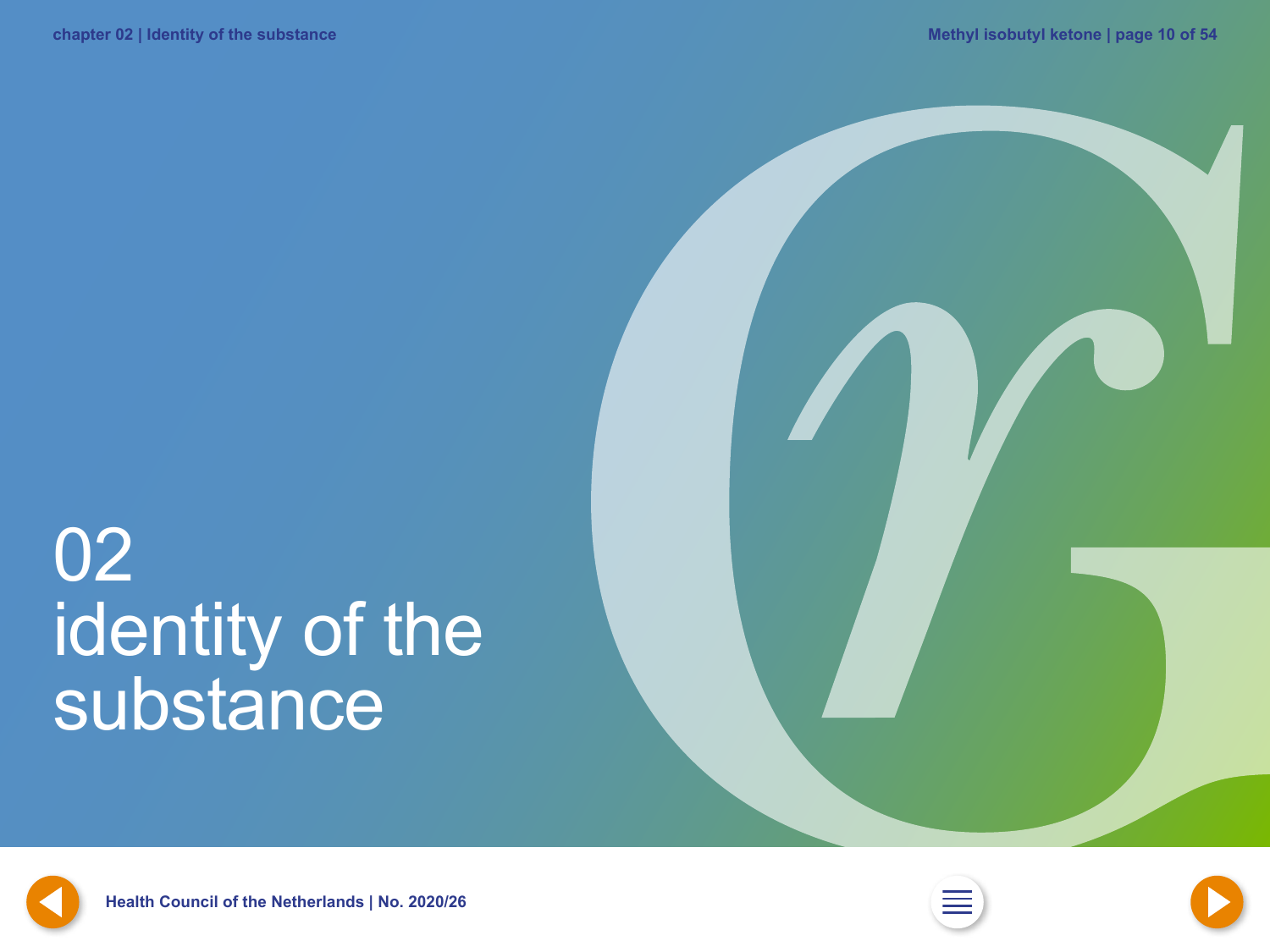### <span id="page-10-0"></span>**2.1 Name and other identifiers**

| <b>IUPAC name</b>                | 4-methylpentan-2-one                                                                                                                                |  |  |
|----------------------------------|-----------------------------------------------------------------------------------------------------------------------------------------------------|--|--|
| CAS number                       | 108-10-1                                                                                                                                            |  |  |
| EC name                          | 4-methylpentan-2-one; methyl isobutyl ketone                                                                                                        |  |  |
| EC number                        | 203-550-1                                                                                                                                           |  |  |
| Synonyms                         | methyl isobutyl ketone (MIBK); isobutyl methyl ketone;<br>2-pentanone,-4-methyl; isopropyl acetone; methyl isobutyl acetone;<br>isohexanone; hexone |  |  |
| <b>CLP Annex VI Index number</b> | 606-004-00-4                                                                                                                                        |  |  |
| Molecular formula                | $C_6H_{12}O$                                                                                                                                        |  |  |
| Molecular weight                 | 100.16                                                                                                                                              |  |  |
| Structural formula               | $H_3C$<br>$H_3C$                                                                                                                                    |  |  |
| Conversion ppm = $mg/m3$         | 1 ppm = $4.15$ mg/m <sup>3</sup><br>0.24 ppm = 1 mg/m <sup>3</sup>                                                                                  |  |  |
|                                  |                                                                                                                                                     |  |  |

### **2.2 Composition of the substance**

Not applicable.

## **2.3 Physico-chemical properties**

| <b>Properties</b>                               | <b>Value</b>                                                                                                             | Ref. | <b>Comment</b>                                          |
|-------------------------------------------------|--------------------------------------------------------------------------------------------------------------------------|------|---------------------------------------------------------|
| State of the substance                          | liquid                                                                                                                   | 5, 6 | Colourless liquid with<br>sweet odour                   |
| Melting/freezing point                          | -84 °C, -80.26 °C                                                                                                        | 5, 6 |                                                         |
| Boiling point                                   | 117 to 118 °C                                                                                                            | 5, 6 |                                                         |
| Relative density                                | 0.80 g/cm <sup>3</sup> at 20 °C                                                                                          |      |                                                         |
| Vapour pressure                                 | 19.9 mm Hg at 25 °C                                                                                                      | 5, 6 |                                                         |
| Surface tension                                 | 23.6-24 dynes/cm (20 °C)                                                                                                 | 5, 6 |                                                         |
| Water solubility                                | 19.1 g/L in water at 20 °C and<br>miscible with most organic solvents,<br>soluble in chloroform                          | 5, 6 |                                                         |
| <b>Partition coefficient</b><br>n-octanol/water | 1.31                                                                                                                     | 5, 6 |                                                         |
| Flash point                                     | $14^{\circ}$ C                                                                                                           | 5, 6 |                                                         |
| Flammability                                    | Lower explosive limit: 1%<br>Upper explosive limit: 8%                                                                   | 7, 8 | Highly flammable liquid<br>and vapour (H225)            |
| <b>Explosive properties</b>                     | Sensitive to air (can form explosive<br>peroxides), reacts violently with<br>strong reducing agents and strong<br>acids. | 9    |                                                         |
| Self-ignition temperature                       | 448 to 460 °C                                                                                                            | 8    |                                                         |
| Oxidising properties                            | None                                                                                                                     |      | Based on chemical<br>structure                          |
| Granulometry                                    | Not applicable                                                                                                           |      | 4-methylpentan-2-one is a<br>liquid at room temperature |
| Dissociation constant (pKa)                     | No dissociation expected                                                                                                 |      | <b>Based on chemical</b><br>structure                   |
| Viscosity                                       | 0.585 mPa.s at 20 °C                                                                                                     | 8    |                                                         |



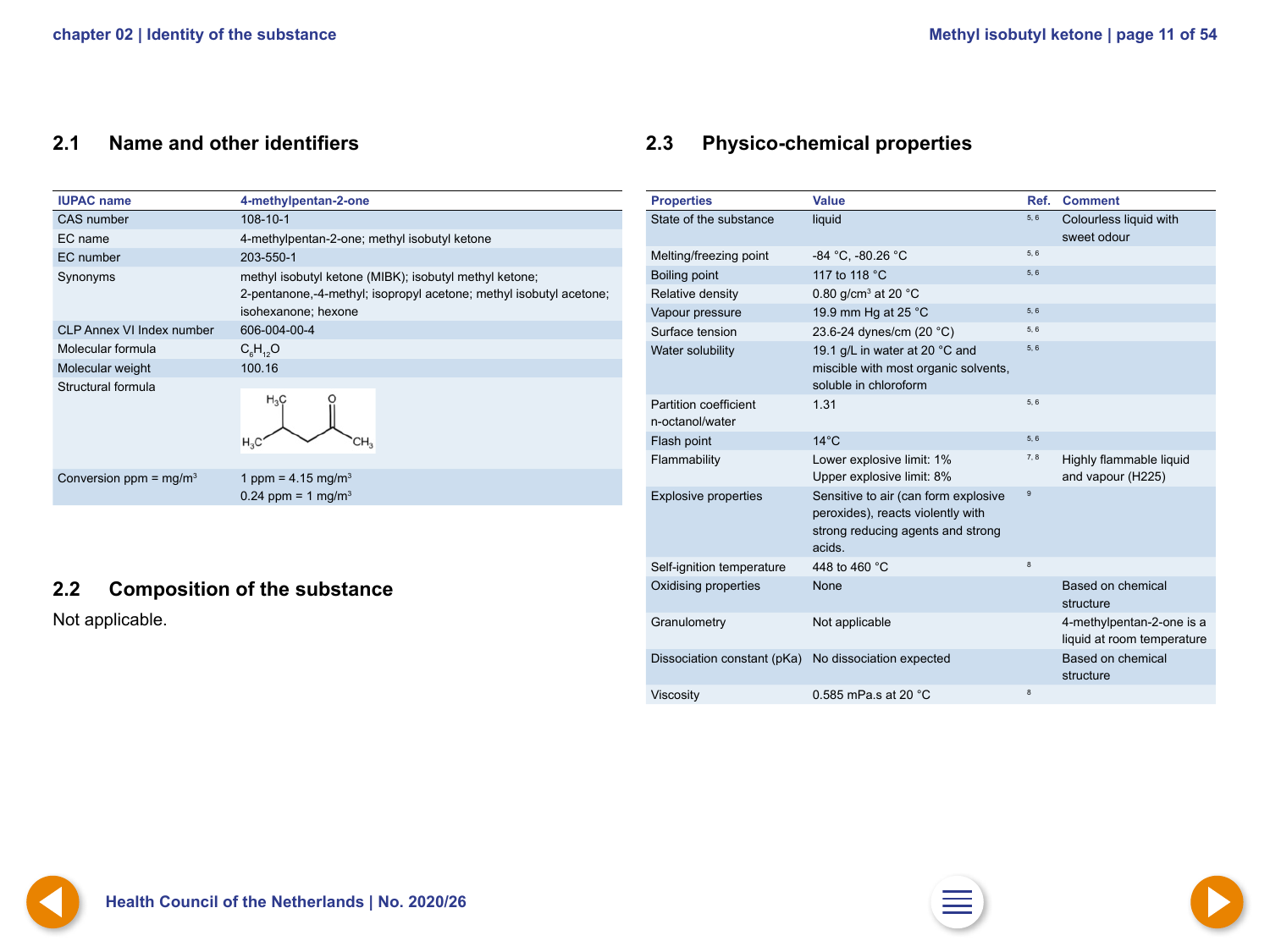# <span id="page-11-0"></span>03 international **classification**









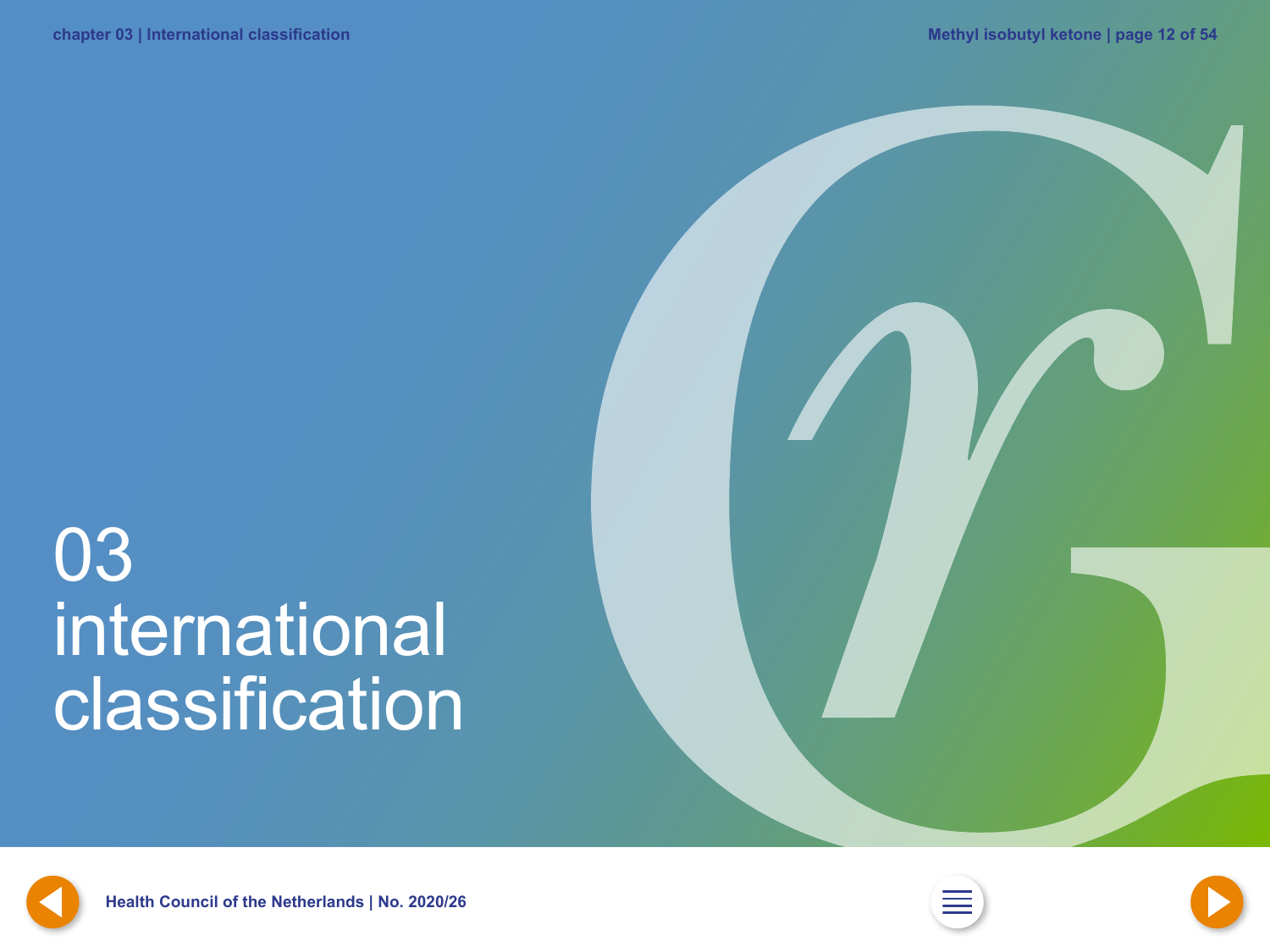### <span id="page-12-0"></span>**3.1 European Commission**

MIBK is not classified by the European Commission for mutagenicity in germ cells, or for carcinogenicity.<sup>3</sup> In 2019, the Committee for Risk Assessment (RAC) of the European Chemicals Agency, adopted an opinion on the proposal for a harmonized classification and labelling of MIBK at EU level.<sup>10</sup> The RAC concluded that no classification as mutagenic in germ cells for 4-methylpentan-2-one is warranted, as negative results were mostly observed, and noted that the overall database on genotoxicity is limited and particularly on direct gene mutagenicity. In addition, it proposes to classify MIBK as carcinogenic in category 2.

### **3.2 IARC**

In 2013, the IARC concluded that, although no data regarding carcinogenicity following exposure of humans to MIBK was available, there was sufficient evidence from *in vivo* studies for classification. It concluded that MIBK was carcinogenic in experimental animals. Therefore, the IARC classified MIBK as possibly carcinogenic to humans (Group 2B; see Annex A).<sup>5</sup>

**3.3 The Health Council of the Netherlands** Not evaluated.

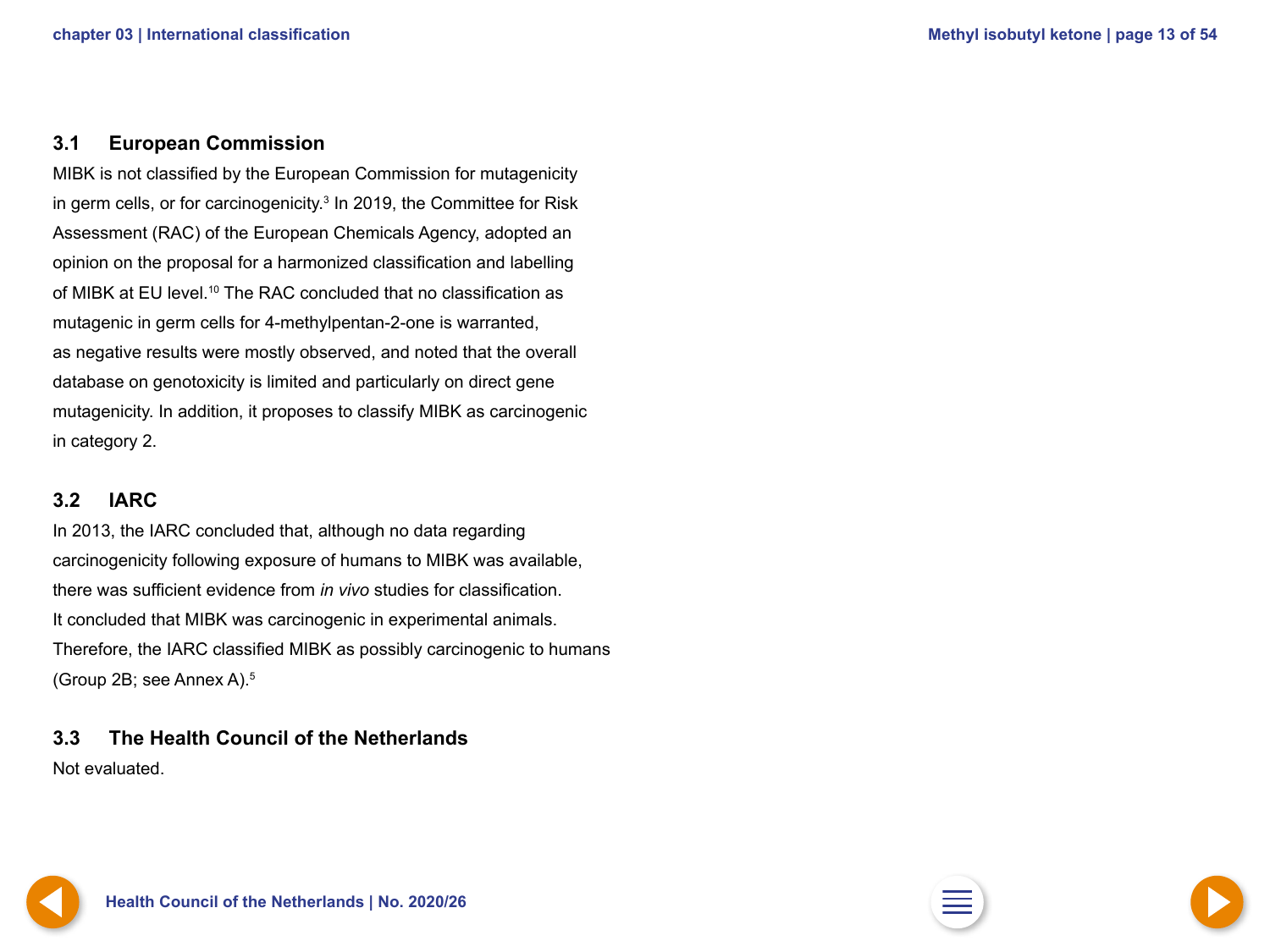# <span id="page-13-0"></span>04 monitoring









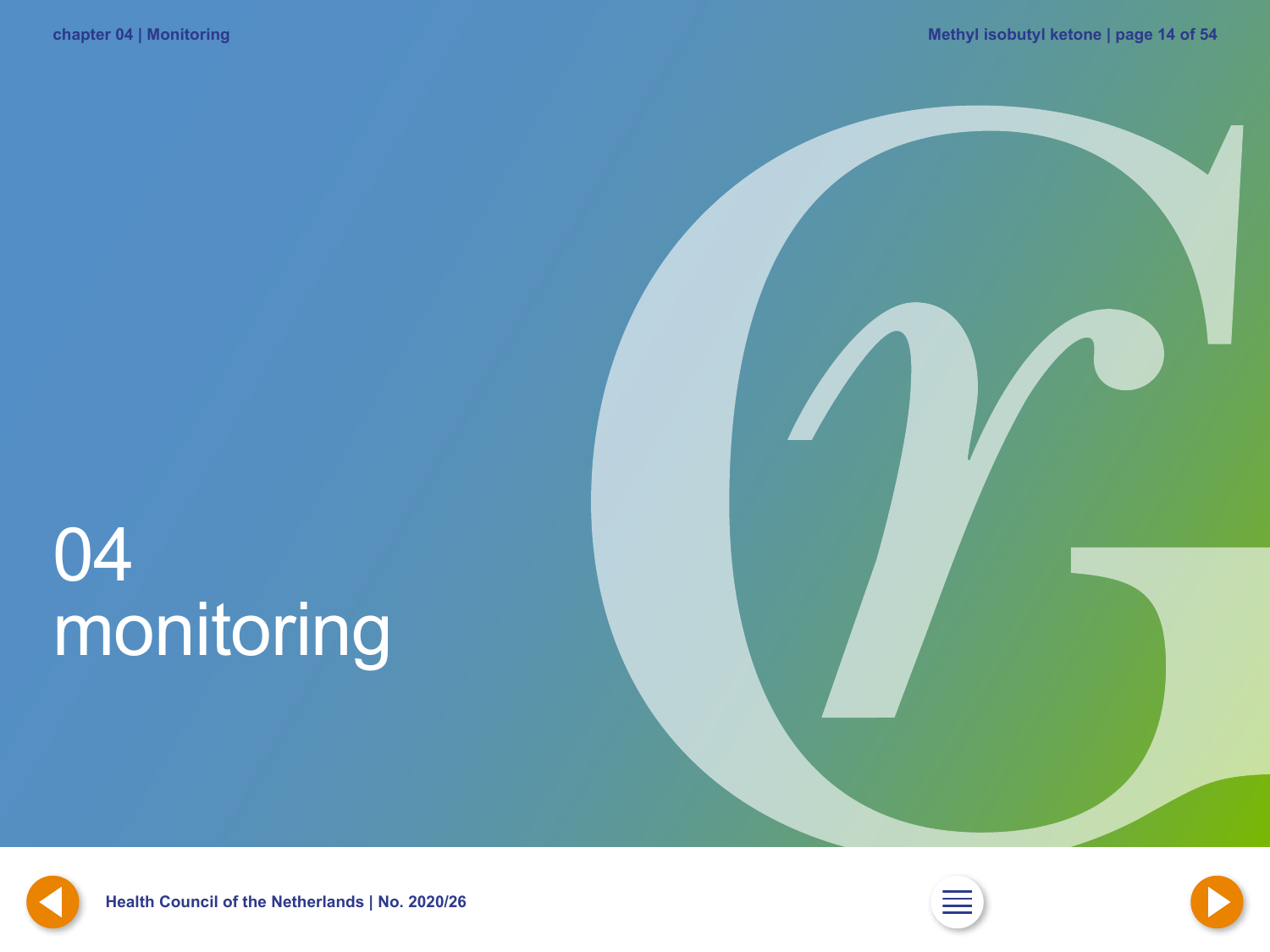### <span id="page-14-0"></span>**4.1 Environmental exposure monitoring**

In his evaluation on the toxicity of MIBK, Johnson (2004) reported on various analytical methods to measure the substance in the air.<sup>6</sup> These include: gas chromatography with or without flame ionization detection or mass spectrometry; high-resolution capillary gas chromatography, and: infrared spectroscopy. The US National Institute for Occupational Safety and Health (NIOSH) refers to NIOSH methods 1300, 2555, and 2027. These methods are based on gas chromatography, and differ in sorbent for collection of air samples.<sup>11</sup>

### **4.2 Biological exposure monitoring**

Kawai et al. (2003), Gobba et al. (1997), and Ogata et al. (1990, 1995) measured unmodified MIBK in the urine of exposed workers by using gas chromatographic analyses, with or without using mass selective detectors. They used this method as a biological marker of occupational exposure to low concentrations of MIBK.<sup>12-15</sup>



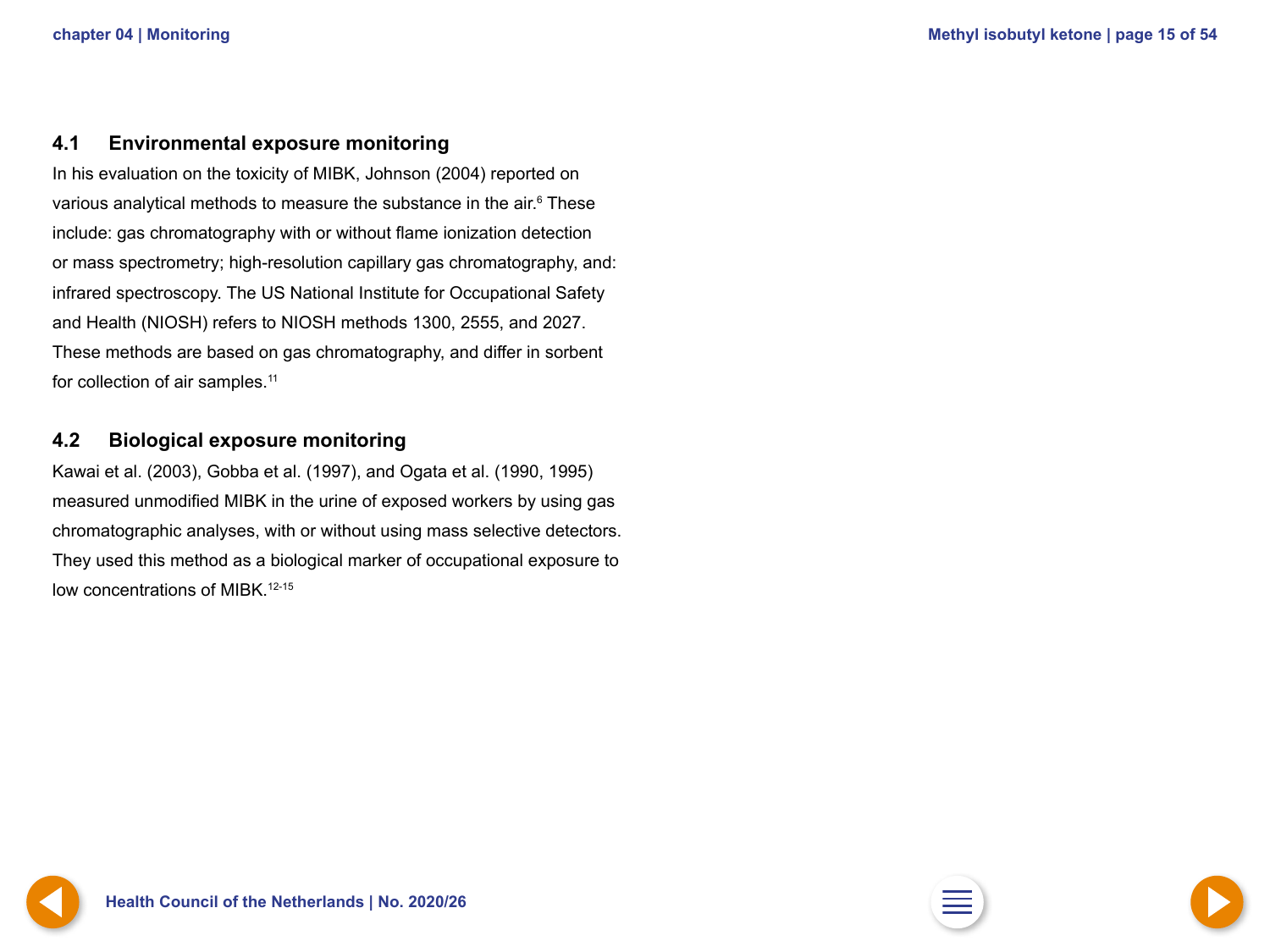# <span id="page-15-0"></span>05 manufacture and uses







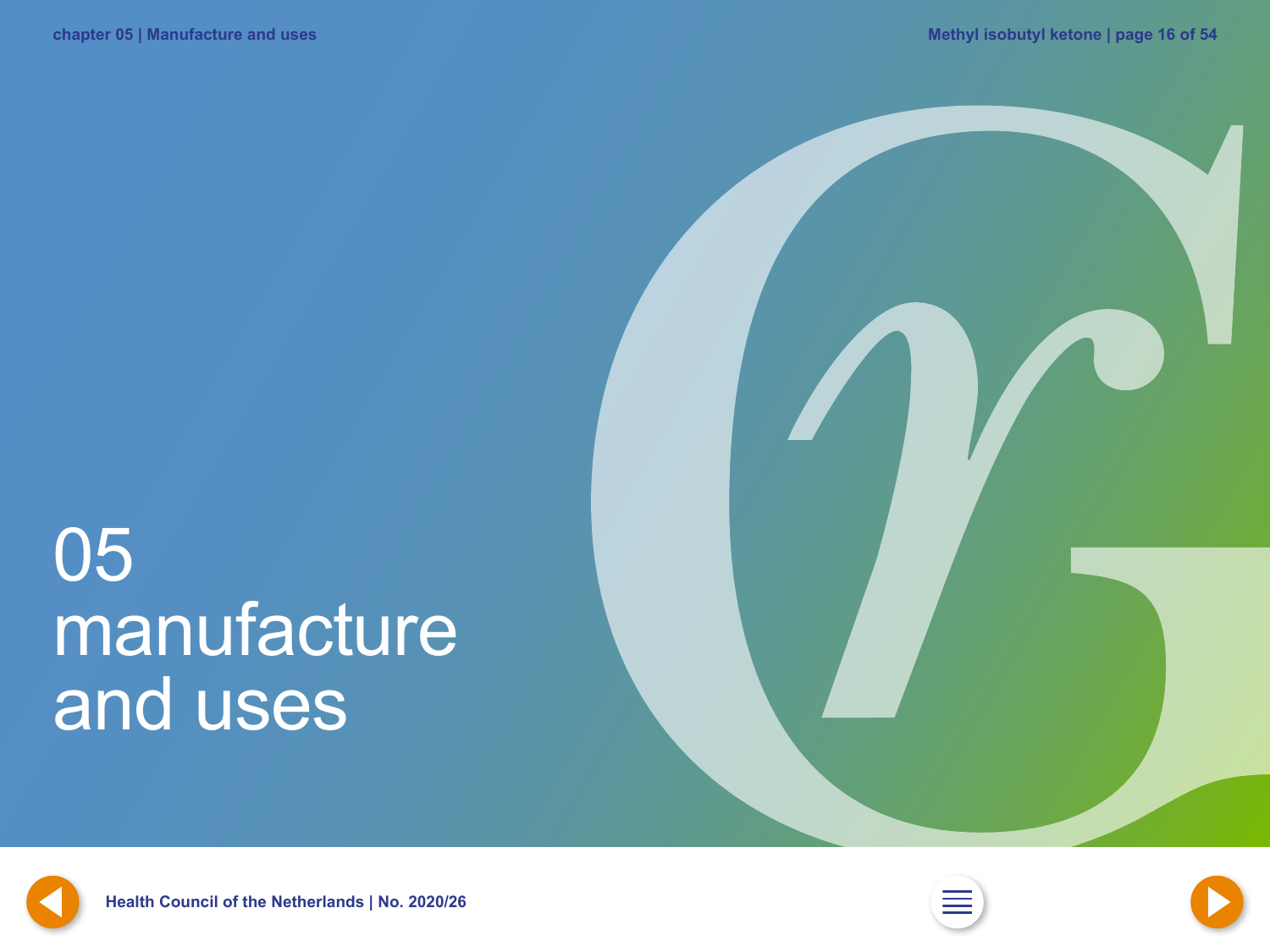### <span id="page-16-0"></span>**5.1 Manufacture**

MIBK is usually produced from acetone by a three-step process. First, acetone is condensed using a solid alkaline catalyst to yield diacetone alcohol. Next, diacetone alcohol is dehydrated in the presence of an acid catalyst, thereby producing mysityl oxide which in turn is hydrogenated to prepare 4-methylpentan-2-one. Alternatively, MIBK can be produced in a mixed ketones process from isopropanol, with acetone and diisobutyl ketone as co-products.<sup>5, 6, 16</sup>

In 2002, MIBK was produced by 9 companies in Europe.<sup>5</sup> Furthermore, MIBK is manufactured and/or imported in Europe at 10,000 to 100,000 tonnes per year.<sup>7</sup>

### **5.2 Identified uses**

The major uses of MIBK are as denaturant and solvent in cosmetic products, as denaturant in denatured alcohol, and as an excipient in drugs. Additionally, it is used as a component of synthetic flavouring substances and adjuvants, and as a component of adhesives which are included in food contact materials. Further uses of MIBK include its application as a solvent for resin-based and cellulose-based coatings, paint and lacquers and its inclusion in rubber chemicals for the production of tyres.<sup>5, 6</sup>

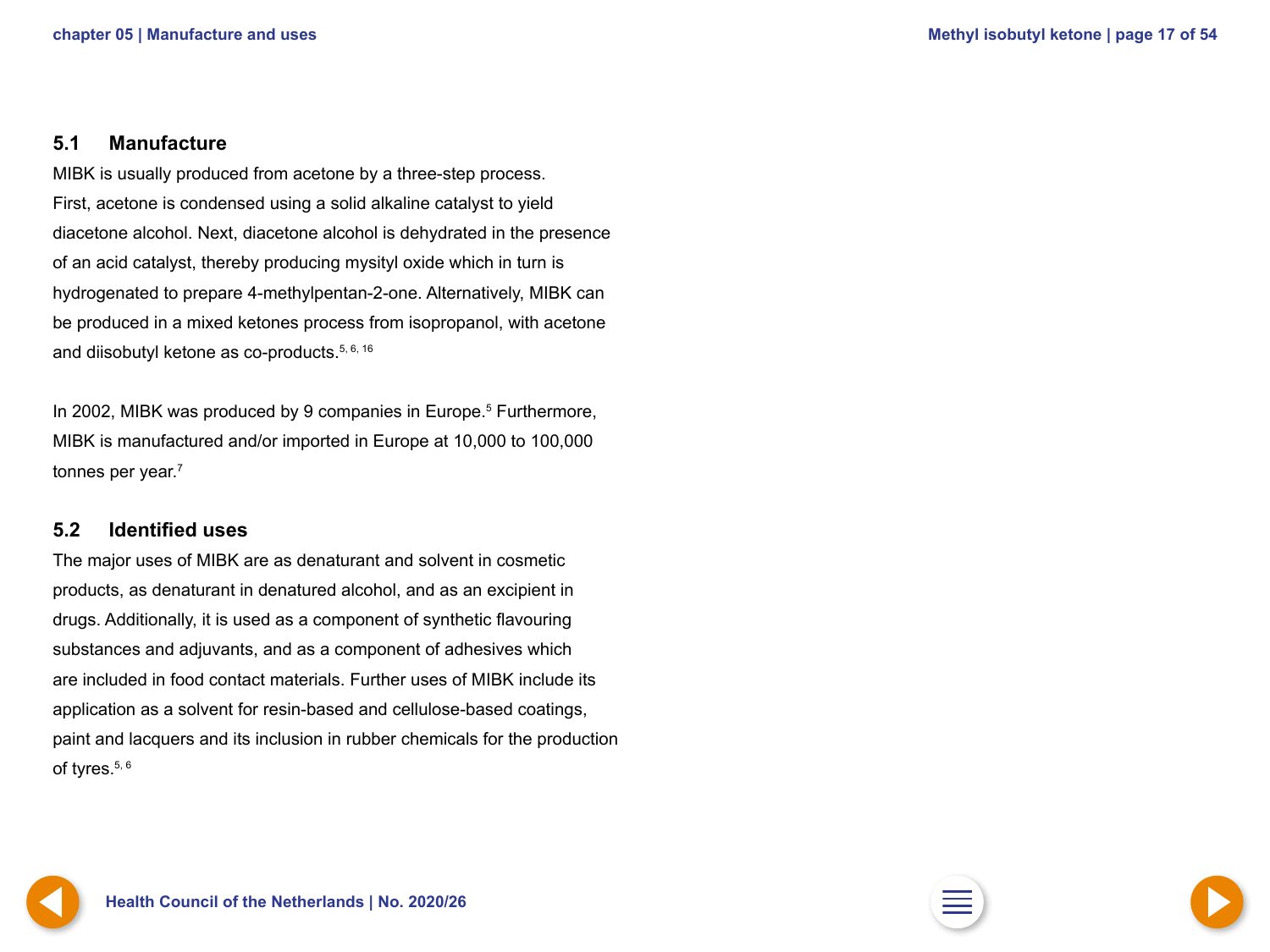# <span id="page-17-0"></span>06 summary of kinetics







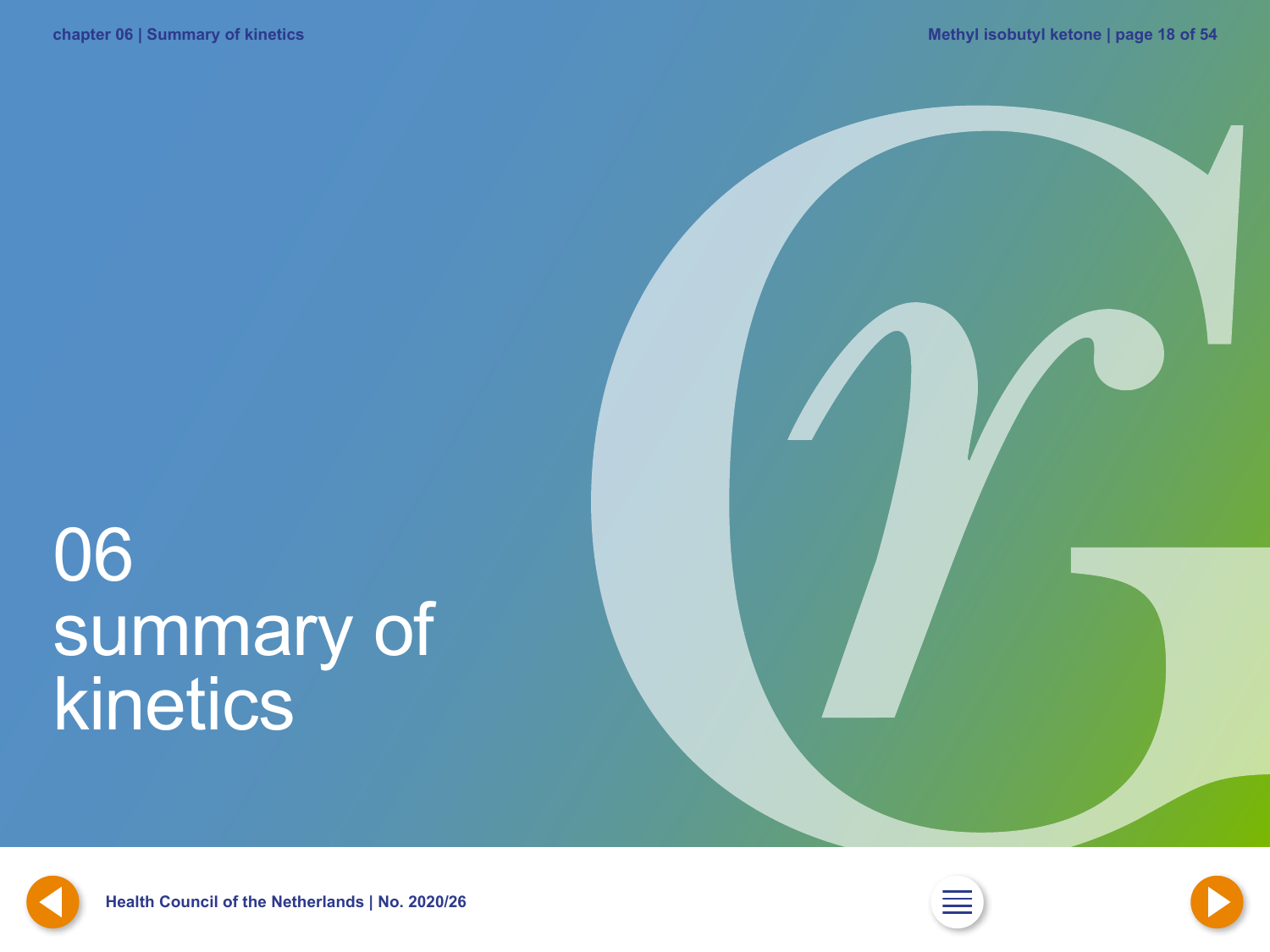<span id="page-18-0"></span>The data presented below is a summary from evaluations and reviews by IARC (2013), EPA (2003), NTP (2007) and Johnson (2004).<sup>5, 6, 17, 18</sup>

### **6.1 Absorption, distribution and elimination**

Following human exposure by inhalation, the relative uptake of MIBK via the respiratory tract is around 60%, independent of exposure levels (up to  $200 \,\mathrm{mg/m^3}$ ). A linear exposure level-dependency was observed in the total respiratory uptake. In rats, MIBK absorption following exposure by inhalation is rapid and exposure level-related. Similar results were found following oral administration in rats, and additionally uptake via the dermal route was demonstrated in a guinea pig model.

The blood/air partition coefficient of MIBK in humans is 70 to 90. MIBK is highly protein bound and is presumably rapidly distributed in the body. As a result of its high lipid solubility, the tissue distribution also includes lipid-rich tissues. Distribution of MIBK was determined in two workers, exposed via inhalation during spray painting, who died from a fall and cerebral oedema respectively. MIBK was detected in the brain, lung, liver, kidney, blood and vitreous fluid. Another study demonstrated the presence of the substance in human maternal blood, collected immediately after delivery. Distribution studies in rats also indicated rapid distribution, as MIBK and its metabolites were detected in the lung, liver and plasma following inhalation or within 1 hour following oral administration. Intraperitoneal administration of mice showed that MIBK is rapidly

detectable in the brain but was completely eliminated from the brain 90 minutes post exposure.

Elimination of MIBK after human exposure by inhalation mainly occurs via exhalation. In the study by Kawai et al. (2003), air sampling and collected urine samples from 27 furniture-making workers, and 11 non-exposed controls, showed that approximately 0.12% of the inhaled MIBK was excreted into the urine.<sup>13</sup> Elimination occurs in a biphasic manner, i.e. a rapid phase (0 to 30 minutes post exposure) followed by a slow phase (60 to 70 minutes post exposure). Furthermore, a study with 98 male and female volunteers indicated that most of the absorbed compound was eliminated from the body 90 minutes after inhalation. Similar results were found in mice that were administered with an intraperitoneal injection. In guinea pigs, exposed to a single intraperitoneal dose of MIBK, a half-life in serum of 66 minutes was reported. The metabolite of MIBK, methyl isobutyl carbinol, was cleared from the blood within 16 hours post exposure.

### **6.2 Metabolism**

MIBK can be reduced to a secondary alcohol, methyl isobutyl carbinol (synonym 4-methyl-2-pentanol), or oxidized to a hydroxylated ketone, 4-hydroxy-4-methyl-2-pentanone (HMP). These metabolites have been identified in tissues of rats and the blood of guinea pigs, but were found to be below the detection limit in human urine. No data on quantification of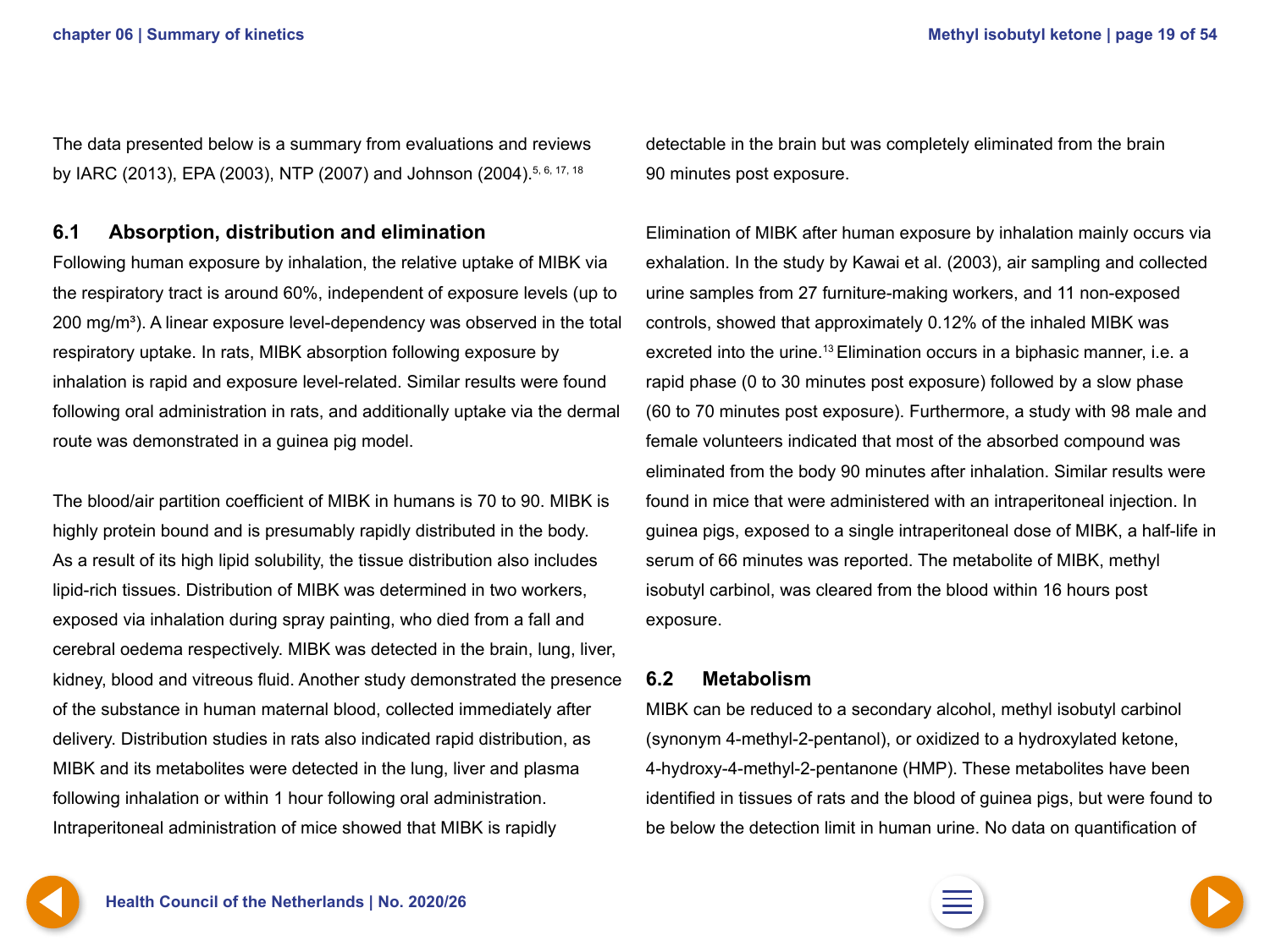<span id="page-19-0"></span>metabolite levels in human blood are available. Animal studies further showed induction of cytochrome P450 expression (in rat and rabbit) and glutathione S-transferase activity (in rat) after inhalation of MIBK. It is suggested that in humans, MIBK can be further metabolized by conjugation reactions such as sulphation or glucuronidation or may enter intermediary metabolism resulting in elimination as CO<sub>2</sub>. Alternatively, the metabolite methyl isobutyl carbinol may be incorporated in tissues, a process which might indicate accumulative potential.



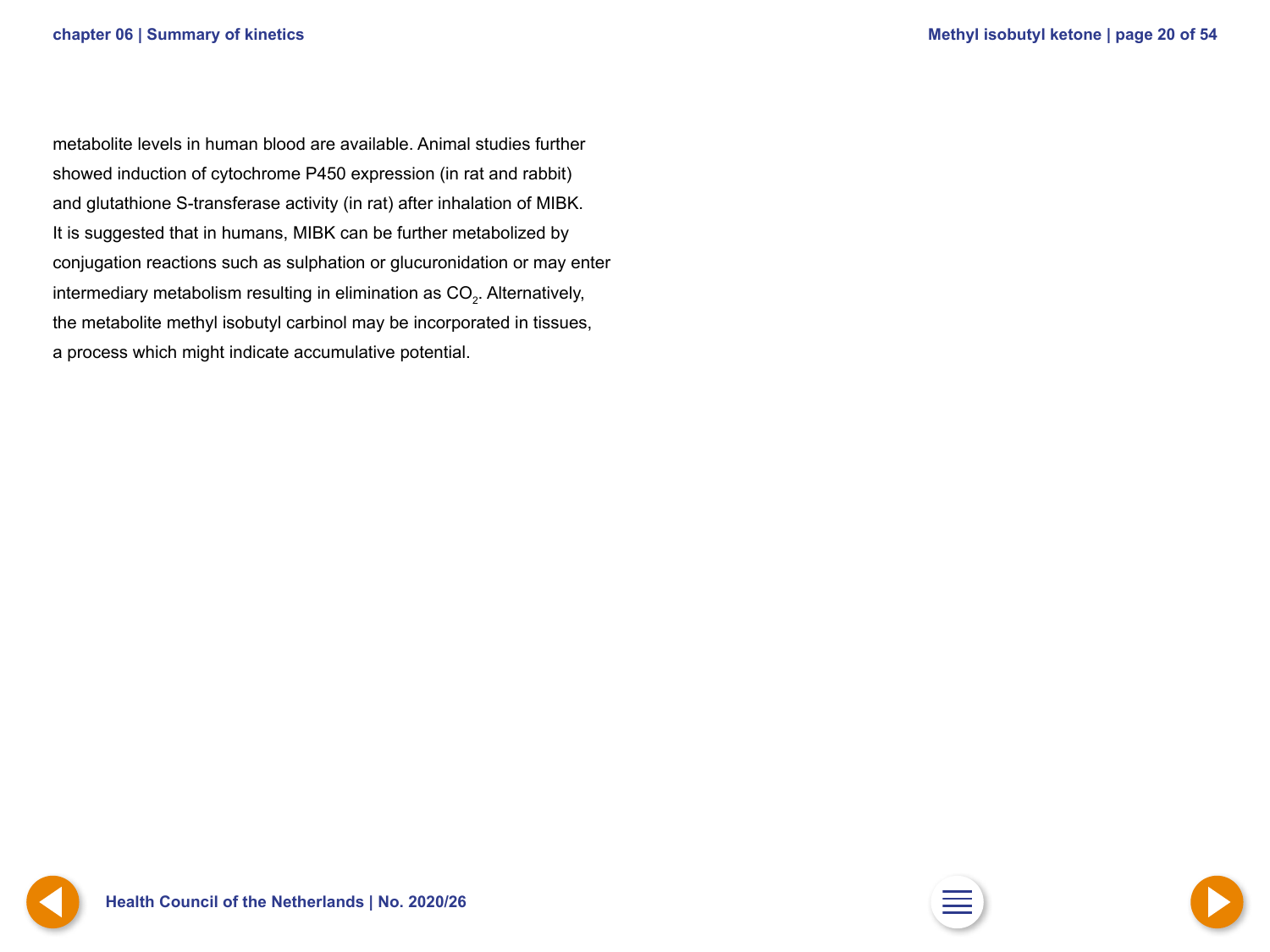# <span id="page-20-0"></span>07 germ cell mutagenicity







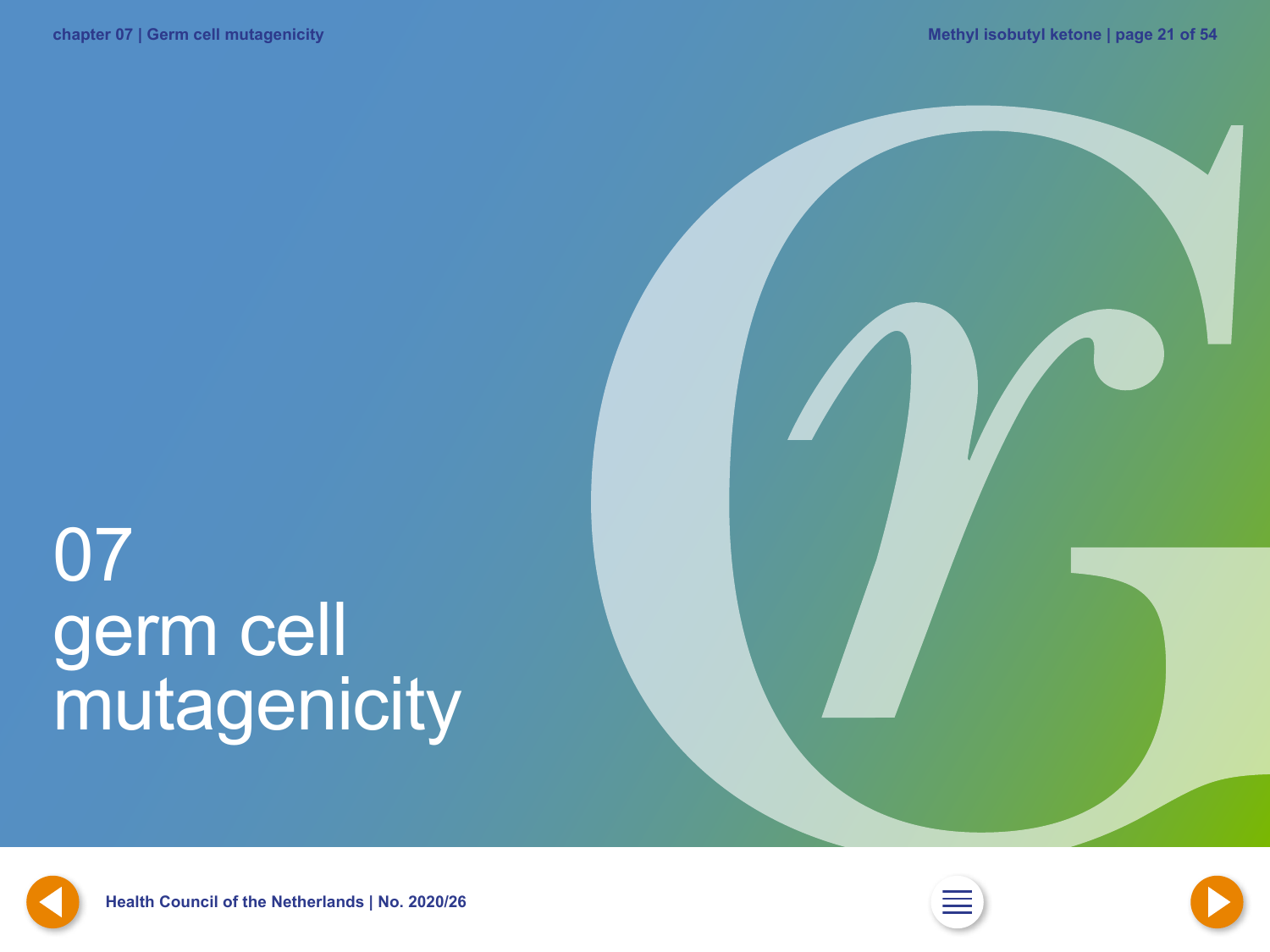### <span id="page-21-0"></span>**7.1 Summary and relevance of the provided information on (germ cell) mutagenicity**

### **7.1.1 Summary of genotoxicity tests in vitro**

Detailed information on the individual studies is given in Annex F.

### *Mutagenicity*

A number of bacterial reverse mutation assays (Ames tests) have been performed to investigate the mutagenic properties of MIBK. The tests had negative outcomes, indicating that the substance is not mutagenic when using the standard *S. typhimurium* and *E. coli* strains.

The mutagenic activity of MIBK was also tested in mammalian cell gene mutation assays, using L5178Y TK<sup>+/-</sup> mouse lymphoma cells.<sup>19, 20</sup> Without a metabolic activation system, variable outcomes on mutant frequency were reported: the mutant frequency was more than doubled compared to solvent control at 1.8 and 3.2 µg MIBK/mL, but not at 2.4 µg MIBK/mL (survival at these concentrations was higher than 10%). Repeating the test at comparable concentrations also resulted in variable outcomes on mutant frequency: it was more than doubled compared to solvent control at 2.2 µg MIBK/mL, but not at 2.9 µg MIBK/mL (survival at these concentrations was higher than 10%). The mean mutant colonies per plate did not change at any concentration in the main or repeated study. With a metabolic activation system, no MIBK-related effects on mutant frequency and the number of mean mutant colonies per plate were

observed. Overall, the committee considers the results of these studies equivocal.

### *Clastogenic and aneugenic effects*

MIBK did not induce a biologically relevant increase of rat liver cells with chromosome aberrations.21, 22 No other data are available on the potential clastogenic or aneugenic effects of the substance.

#### *Miscellaneous*

As shown in Annex F, MIBK did not induce unscheduled DNA-synthesis in vitro.<sup>19, 20</sup> In general, the committee considers unscheduled DNA-synthesis of less relevance, because this test gives no proof of a genotoxic potential. Rather, it is marker of exposure at molecular level.

### *Conclusion on in vitro genotoxicity*

In general, MIBK did not show genotoxic activity leading to mutations in in vitro test systems with bacterial or mammalian cells.

### **7.1.2 Summary of human data relevant for germ cell mutagenicity**

A review of the literature did not reveal any human data relevant for germ cell mutagenicity or other human data relevant for other genotoxic endpoints.

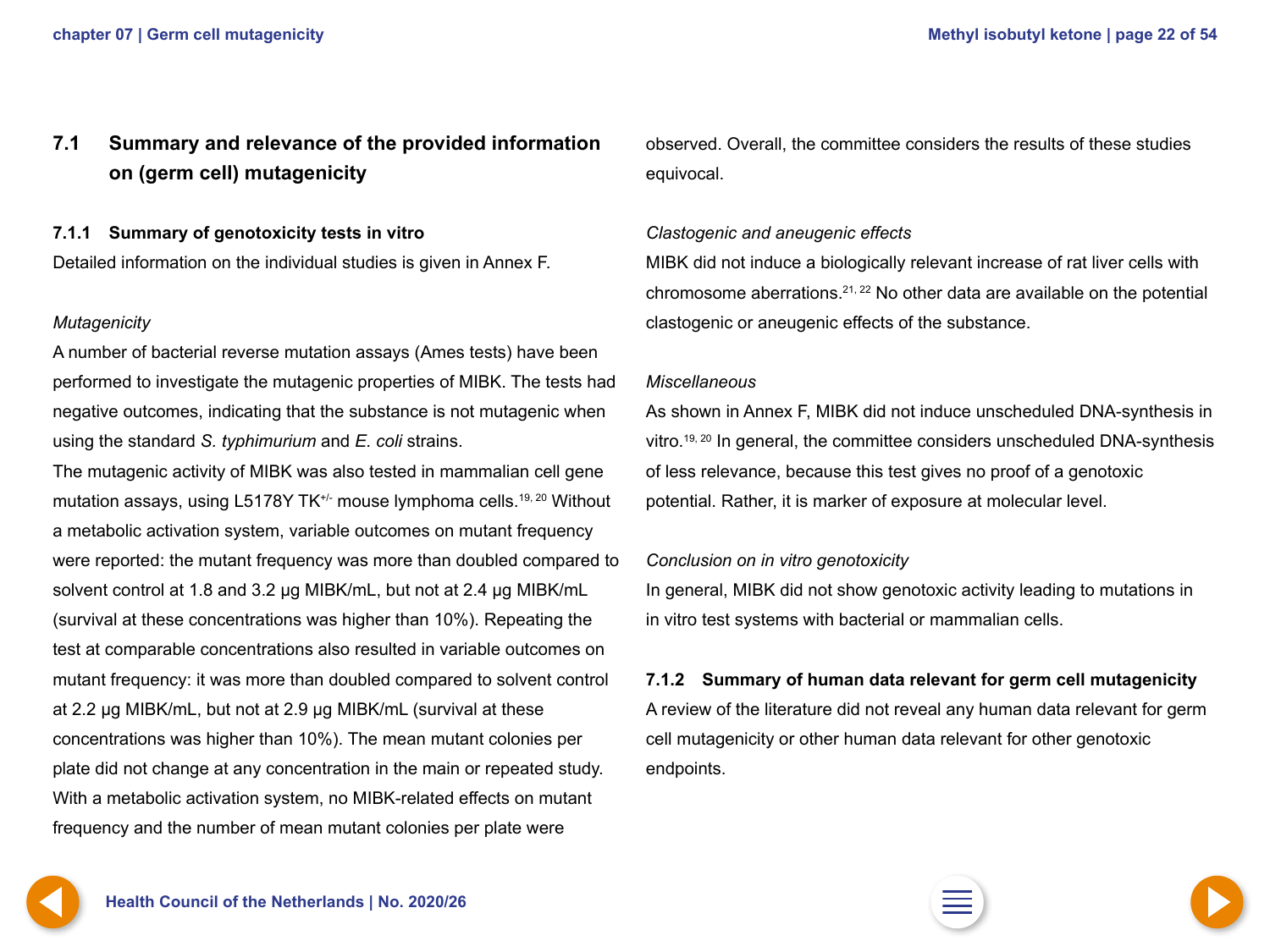### <span id="page-22-0"></span>**7.1.3 Summary of genotoxicity tests in mammalian somatic or germ cells in vivo**

Overall, data on genotoxic effects in vivo is limited. In Annex G, details are given of one micronucleus bone marrow assay. The study concerns a single administration to mice by intraperitoneal injection of MIBK at a dose of 0.73 mL/kg bw/day.<sup>19, 20</sup> In the study, no exposure-related increase in micronucleated erythrocytes were observed.

No data are available on in vivo heritable germ cell genotoxicity.

### **7.2 Evaluation on germ cell mutagenicity**

For MIBK, no data have been found on germ cell mutagenicity in human or animal studies. One in vivo somatic cell mutagenicity test in mice has been performed, but no MIBK-related mutagenic activity was observed. Since there is a lack of in vitro and in vivo genotoxic data on germ cells, and no indications for genotoxic activity have been observed, a classification in category 1 or 2 does not apply for the substance.

### **7.3 Recommendation on the classification for germ cell mutagenicity**

The Committee recommends not classifying MIBK as a germ cell mutagen.



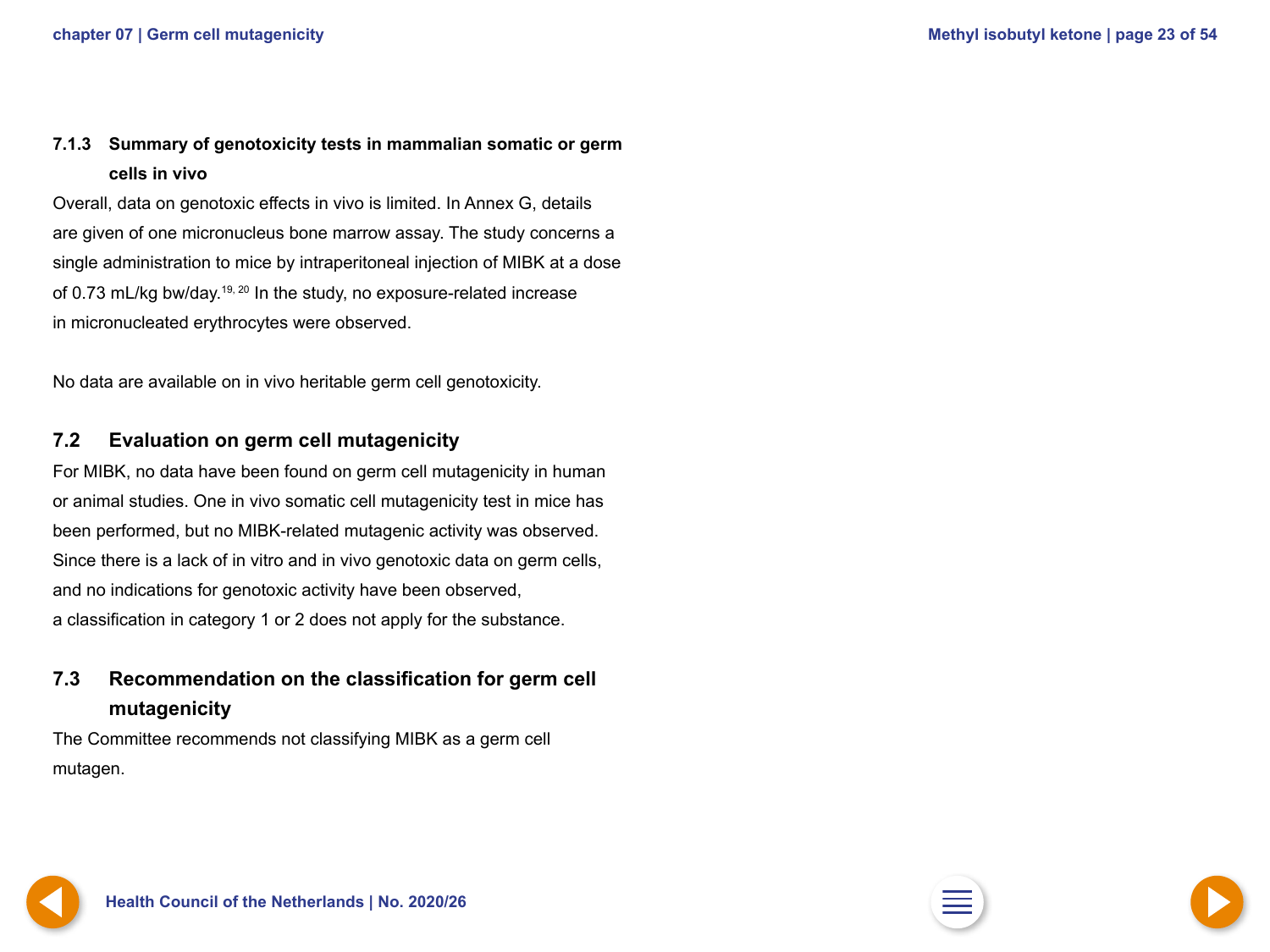# <span id="page-23-0"></span>08 carcinogenicity



**[23](#page-22-0) Health Council of the Netherlands | No. 2020/26 [2](#page-1-0) [25](#page-24-0)**



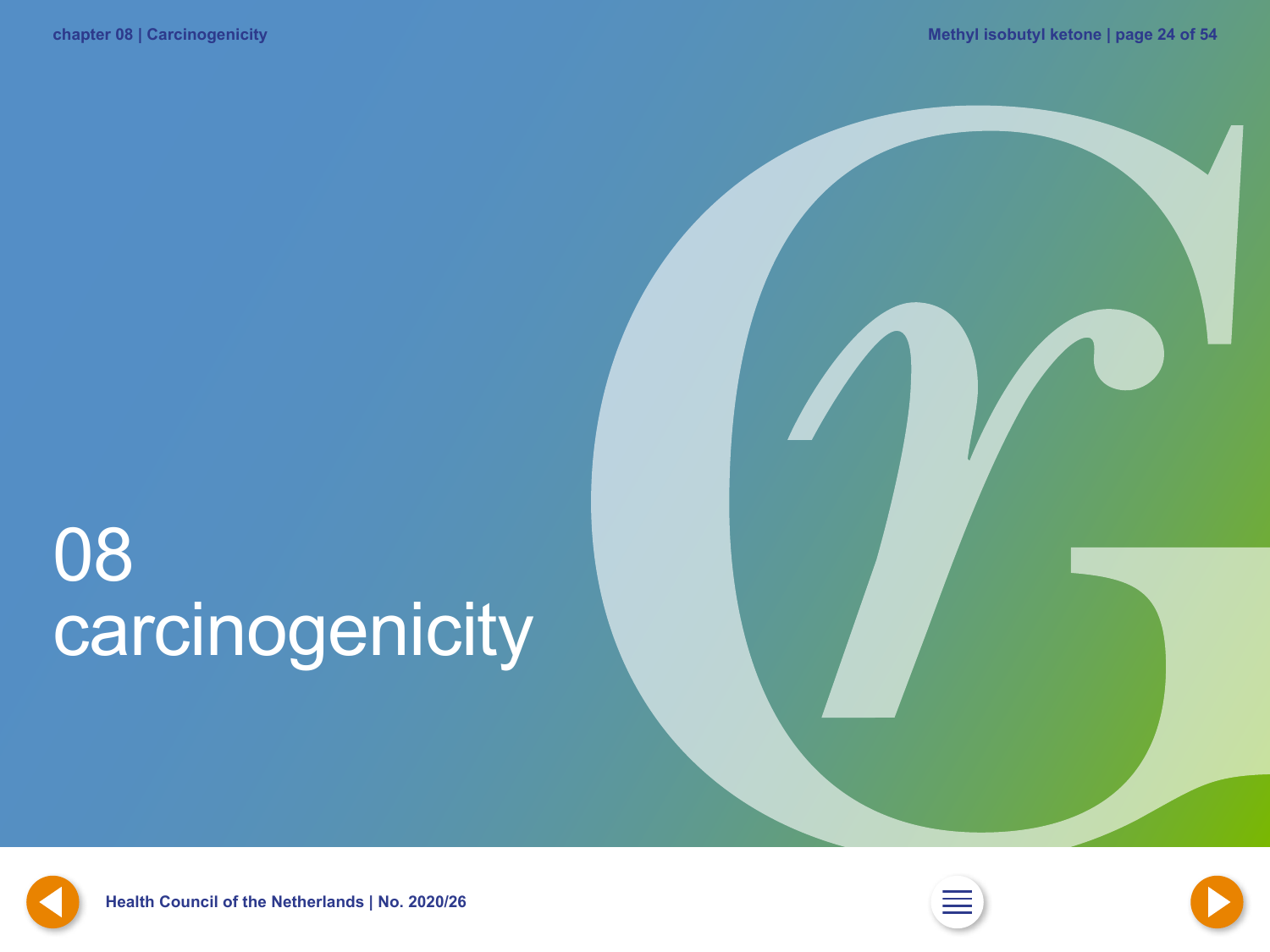### <span id="page-24-0"></span>**8.1 Summary and relevance of the provided information on carcinogenicity**

### **8.1.1 Observations in humans**

A review of the literature did not reveal any case reports or epidemiological studies concerning the association between exposure to MIBK and cancer risk in humans.

### **8.1.2 Animal carcinogenicity studies**

The US National Toxicology Programme (NTP) performed a two-year animal carcinogenicity inhalation study on mice and rats.<sup>18, 23</sup> Details of the study are given in Annex H.

 $\mathit{Mice}.$  In summary, in male and female  $\mathsf{B6C3F}_1$  mice, a statistically significant increase of the incidence of hepatic adenomas and carcinomas (combined) was observed at the highest exposure level (1,800 ppm, comparable with 7,447 mg MIBK/m<sup>3</sup>), as were hepatocellular and multiple adenomas in the liver. No exposure-related differences in clinical findings and body weight were observed among the negative control and exposure groups. In addition, no exposure-related tumours were observed at other sites of the body.

*Rats*. Survival in the highest exposed male group was lower than in the control group, and in the highest exposed female group. In male F344/N

rats, statistically significantly increased incidences of renal tubule adenomas, and combined adenomas and carcinomas, were observed in the highest exposed group (1,800 ppm, comparable with 7,447 mg MIBK/m<sup>3</sup>). This was accompanied with a slight increase in nephropathy (Chronic Progressive Nephropathy (CPN)), papilla mineralization, and renal tubule hyperplasia. Also, in male rats a non-significant trend of leukaemia development was observed. The committee noted the already high incidence of leukaemia in the negative control group (25 of the 50 control animals), as such that no conclusion can be made on this type of cancer. In male rats, no exposure-related tumours were observed at the other sites of the body. Concerning female rats, two of the fifty females in the highest exposure group, developed malignant mesenchymal kidney tumours. No such tumours were observed in the other exposure groups. Since this type of non-epithelial kidney tumour is reported to occur spontaneously in several strains of rats, and the type of tumour is particularly observed in rats, the committee considers this finding of low relevance.24 Furthermore, in the female groups, no exposure-related tumours were found at the other sites of the bodies.

Overall, the committee is of the opinion that there is clear evidence that chronic inhalation of MIBK induces liver cancer in mice, and kidney cancer in male rats.

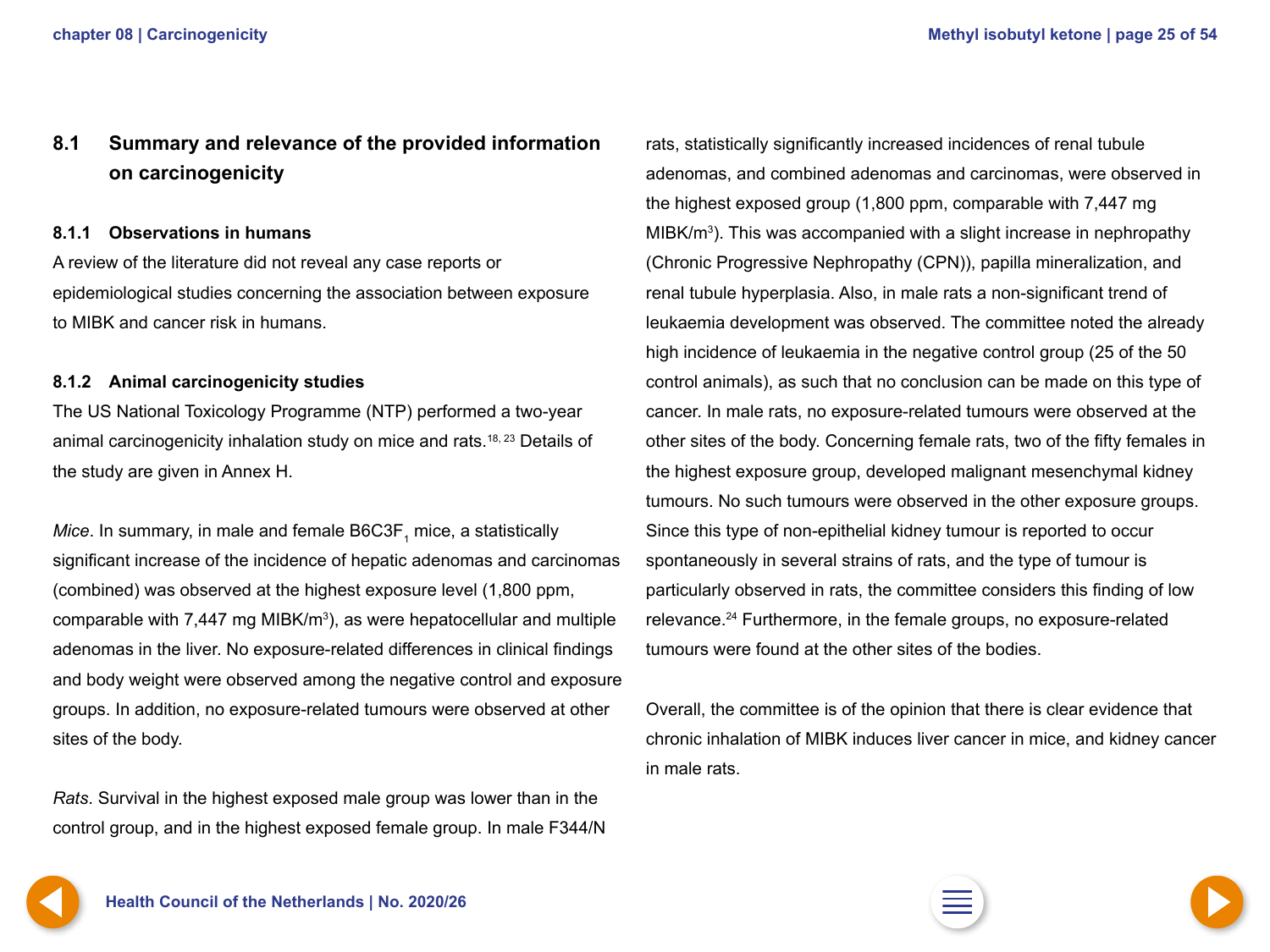### <span id="page-25-0"></span>**8.1.3 Other data relevant for the assessment of carcinogenicity**

#### **Liver tumours**

Hughes et al. (2016) suggested that the liver tumours, which were observed in mice in the NTP study (see details in the previous section), could be induced by a so-called CAR/PXR nuclear receptor activation, a non-genotoxic mode of action.25 The xenobiotic CAR (Constitutive Androstane Receptor) and PXR (Pregnane X Receptor) receptors function as sensors of toxic by-products of exogenous chemicals to enhance their elimination. To study this hypothesis, Hughes et al. performed a singledosed animal experiment, in which wild type B6C3F $_{\textrm{\tiny{1}}}$  mice (N=8/sex/ group), wild type C57BL/6 mice (N=8/sex/group), and C57BL/6 CAR/PXR knock out mice (N=5-8/sex/group), inhaled (whole body) MIBK at concentrations of 0 or 1,800 ppm for 6 hours a day, 5 days a week for 2 weeks. No positive control compound was used. During exposure the animals received 5-bromo-2-deoxyuridine via a pump system, which was subcutaneously implanted. After two weeks, the animals were sacrificed, and blood and liver samples were taken to test for hepatocyte proliferation, changes in clinical chemistry parameters, and gene expression responses of hepatic metabolic enzymes. The CAR/PXR knock-out mice showed a lack of response on liver hypertrophy, hepatocyte proliferation, and induction of the cyp2b10 metabolic enzyme in the liver, compared to the two wild type mouse strains. According to the authors this would suggest a similar response to MIBK as to other known

CAR activators, such as phenobarbital (see text box below), which is consistent with a CAR-mediated hepatocarcinogenic mode of action.

**CAR/PXR mechanism in cancer development: phenobarbital and chlordane** Data on the CAR/PXR mechanism in cancer development is mainly available for phenobarbital and chlordane (Elcombe et al. 2014; Andersen et al. 2014; Felter et al. 2018).26-28 To summarize from these reviews, in the literature it is considered likely that phenobarbital activates CAR/PXR nuclear receptors, which leads to liver tumours in mice and rats. This is supported by data on CAR knockout mice, which did not develop tumours after phenobarbital exposure, whereas wild type mice did. Other genotoxic data support the suggestion that phenobarbital acts as a non-genotoxic carcinogen and a tumour promoter. Subsequently it is under discussion to what extent this non-genotoxic mode of action is relevant for humans, because available epidemiological studies do not show any association between phenobarbital treatment and increased cancer risk. Humans also possess CAR/PXR nuclear receptors. In the case of phenobarbital, when cultured human hepatocytes were exposed to the substance, no mitogenic, anti-apoptotic activities, and inhibition of gap junctional intercellular communication have been observed, whereas in wild type mouse and rat liver cells such effects were observed. This would indicate that in humans the CAR/PXR mediated nuclear receptor activation does not induce or stimulate tumour development (at least for phenobarbital). However, in three mechanistic studies in which mouse models expressing human CAR and/or PXR genes were used, no clear indications for this suggestion were found. In the first model expressing human CAR/PXR genes, phenobarbital or chlordane induced hepatocellular hypertrophy, but no increased replicative DNA synthesis or cell proliferation (Ross et al. 2010).<sup>29</sup> In a second model expressing human CAR genes only, phenobarbital induced cell proliferation in the liver, and



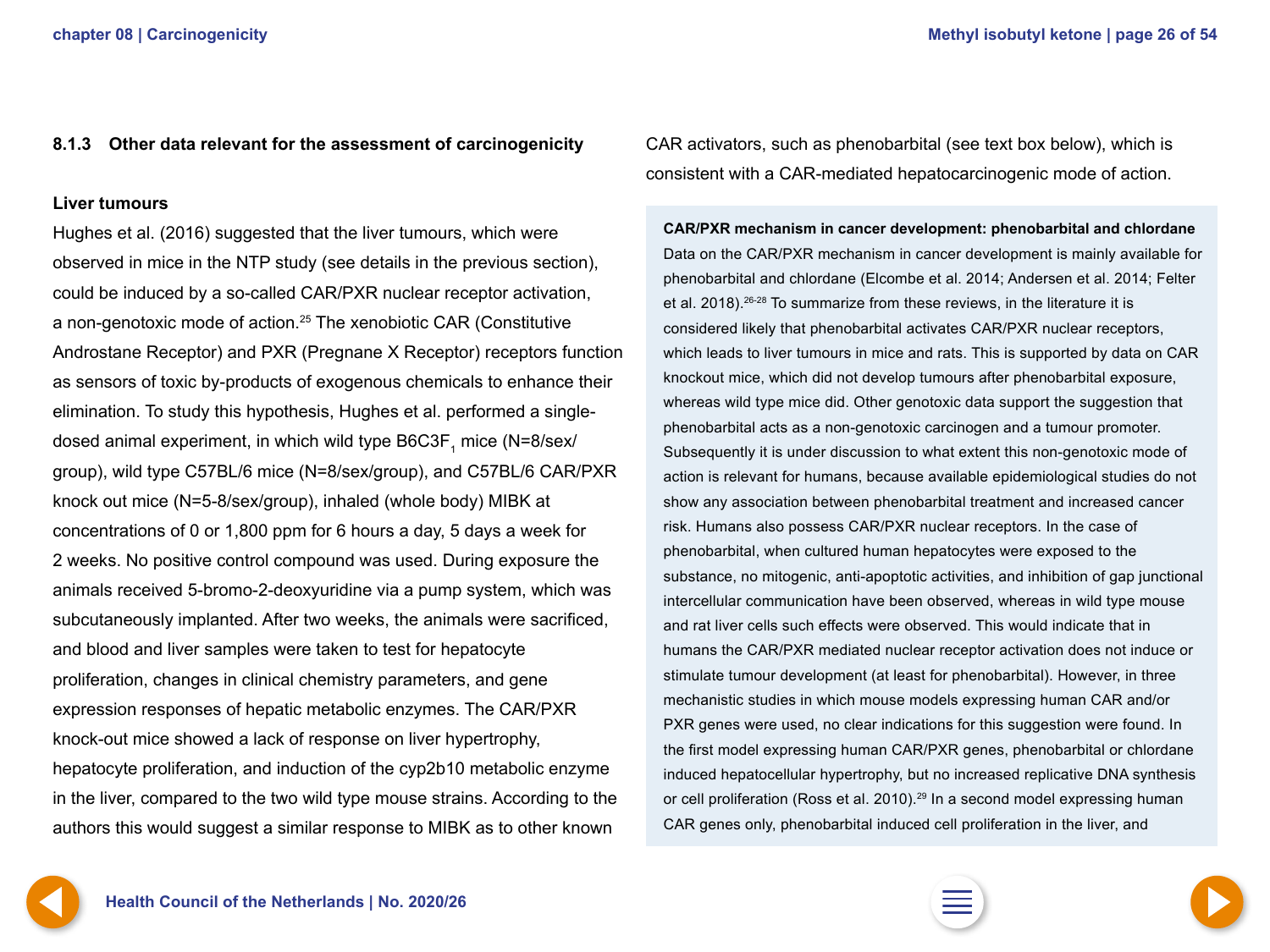suppressed UV-induced apoptosis (Huang et al. 2005).<sup>30</sup> It is unclear why in the model by Ross et al. cell proliferation was not observed, whereas in the model by Huang et al. it was. Possible explanations are differences in treatment and study design. In a third model, Haines et al. (2018) studied the hepatic effects of sodium phenobarbital in male C57BL/6J wild type mice and in humanized mice  $(hCAR/hPXR$  mice).<sup>31</sup> They also performed experiments in cultured male C57BL/6J and CD-1 mouse, male Sprague-Dawley rat, and male and female human hepatocytes. The treatment of wild type and hCAR/hPXR mice with 186-984 ppm sodium phenobarbital in the diet for 7 days resulted in increased relative liver weight, hypertrophy and induction of cytochrome P450 (CYP) enzyme activities. The treatment also produced dose-dependent increases in hepatocyte replicative DNA synthesis, with the effect being more marked in wild type than in hCAR/hPXR mice. While the treatment of cultured C57BL/6J and CD-1 mouse, Sprague-Dawley rat and human hepatocytes with 100 and/or 1,000 μM sodium phenobarbital for 4 days induced CYP enzyme activities, increased replicative DNA synthesis was only observed in mouse and rat hepatocytes. However, as a positive control, epidermal growth factor increased replicative DNA synthesis in hepatocytes from all three species. In summary, although human hepatocytes are refractory to the mitogenic effects of sodium phenobarbital, treatment with sodium phenobarbital induced replicative DNA synthesis in vivo in hCAR/hPXR mice, which is presumably due to the human CAR and PXR receptors operating in a mouse hepatocyte regulatory environment. As the response of the hCAR/hPXR mouse to the CAR activator sodium phenobarbital differs markedly from that of human hepatocytes, Haines et al. conclude that the hCAR/hPXR mouse is thus not a suitable animal model for studies on the hepatic effects of nongenotoxic rodent CAR activators. In none of the three mouse models, data were obtained on cancer development, since they were not used to study possible long-term effects after chronic exposure.

The committee notes that Hughes et al. (2016) is the only study suggesting that the CAR/PXR nuclear receptor activation could explain MIBK-induce liver tumour development in mice. According to Peffer et al. (2018), a CAR-mediated mode of action for rodent liver tumors could be demonstrated in a short-term dosing study (e.g., 1–28 days) that shows a robust dose concordance between the dose levels that produce each of the early key events (in the short-term study), and those that produce the eventual adverse outcome (in the carcinogenicity study).<sup>32</sup> In the Hughesstudy no carcinogenicity data were available. Furthermore, presuming that MIBK induced liver tumours in mice by a CAR/PXR mechanism, it is not clear to the committee whether the CAR/PXR nuclear receptors react differently between mice and humans, because mechanistic human data are not available for MIBK. In addition, no epidemiological studies have been performed on MIBK and cancer risk.

In conclusion, there is insufficient data to unambiguously assign the CAR/ PXR nuclear receptor activation as the sole cause of MIBK induced liver tumours in mice. In addition, the relevance of this mode of action for humans has not been investigated. Until more data are available, the committee leaves open the possibility that other mechanisms may have played a role.

#### **Kidney tumours**

In male rats of the NTP-study, treatment-related increases in incidence of kidney tumours were observed, but not in female rats or in mice.

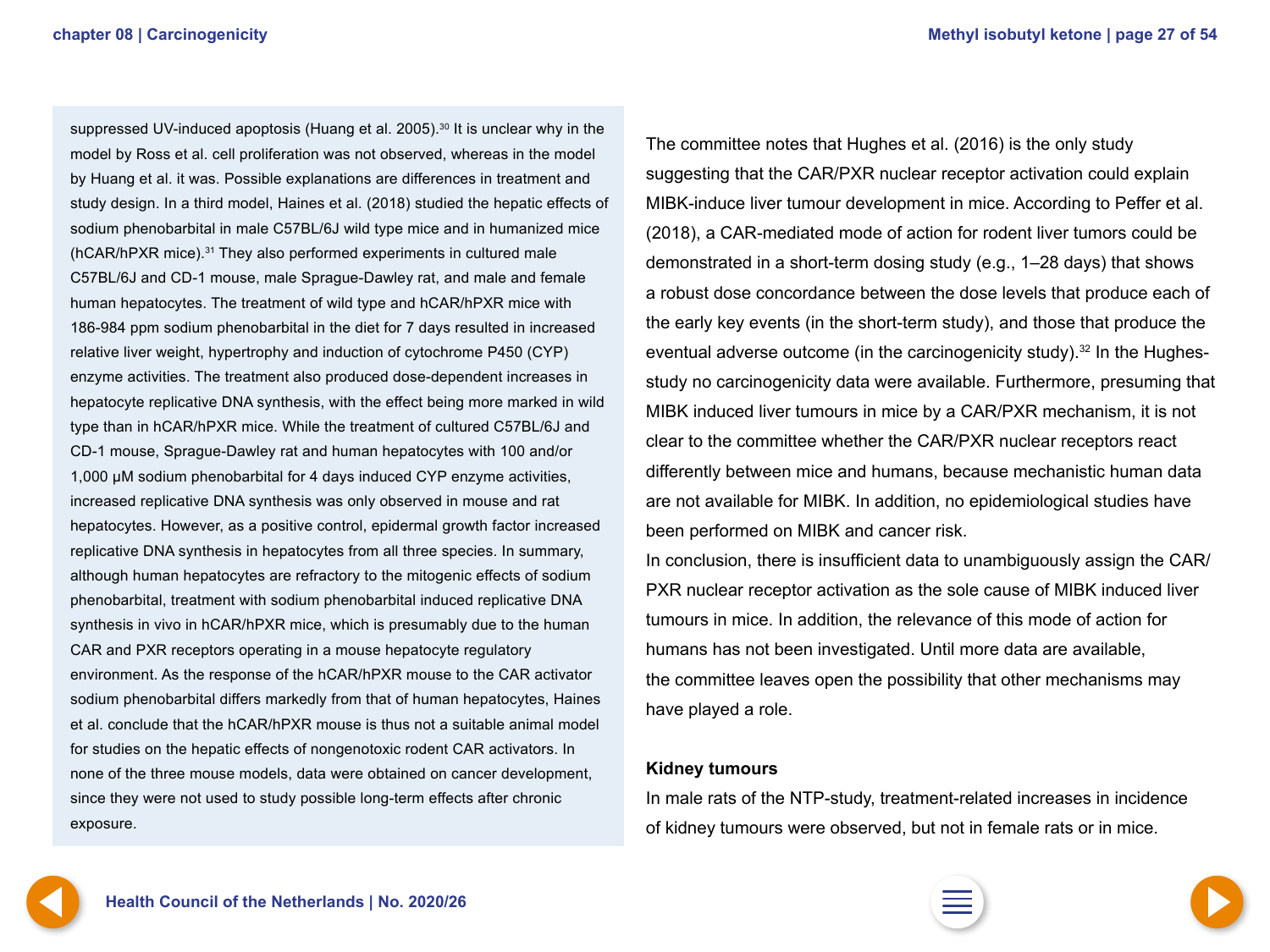<span id="page-27-0"></span>This could indicate that the renal tubule tumours in male rats are induced by an α2µ-globulin nephropathy mode of action, a carcinogenic mechanism known to occur in male rats only. Such a mode of action was suggested by the NTP (Stout et al. 2008; Doi et al. 2007), but the study was not designed to give a decisive answer on this possibility.<sup>23, 33</sup> Scientific criteria are set by Swenberg and Lehman-McKeeman (1999) to assess the plausibility that this mechanism may be responsible for the kidney tumours after exposure of a number of chemicals.<sup>34</sup> Using these criteria, IARC (2013) concluded that "while α2µ-globulin nephropathy may contribute to the renal tumour response, the critical component(s) of the nephropathy most closely associated with the development of tumours has not been identified. Thus, the strength of the evidence that male rat kidney tumours arose through a  $\alpha$ 2µ-globulin nephropathy mechanism is weak".<sup>5</sup> Further evidence for the induction of  $\alpha$ 2µ-globulin nephropathy by MIBK in male rats is given by Borghoff et al. (2015).35 Male and female F344 rats (N = 9 - 10 animals/group/sex) inhaled MIBK at concentrations of 0, 450, 900 and 1,800 ppm for 6 hours a day, for 4 days or 4 weeks (week 1 through 3, 5 days/week; week 4, 4 days). The study included a positive control (D-limonene, orally administered, males only). At the highest exposure level, the terminal kidney weights in male and female rats were statistically significantly increased compared to the non-exposed animals, whereas absolute body weight did not differ. Slight signs of chronic progressive nephropathy was observed in male rats only after 4 weeks of exposure to 900 and 1,800 ppm. In addition, in male rats only,

a significant exposure-related increase in hyaline droplet accumulation was observed after 4 days and 4 weeks exposure. In male kidney tissues, accumulation of protein droplets positive α2µ-globulin was observed in exposed males, but not in female rats. In kidney homogenates, no changes in total protein were observed in any of the animals, whereas the α2µ-globulin concentrations were statistically significantly increased in males rats only at all exposure levels compared to non-exposed animals, in a dose-related manner. The MIBK induced renal effects in males rats were accompanied by renal cell proliferation (BrdU labelling index, mitotic index), which was not observed in female rats. In a separate *in vitro* test, the binding capacity of MIBK to α2µ-globulin was tested by using kidney tissue and D-limonene oxide, a metabolite of D-limonene with high affinity to bind to α2µ-globulin. When D-limonene oxide was added, less MIBK was bound to  $α2μ$ -globulin. This was observed only in male kidney tissues and not in female kidney tissues. According to the Committee, this study gives further evidence for a α2µ-globulin nephropathy mode of mechanism in males rats, suggesting a mode of action which is not relevant for humans. In the literature, suggestions are made that chronic progressive nephropathy, which is observed in rats in the carcinogenicity study, might be a secondary carcinogenic mechanism in MIBK-induced kidney tumours.10, 36-38 However, the Committee considers this unlikely, since the exposure-response relationship did not parallel the exposure-response relationship of the kidney tumours, and CPN was also observed in the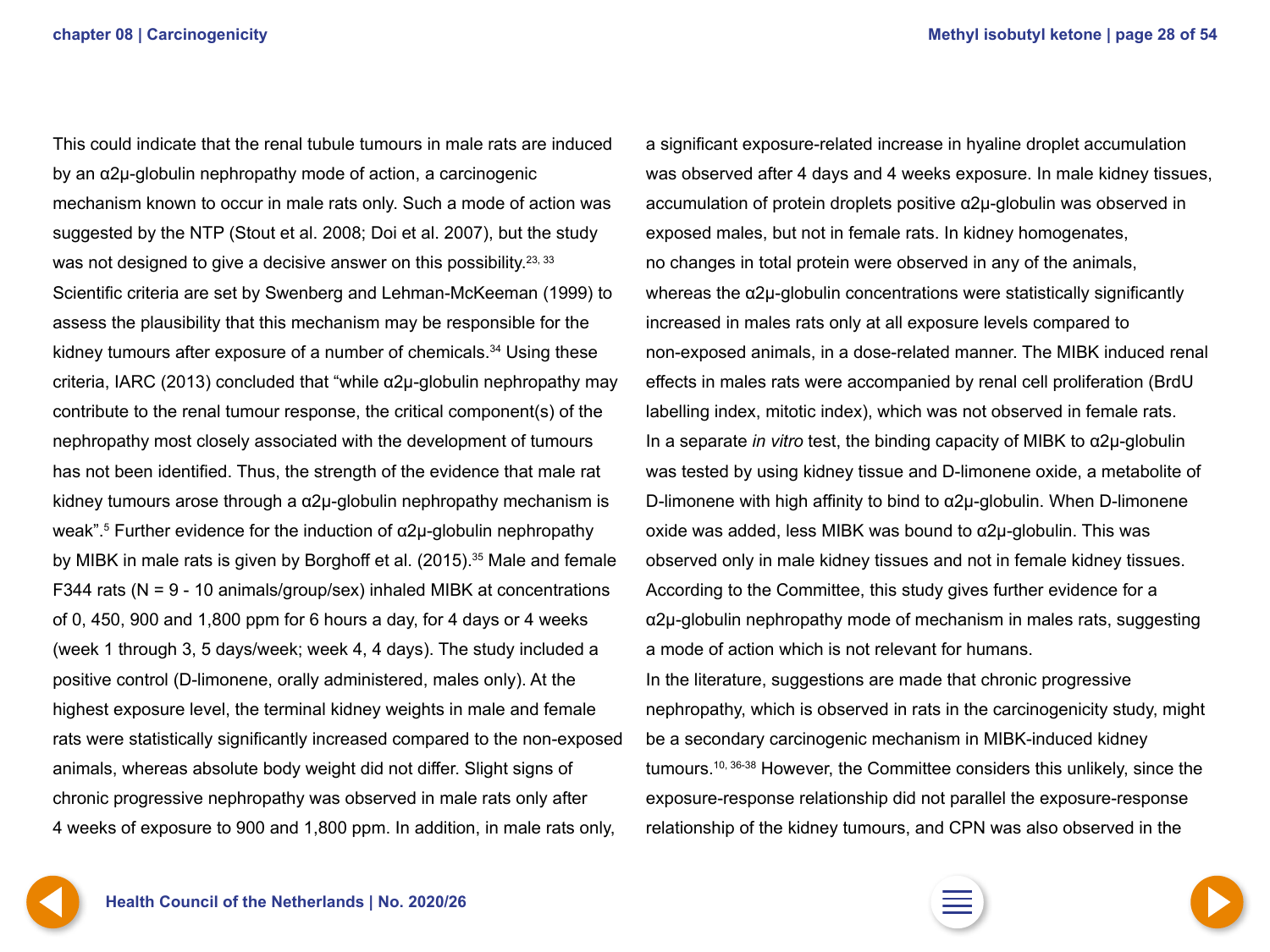<span id="page-28-0"></span>non-exposed groups and in female rats. CPN is known as a spontaneous renal disease of rats, and, the pathological characteristics of CPN do not resemble the pathology normally seen in human nephrotoxicity.<sup>24, 39</sup> Considering these arguments, the committee considers CPN not relevant for humans.

### **8.2 Evaluation on the carcinogenicity**

No data on the carcinogenicity of MIBK in humans is available. Therefore, category 1A is not applicable.

Classification in category 1B requires a causal relationship between the substance and an increased incidence of malignant neoplasm in two or more animal species. For MIBK, a well-performed carcinogenicity inhalation study in rats and mice is available. Male and female mice developed liver tumours due to exposure to MIBK. In male rats, exposure led to an increased incidence of kidney tumours. In female rats no such type of tumours were observed.

The Committee considered the suggestion that the liver tumours in mice could have been induced by CAR/PXR nuclear receptor activation, a non-genotoxic mode of action. However, whether this mode of action has indeed played a role in MIBK induced liver tumours in mice, has insufficiently been investigated. In addition, the relevance for humans has not been investigated. Until more data are available, the committee

considers it possible that other mechanisms may have played a role, and thus that the findings in mice could be relevant to humans. In addition, the relevance of MIBK-induced kidney tumours in male rats for humans is questioned, because most likely these type of tumours were induced by an α2µ-globulin nephropathy mode of action. This non-genotoxic mechanism is known to occur in male rats only. Furthermore, the committee does not consider it likely that chronic progressive nephropathy, another proposed mode of action for carcinogenicity, played a role, since the aetiology is unclear and this type of nephropathy is frequently observed in non-exposed rats. Overall, the Committee considers the kidney tumours found in male rats not relevant for humans.

To conclude, no data are available on cancer in humans. There is limited evidence for carcinogenicity in animal experiments. According to the criteria, MIBK should therefore be classified as "*suspected to be carcinogenic to man*", which corresponds to classification in carcinogenicity category 2.

### **8.3 Recommendation on the classification for carcinogenicity**

Based on the limited evidence for carcinogenicity, the committee recommends classifying MIBK as *suspected to be carcinogenic to man*, which corresponds with carcinogenic category 2.

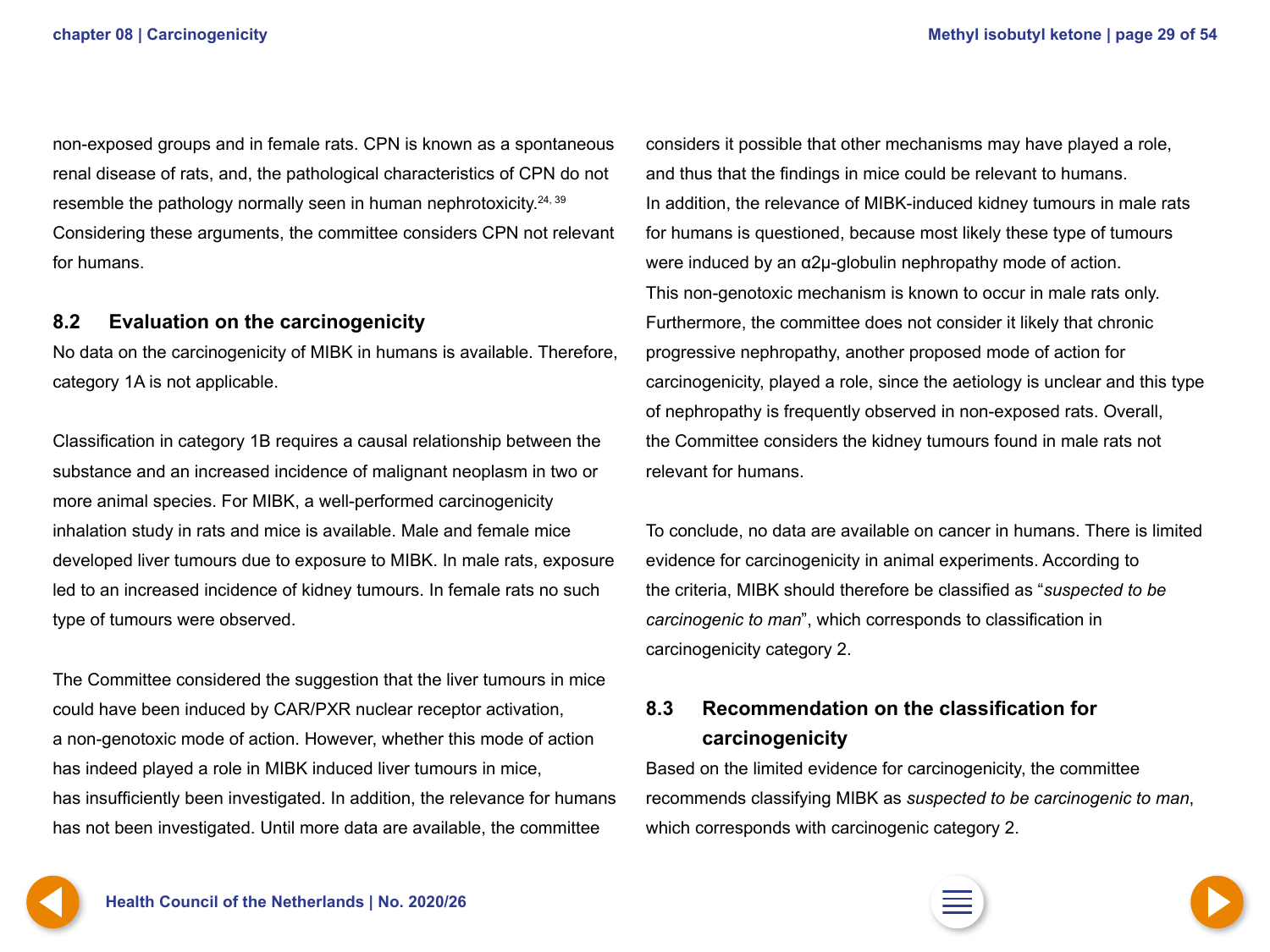# <span id="page-29-0"></span>references



**Health Council of the Netherlands | No. [2](#page-1-0)020/26** 



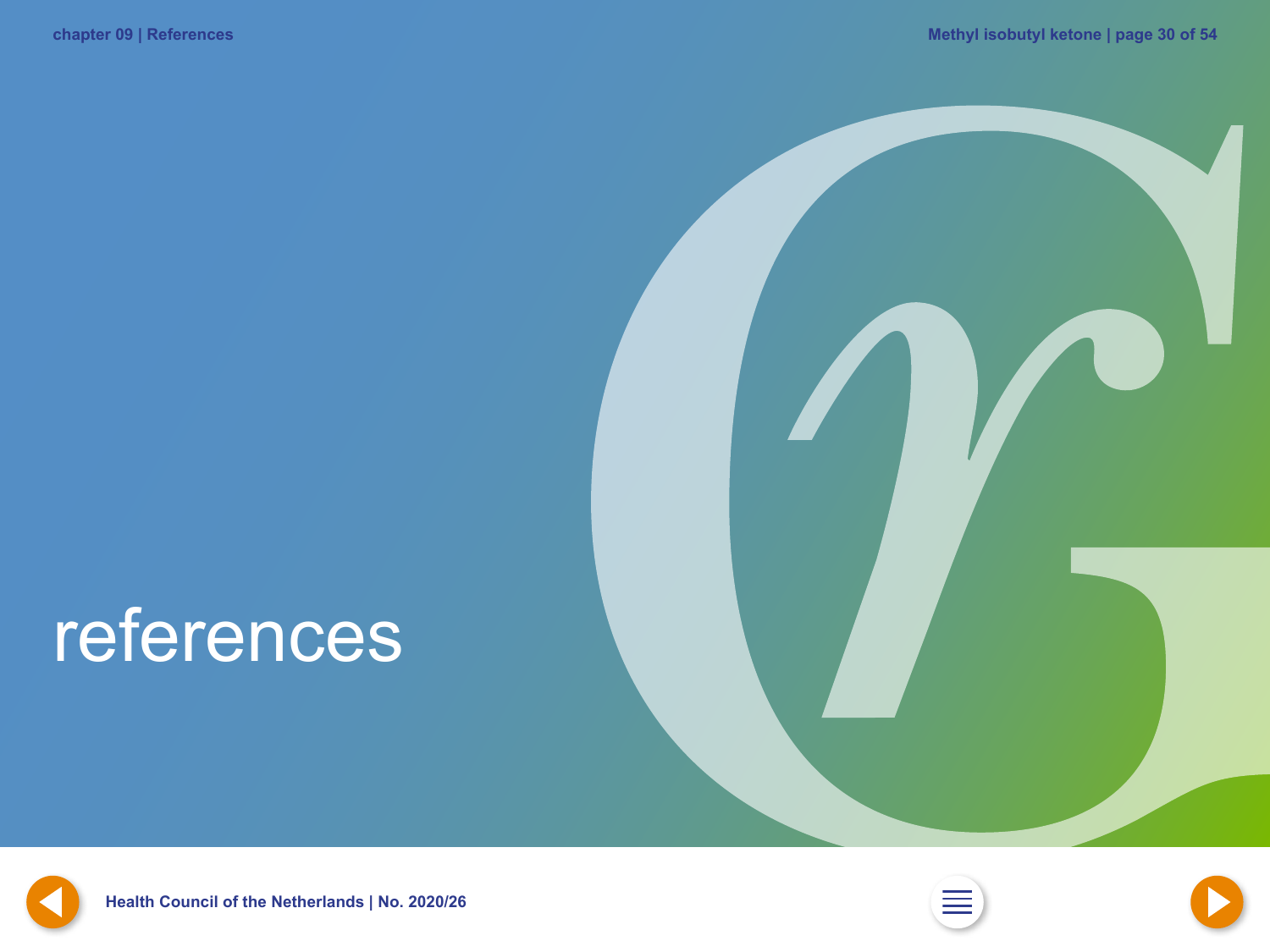- <span id="page-30-0"></span><sup>1</sup> Klimisch HJ, Andreae M and Tillmann U. *A systematic approach for evaluating the quality of experimental toxicological and ecotoxicological data*. Regulatory toxicology and pharmacology 1997; 25(1): 1-5.
- <sup>2</sup> Money CD, Tomenson JA, Penman MG, Boogaard PJ and Jeffrey Lewis R. *A systematic approach for evaluating and scoring human data*. Regulatory toxicology and pharmacology 2013; 66(2): 241-7.
- <sup>3</sup> European Commission. *Regulation (EC) No 1272/2008 of the European Parliamant and of the Council on classification, labelling and packaging of substances and mixtures*. 2009.
- <sup>4</sup> The Health Council of the Netherlands. *Guideline to the classification of carcinogenic compounds. Guide for classifying compounds in terms of their carcinogenic properties and for assesing their genotoxicity*. The Hague, 2010; A10/07E.
- <sup>5</sup> International Agency for Cancer Research. *Some Chemicals Present in Industrial and Consumer Products, Food and Drinking-Water*. IARC Monographs on the Evaluation of Carcinogenic Risks to Humans: Volume 101, pages 305-23. Lyon, France: 2013.
- <sup>6</sup> Johnson W, Jr. *Safety assessment of MIBK (methyl isobutyl ketone)*. Int J Toxicol 2004; 23 Suppl 1: 29-57.
- <sup>7</sup> European Chemicals Agency. *Registered Substances. Database on information on registered substances under REACH by search on CAS No.* 2017. [http://echa.europa.eu/web/guest/information-on-chemicals/](http://echa.europa.eu/web/guest/information-on-chemicals/registered-substances) [registered-substances](http://echa.europa.eu/web/guest/information-on-chemicals/registered-substances)]
- <sup>8</sup> European Chemicals Agency. *C & L Inventory Database. Information on ECHA's website by search on CAS No.* . 2017. [http://echa.europa.](http://echa.europa.eu/web/guest/information-on-chemicals/registered-substances) [eu/web/guest/information-on-chemicals/registered-substances](http://echa.europa.eu/web/guest/information-on-chemicals/registered-substances)]
- <sup>9</sup> ChemicalBook. *Chemical Search Engine by search on CAS No.* 2017. <http://www>.chemicalbook.com]
- <sup>10</sup> Committee for Risk Assessment. *Opinion proposing harmonised classification and labelling at EU level of 4-methylpentan-2-one; isobutyl methyl ketone, EC number: 203-550-1, CAS number 108-10-1*. European Chemicals Agency, Helsinki, Finland. website: echa.europe. eu. CLH-O-0000001412-86-295/F, Adopted 20 September, 2019.
- <sup>11</sup> National Institute for Occupational Health and Safety. *Pocket guide hexone*. NIOSH Pocket Guide to Chemical Hazards, Centers for Disease Control and Prevention, Washington D.C. USA. <https://www.cdc.gov/niosh/npg/npgd0326.html>]. Consulted: March 6, 2019
- <sup>12</sup> Gobba F, Ghittori S, Imbriani M, Maestri L, Capodaglio E and Cavalleri A. *The urinary excretion of solvents and gases for the biological monitoring of occupational exposure: a review*. Sci Total Environ 1997; 199(1-2): 3-12.
- <sup>13</sup> Kawai T, Zhang ZW, Takeuchi A, Miyama Y, Sakamoto K, Higashikawa K, et al. *Methyl isobutyl ketone and methyl ethyl ketone in urine as biological markers of occupational exposure to these solvents at low levels*. Int Arch Occup Environ Health 2003; 76(1): 17-23.



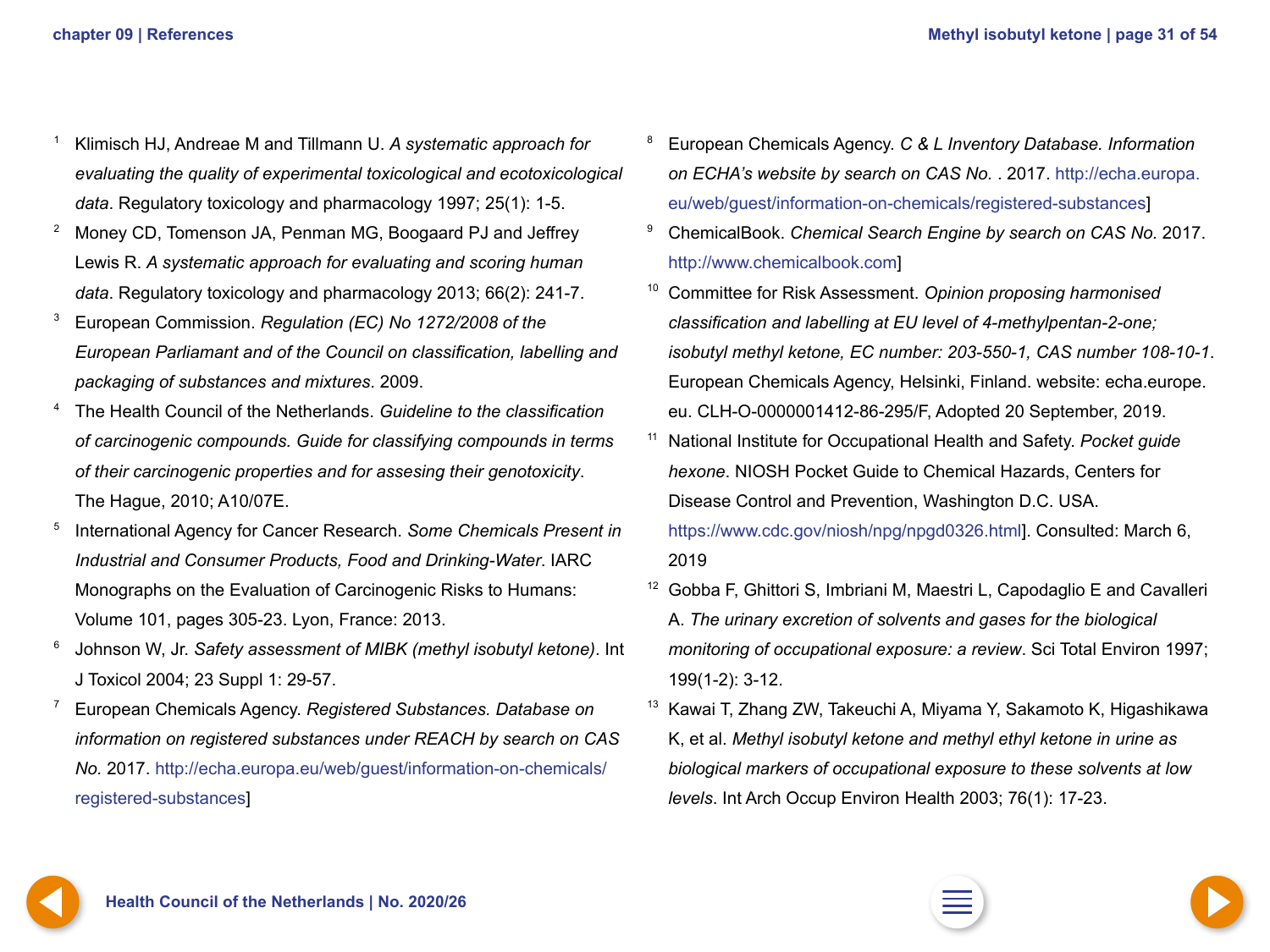- <span id="page-31-0"></span><sup>14</sup> Ogata MT, Taguchi T and Horike T. *Evaluation of exposure to solvents from their urinary excretions in workers coexposed to toluene, xylene, and methyl isobutyl ketone*. Applied Occupational and Environmental Hygiene 1995; 10(11): 913-20.
- <sup>15</sup> Ogata MT, Taguchi T and Hirota N. *Database for biological monitoring of armotatic solvents*. Biological monitoring of exposure to industrial chemicals: 119-26. Cincinnati, OH: American Conference of Governmental Industrial Hygienists; 1990.
- <sup>16</sup> Lei Z, Li J, Li C and Chen B. *Improvement of separation process of synthesizing MIBK by the isopropanol one-step method*. Korean Journal of Chemical Engineering 2006; 23(2): 264-70.
- <sup>17</sup> Environmental Protection Agency (EPA). *Toxicological Review of Methyl Isobutyl Ketone (CAS No. 108-10-1): In Support of Summary Information on the Integrated Risk Information System (IRIS)*. Washington DC: U.S. Environmental Protection Agency; 2003.
- <sup>18</sup> National Toxicology Program. *Toxicology and carcinogenesis studies of methyl isobutyl ketone (CAS No. 108-10-1) in F344/N rats and B6C3F1 mice (inhalation studies)*. Research Triangle Park, NC.: U.S. Department of Health and Human Services (NTP Technical Report Series No. 538. NIH Publication No. 07-4476), 2007.
- <sup>19</sup> Chemical Manufacturers Association. *Lists of final reports submitted summaries of MEK and MIBK testing programs, with cover letter to EPA*. Washington, DC.: Washington, DC, US Environmental Protection Agency, Office of Toxic Substances (NTIS Report No. OTS0507470), 1984.
- $20$  O'Donoghue JL, Haworth SR, Curren RD, Kirby PE, Lawlor T, Moran EJ, et al. *Mutagenicity studies on ketone solvents: methyl ethyl ketone, methyl isobutyl ketone, and isophorone*. Mutat Res 1988; 206(2): 149-61.
- <sup>21</sup> Brooks TM, Meyer AL and Hutson DH. *The genetic toxicology of some hydrocarbon and oxygenated solvents*. Mutagenesis 1988; 3(3): 227-32.
- <sup>22</sup> Shell Oil Company. *Mitigation of chemical spills with cover letter. Toxicity studies with chemical solvents: short-term in vitro tests for genotoxic activity with methyl isobutyl ketone*. Washington, DC.: Washington, DC, US Environmental Protection Agency, Office of Toxic Substances (NTIS Report No. OTS0206218), 1980.
- <sup>23</sup> Stout MD, Herbert RA, Kissling GE, Suarez F, Roycroft JH, Chhabra RS, et al. *Toxicity and carcinogenicity of methyl isobutyl ketone in F344N rats and B6C3F1 mice following 2-year inhalation exposure*. Toxicology 2008; 244(2-3): 209-19.
- <sup>24</sup> Hard GC, Banton MI, Bretzlaff RS, Dekant W, Fowles JR, Mallett AK, et al. *Consideration of rat chronic progressive nephropathy in regulatory evaluations for carcinogenicity*. Toxicol Sci 2013; 132(2): 268-75.

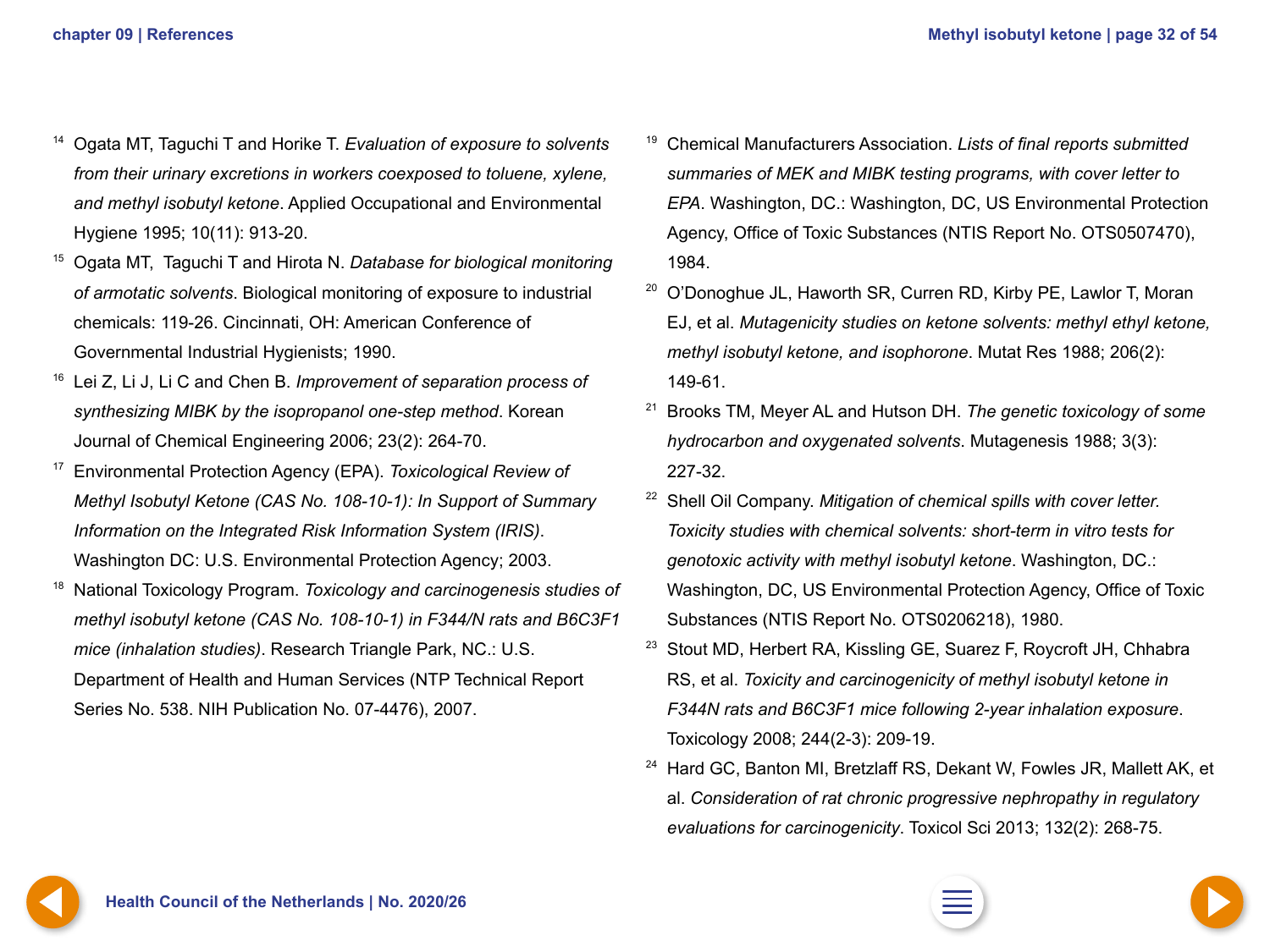- <span id="page-32-0"></span><sup>25</sup> Hughes BJ, Thomas J, Lynch AM, Borghoff SJ, Green S, Mensing T, et al. *Methyl isobutyl ketone-induced hepatocellular carcinogenesis in B6C3F1 mice: A constitutive androstane receptor (CAR)-mediated mode of action*. Regulatory toxicology and pharmacology 2016; 81: 421-9.
- <sup>26</sup> Andersen ME, Preston RJ, Maier A, Willis AM and Patterson J. *Doseresponse approaches for nuclear receptor-mediated modes of action for liver carcinogenicity: Results of a workshop*. Crit Rev Toxicol 2014; 44(1): 50-63.
- <sup>27</sup> Elcombe CR, Peffer RC, Wolf DC, Bailey J, Bars R, Bell D, et al. *Mode of action and human relevance analysis for nuclear receptor-mediated liver toxicity: A case study with phenobarbital as a model constitutive androstane receptor (CAR) activator*. Crit Rev Toxicol 2014; 44(1): 64-82.
- <sup>28</sup> Felter SP, Foreman JE, Boobis A, Corton JC, Doi AM, Flowers L, et al. *Human relevance of rodent liver tumors: Key insights from a Toxicology Forum workshop on nongenotoxic modes of action*. Regular Toxicology and Pharmacology 2018; 92: 1-7.
- Ross J, Plummer SM, Rode A, Scheer N, Bower CC, Vogel O, et al. *Human constitutive androstane receptor (CAR) and pregnane X receptor (PXR) support the hypertrophic but not the hyperplastic response to the murine nongenotoxic hepatocarcinogens phenobarbital and chlordane in vivo*. Toxicol Sci 2010; 116(2): 452-66.
- <sup>30</sup> Huang W, Zhang J, Washington M, Liu J, Parant JM, Lozano G, et al. *Xenobiotic stress induces hepatomegaly and liver tumors via the nuclear receptor constitutive androstane receptor*. Mol Endocrinol 2005; 19(6): 1646-53.
- <sup>31</sup> Haines C, Elcombe BM, Chatham LR, Vardy A, Higgins LG, Elcombe CR, et al. *Comparison of the effects of sodium phenobarbital in wild type and humanized constitutive androstane receptor (CAR)/pregnane X receptor (PXR) mice and in cultured mouse, rat and human hepatocytes*. Toxicology 2018; 396-397: 23-32.
- <sup>32</sup> Peffer RC, LeBaron MJ, Battalora M, Bomann WH, Werner C, Aggarwal M, et al. *Minimum datasets to establish a CAR-mediated mode of action for rodent liver tumors*. Regular Toxicology and Pharmacology 2018; 96: 106-20.
- <sup>33</sup> Doi AM, Hill G, Seely J, Hailey JR, Kissling G and Bucher JR. *alpha 2u-globulin nephropathy and renal tumors in national toxicology program studies*. Toxicol Pathol 2007; 35(4): 533-40.
- <sup>34</sup> Swenberg JA and Lehman-McKeeman LD. *alpha 2-Urinary globulinassociated nephropathy as a mechanism of renal tubule cell carcinogenesis in male rats*. IARC Sci Publ 1999; 147: 95-118.
- <sup>35</sup> Borghoff SJ, Poet TS, Green S, Davis J, Hughes B, Mensing T, et al. *Methyl isobutyl ketone exposure-related increases in specific measures of alpha2u-globulin (alpha2u) nephropathy in male rats along with in vitro evidence of reversible protein binding*. Toxicology 2015; 333: 1-13.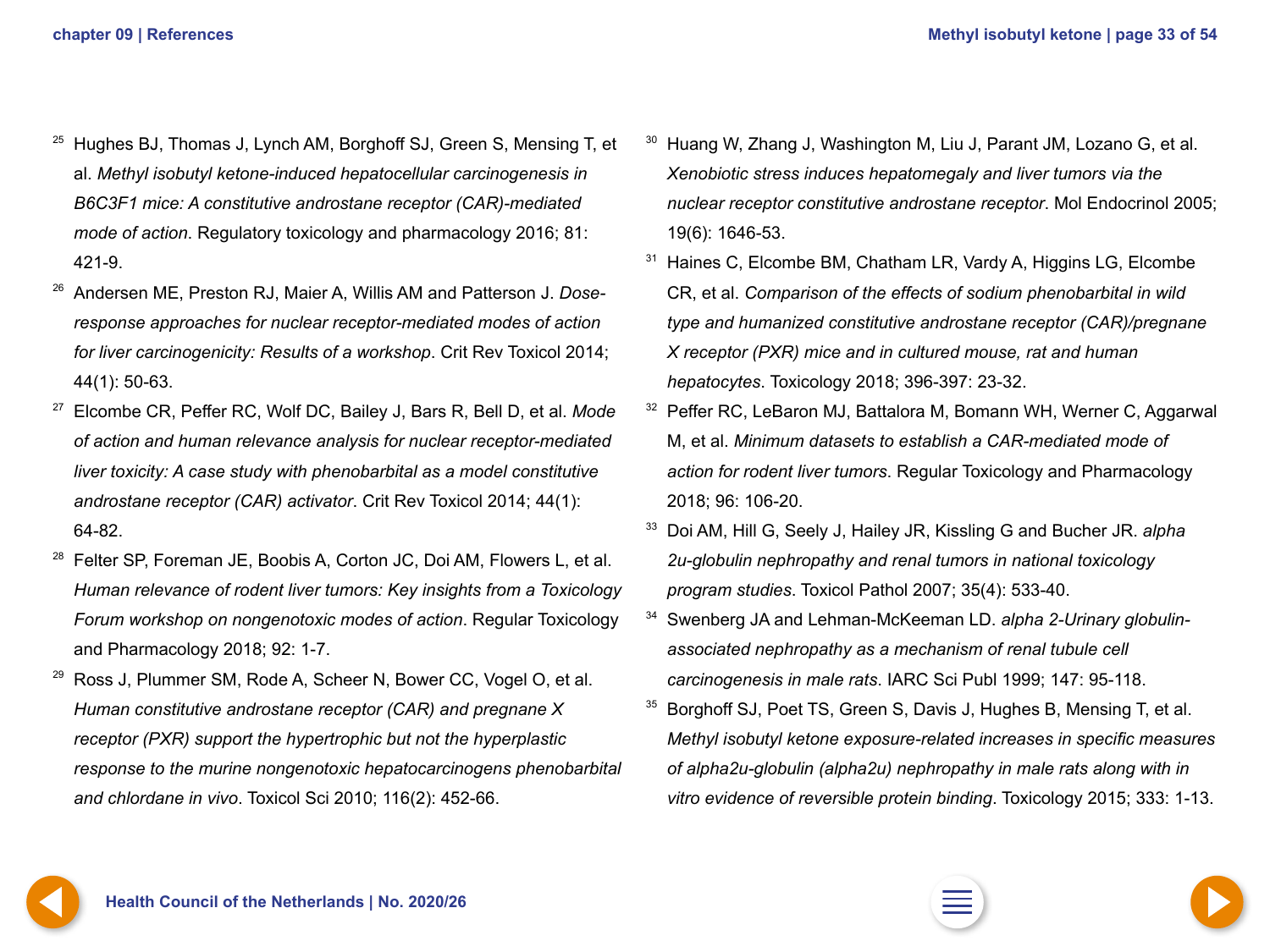- <span id="page-33-0"></span><sup>36</sup> Hard GC, Betz LJ and Seely JC. *Association of advanced chronic progressive nephropathy (CPN) with renal tubule tumors and precursor hyperplasia in control F344 rats from two-year carcinogenicity studies*. Toxicol Pathol 2012; 40(3): 473-81.
- <sup>37</sup> Melnick RL, Burns KM, Ward JM and Huff J. *Chemically exacerbated chronic progressive nephropathy not associated with renal tubular tumor induction in rats: an evaluation based on 60 carcinogenicity studies by the national toxicology program*. Toxicol Sci 2012; 128(2): 346-56.
- Hard GC, Cohen SM, Ma J, Yu F, Arnold LL and Banton MI. *Histopathology re-examination of the NTP toxicity/carcinogenicity studies of tert-butyl alcohol to identify renal tumor and toxicity modes of action*. Regul Toxicol Pharmacol 2019; 102: 65-73.
- <sup>39</sup> Hard GC, Johnson KJ and Cohen SM. *A comparison of rat chronic progressive nephropathy with human renal disease-implications for human risk assessment*. Crit Rev Toxicol 2009; 39(4): 332-46.
- Zeiger E, Anderson B, Haworth S, Lawlor T and Mortelmans K. *Salmonella mutagenicity tests: V. Results from the testing of 311 chemicals*. Environ Mol Mutagen 1992; 19 Suppl 21: 2-141.
- <sup>41</sup> Goodyear Tire & Rubber Co. *Mutagenicity Evaluation of Methyl Isobutyl Ketone (MIBK) with cover letter*. Akron, OH.: Washington, DC, US Environmental Protection Agency, Office of Toxic Substances (NTIS report No. OTS0205942), 1982.

<sup>42</sup> Litton Bionetics Inc. *Letter concerning the enclosed Ames salmonella/ microsome plate tests on methyl ethyl ketone and methyl isobutyl ketone with attachments*. Washington, DC.: Washington, DC, US Environmental Protection Agency, Office of Toxic Substances (NTIS Report No. OTS0534320), 1991.

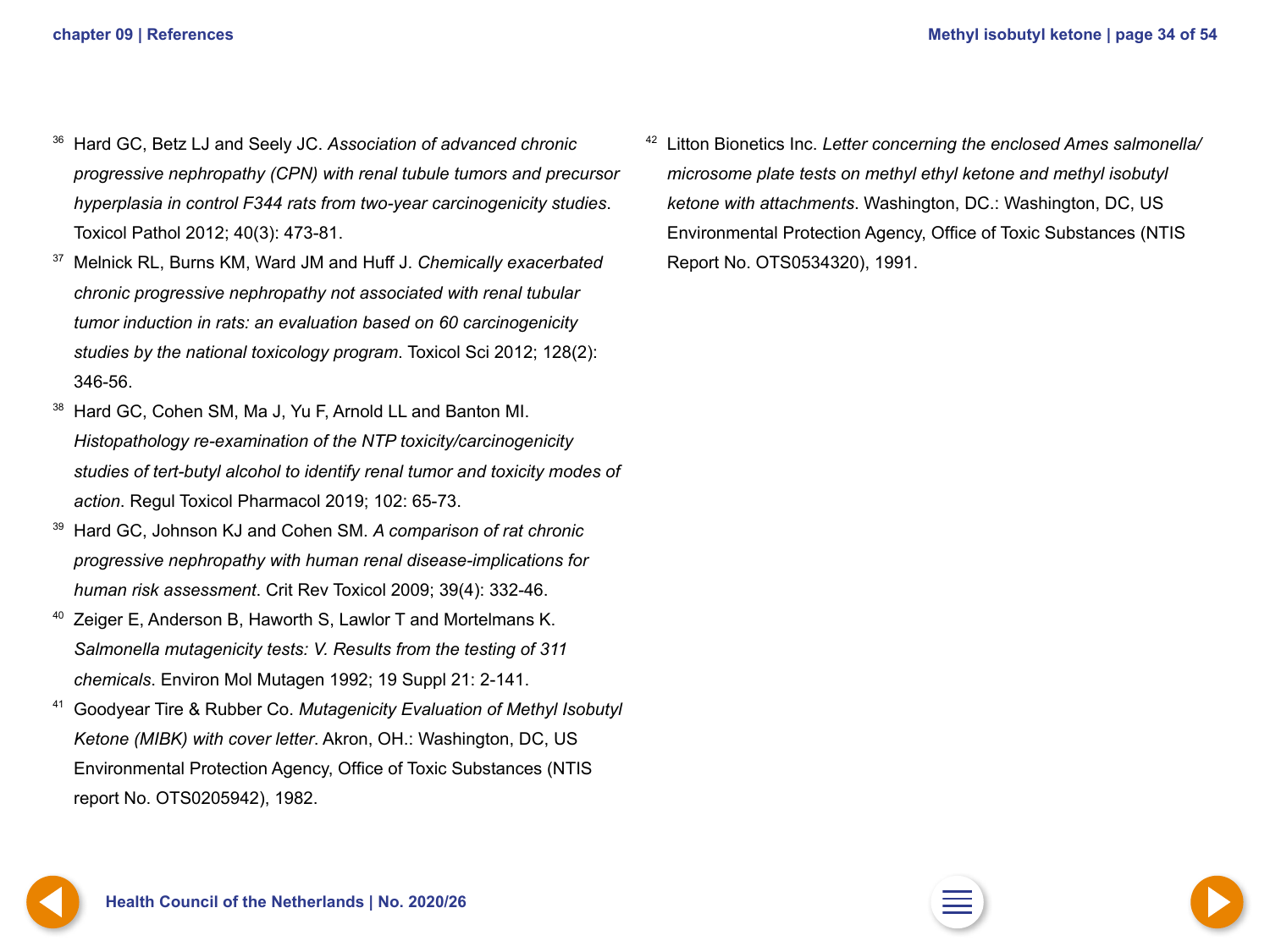# <span id="page-34-0"></span>annexes



**Health Council of the Netherlands | No. [2](#page-1-0)020/26** 



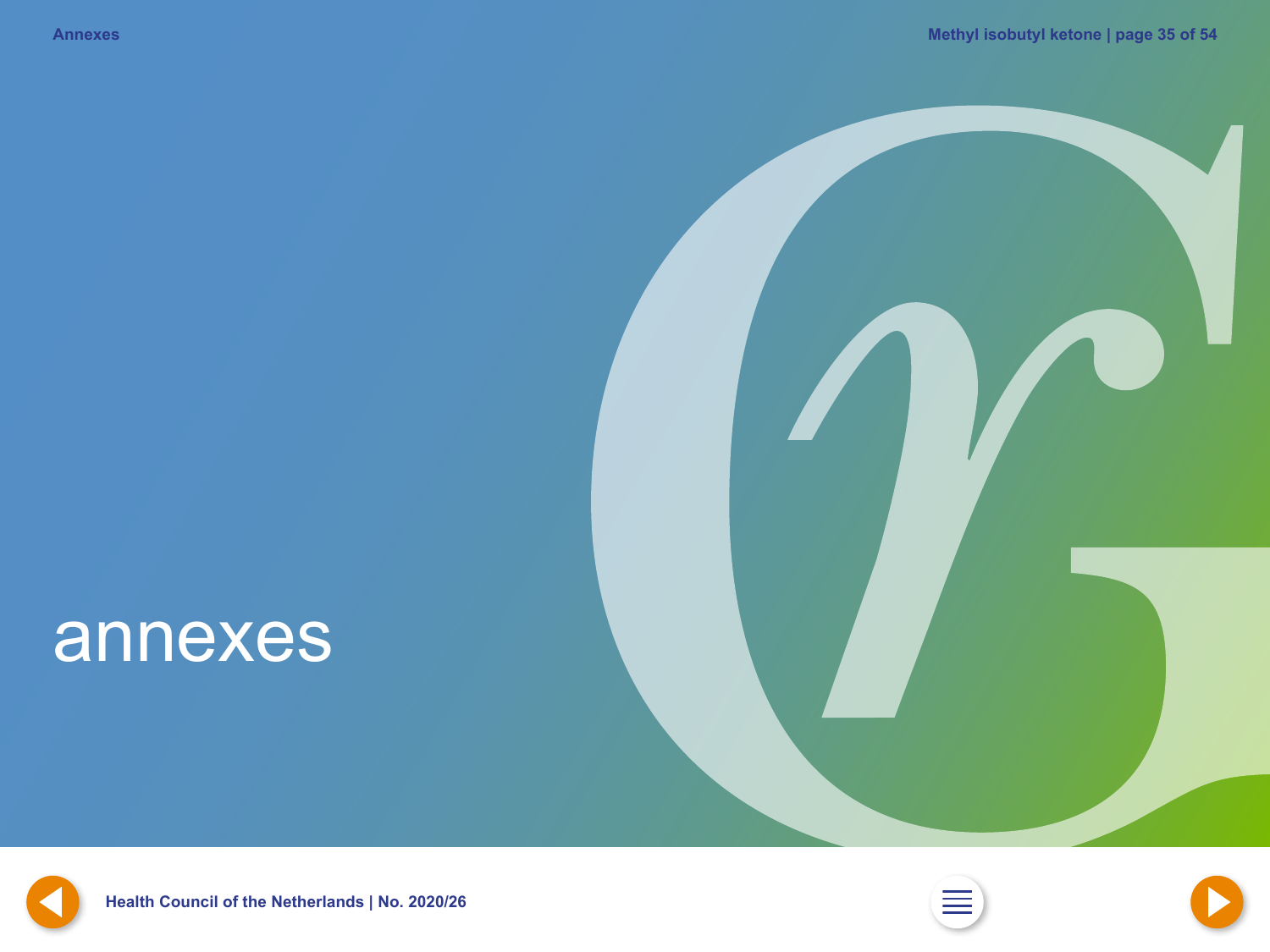# <span id="page-35-0"></span>A IARC evaluation and conclusion

*Source:* IARC. Some Chemicals present in industrial and consumer, food and drinking-water. Monograph on the evaluation of carcinogenic risks in humans, Volume 101, pp 305-324, 2013.<sup>5</sup>

### **6 Evaluation**

### **6.1 Cancer in humans**

No data were available to the Working Group

### **6.2 Cancer in experimental animals**

There is *sufficient evidence* in experimental animals for the carcinogenicity of methyl isobutyl ketone.

### **6.3 Overall evaluation**

Methyl isobutyl ketone is possibly carcinogenic to humans (Group 2B).

**[34](#page-34-0) Health Council of the Netherlands | No. 2020/26 [2](#page-1-0) [36](#page-36-0)**

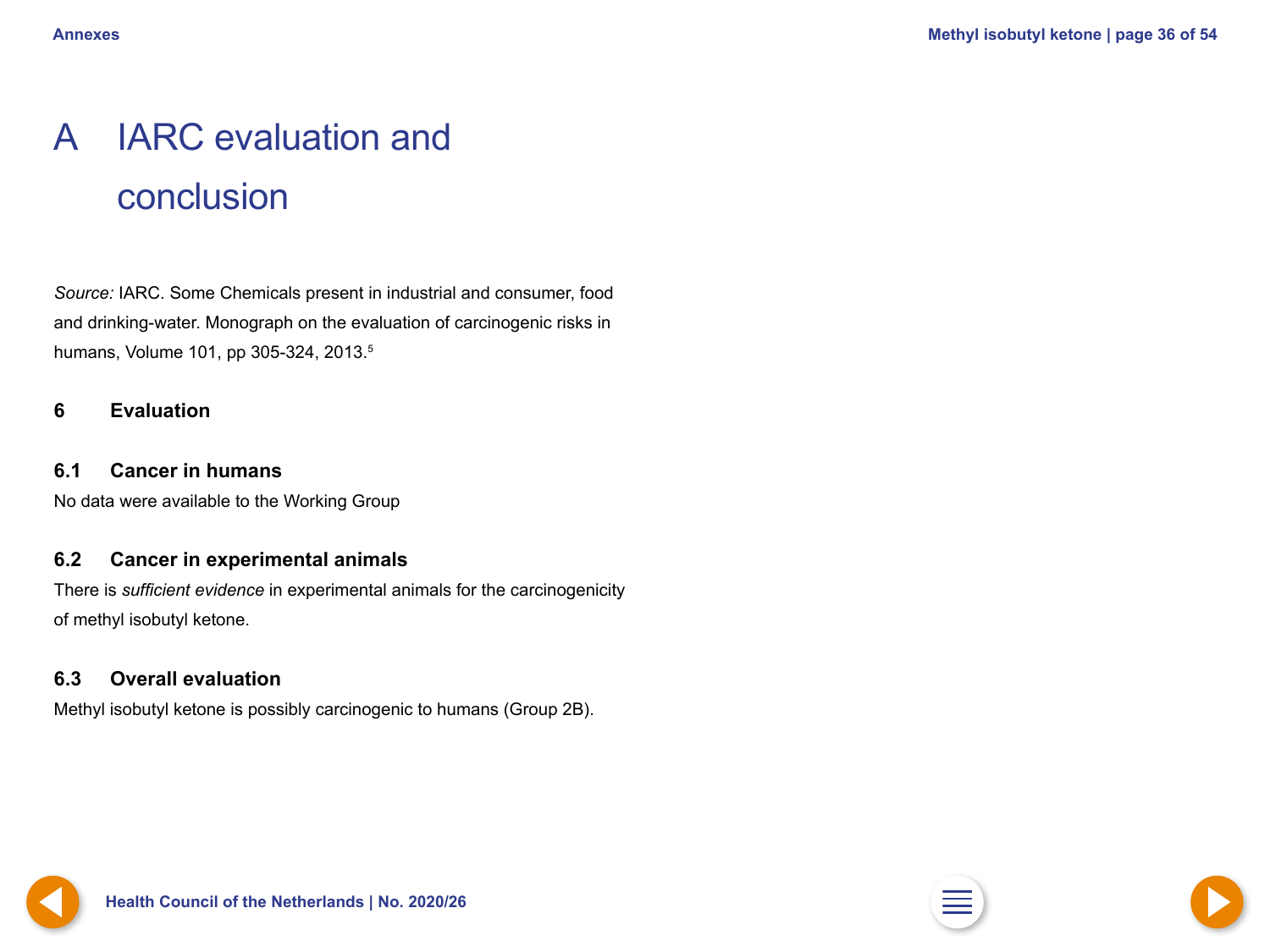# <span id="page-36-0"></span>B reliability testing of animal and in vitro studies

To assess the reliability of animal and in vitro studies, the Committee uses the criteria set by Klimisch et al. 1997. $1$  A summary of the criteria of the reliability scores is given below. Only studies with a reliability score of 1 or 2 are considered in assessing genotoxicity and carcinogenicity.

### *Reliability 1 (reliable without restriction)*

For example, guideline study (OECD, etc.); comparable to guideline study; test procedure according to national standards (DIN, etc.).

### *Reliability 2 (reliable with restrictions)*

For example, acceptable, well-documented publication/study report which meets basic scientific principles; basic data given: comparable to guidelines/standards; comparable to guideline study with acceptable restrictions.

### *Reliability 3 (not reliable)*

For example, method not validated; documentation insufficient for assessment; does not meet important criteria of today standard methods; relevant methodological deficiencies; unsuitable test system.





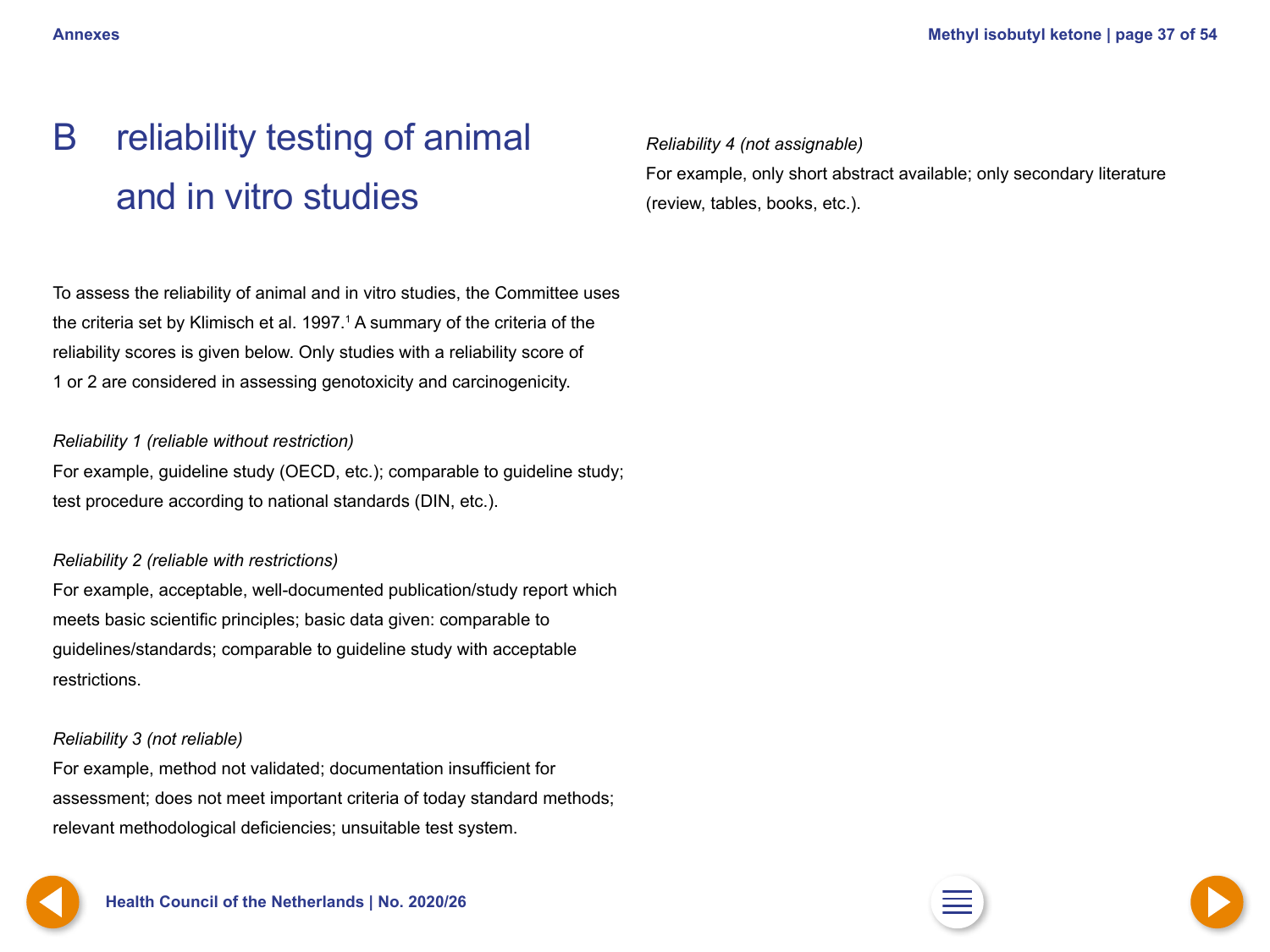# <span id="page-37-0"></span>C reliability testing of epidemiological studies

To assess the reliability of epidemiological studies, the Committee uses the criteria set by Money et al. $(2013).<sup>2</sup>$  A summary of the reliability categories set by Money et al. is given below. Only studies with a reliability score of 1 or 2 are considered in assessing genotoxicity and carcinogenicity.

### **Reliability 1 (reliable without restriction)**

*Chronic, non-specific outcomes*

Appropriate study design to research question.

- (1) Selected subjects or persons at risk represent appropriate exposure distributions. Adequate procedures of follow-up and reduction of loss to follow up were performed.
- (2) Exposure assessment was made independent of outcome with validated methods, preferentially with individual exposure data.
- (3) Effect data were collected independently from exposure status, using standardized data collection procedures/registries.
- (4) The possibility of serious bias has been reduced by design, controlled through statistical adjustment, and/or quantified through sensitivity analyses.
- (5) The sample/exposure range was sufficient to study the question under investigation, so that effects estimates are not constrained by high imprecision.
- (6) The data were analysed using appropriate statistical techniques to address the research questions and model assumptions.
- (7) The methodology and results were comprehensively and transparently reported according to relevant guidelines (*e.g*., the STROBE guidelines for observational data, Von Elm et al. 2007).

### *Acute or specific outcomes*

The same principles should be applied as for chronic, non-specific outcomes. The focus lies more with how well exposure has been characterised, and the disease outcome is defined.

### **Reliability 2 (reliable with restrictions)**

### *Chronic, non-specific outcomes*

Applies to studies which possess most of the qualities of studies with reliability 1. The overall quality is comprised due to minor, but obvious, methodological limitations. Examples include well-designed and conducted studies, but with limited measurement data, possibility of some residual confounding, some imprecision due to small sample size or low exposure range.



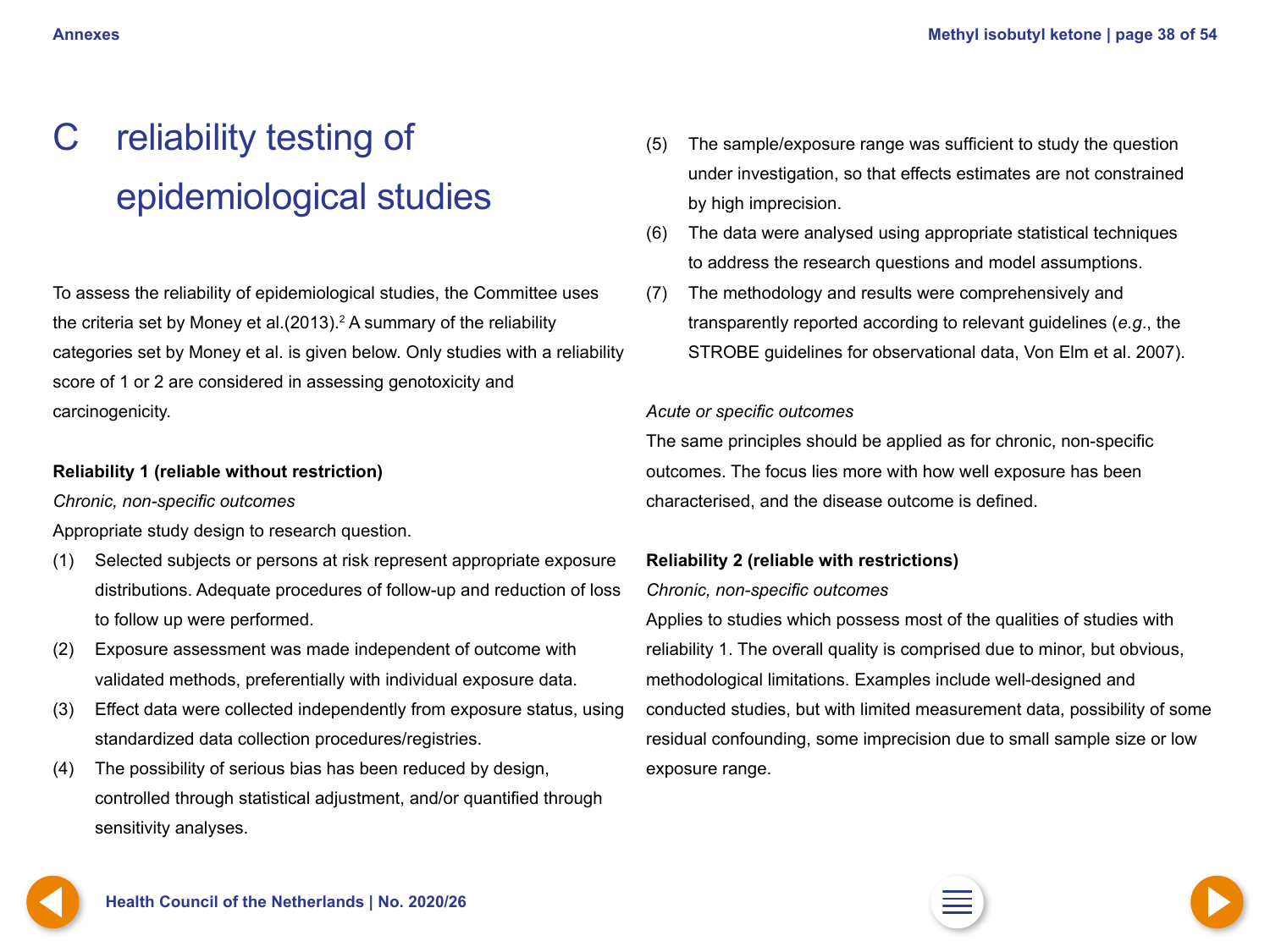### <span id="page-38-0"></span>*Acute or specific outcomes*

The same principles should be applied as for chronic, non-specific outcomes. Examples of shortcomings may include a lack of individual exposure data, and effects derived from self-reported outcomes.

Note: some studies with serious methodological limitations may provide reliable information for an acute or specific outcome.

### **Reliability 3 (not reliable)**

The studies fail to meet one or more of the most basic standards necessary to interpret epidemiologic research, such as appropriate study design to the research question. Shortcomings may include using census job titles as a surrogate for exposure.

### **Reliability 4 (not assignable)**

This includes studies or data which do not give sufficient details about methodology used, or which are short listed in abstracts or secondary literature.



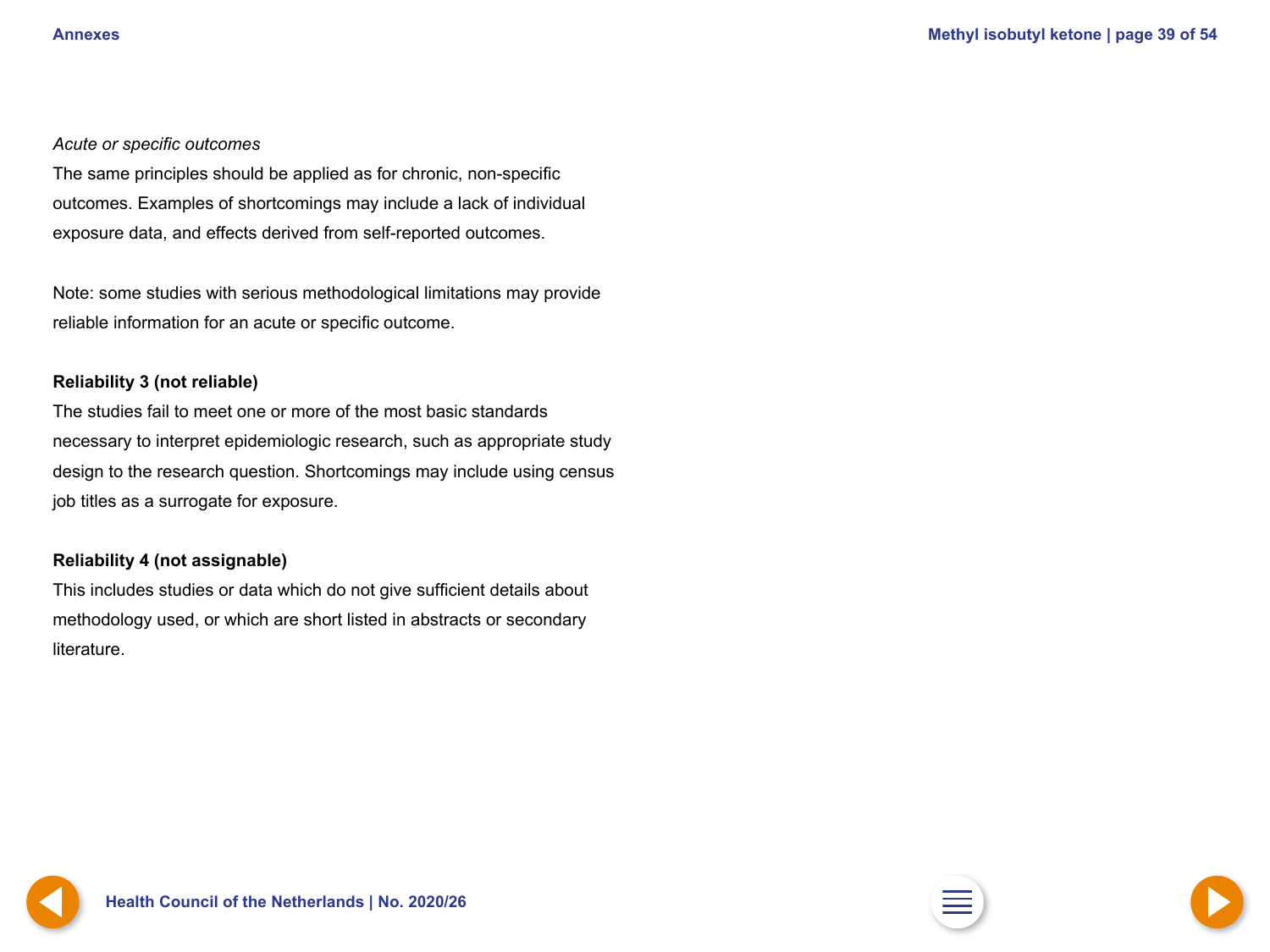# <span id="page-39-0"></span>D classification on germ cell mutagenicity

*Source*: Section 3.5 (Germ cell mutagenicity) of Regulation No. 1272/2008 of the European Parliament and of the council of 10 August 2009 on classification, labelling and packaging of substances.<sup>3</sup>

*3.5.1. Definitions and general considerations*

3.5.1.1. A mutation means a permanent change in the amount or structure of the genetic material in a cell. The term 'mutation' applies both to heritable genetic changes that may be manifested at the phenotypic level and to the underlying DNA modifications when known (including specific base pair changes and chromosomal translocations). The term 'mutagenic' and 'mutagen' will be used for agents giving rise to an increased occurrence of mutations in populations of cells and/or organisms.

3.5.1.2. The more general terms 'genotoxic' and 'genotoxicity' apply to agents or processes which alter the structure, information content, or segregation of DNA, including those which cause DNA damage by interfering with normal replication processes, or which in a

non-physiological manner (temporarily) alter its replication. Genotoxicity test results are usually taken as indicators for mutagenic effects.

*3.5.2. Classification criteria for substances*

3.5.2.1. This hazard class is primarily concerned with substances that may cause mutations in the germ cells of humans that can be transmitted to the progeny. However, the results from mutagenicity or genotoxicity tests *in vitro* and in mammalian somatic and germ cells in vivo are also considered in classifying substances and mixtures within this hazard class.

3.5.2.2. For the purpose of classification for germ cell mutagenicity, substances are allocated to one of two categories as shown in Table 3.5.1.

3.5.2.3 Specific *consid*erations for classification of substances as germ cell mutagens

3.5.2.3.1. To arrive at a classification, test results are considered from experiments determining mutagenic and/or genotoxic effects in germ and/ or somatic cells of exposed animals. Mutagenic and/or genotoxic effects determined in *in vitro* tests shall also be considered.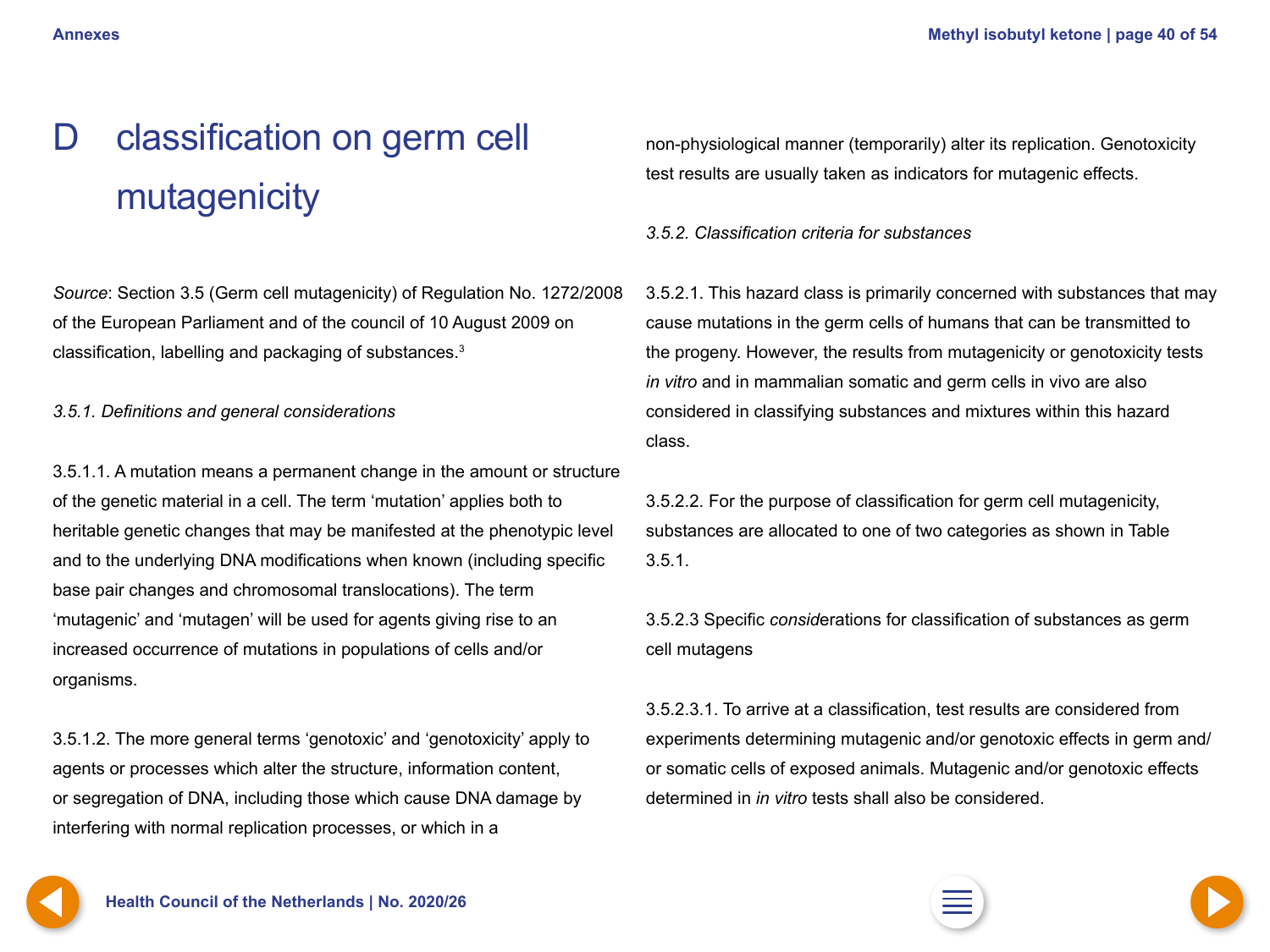<span id="page-40-0"></span>3.5.2.3.2. The system is hazard based, classifying substances on the basis of their intrinsic ability to induce mutations in germ cells. The scheme is, therefore, not meant for the (quantitative) risk assessment of substances.

#### **Table 3.5.1** Hazard categories for germ cell mutagens

| <b>Categories</b>  | <b>Criteria</b>                                                                                                                                                                                                                                                                                                                                                                                                                                                                                                                                                                                                                                                                                                                                                                                                                    |
|--------------------|------------------------------------------------------------------------------------------------------------------------------------------------------------------------------------------------------------------------------------------------------------------------------------------------------------------------------------------------------------------------------------------------------------------------------------------------------------------------------------------------------------------------------------------------------------------------------------------------------------------------------------------------------------------------------------------------------------------------------------------------------------------------------------------------------------------------------------|
| CATEGORY 1:        | Substances known to induce heritable mutations or to be regarded as if they induce<br>heritable mutations in the germ cells of humans. Substances known to induce<br>heritable mutations in the germ cells of humans.                                                                                                                                                                                                                                                                                                                                                                                                                                                                                                                                                                                                              |
| Category 1A:       | The classification in Category 1A is based on positive evidence from human<br>epidemiological studies. Substances to be regarded as if they induce heritable<br>mutations in the germ cells of humans.                                                                                                                                                                                                                                                                                                                                                                                                                                                                                                                                                                                                                             |
| Category 1B:       | The classification in Category 1B is based on:<br>- positive result(s) from in vivo heritable germ cell mutagenicity tests in mammals; or<br>- positive result(s) from in vivo somatic cell mutagenicity tests in mammals, in<br>combination with some evidence that the substance has potential to cause mutations<br>to germ cells. It is possible to derive this supporting evidence from mutagenicity/<br>genotoxicity tests in germ cells in vivo, or by demonstrating the ability of the<br>substance or its metabolite(s) to interact with the genetic material of germ cells; or<br>- positive results from tests showing mutagenic effects in the germ cells of humans,<br>without demonstration of transmission to progeny; for example, an increase in the<br>frequency of aneuploidy in sperm cells of exposed people. |
| <b>CATEGORY 2:</b> | Substances which cause concern for humans owing to the possibility that they may<br>induce heritable mutations in the germ cells of humans. The classification in<br>Category 2 is based on:<br>- positive evidence obtained from experiments in mammals and/or in some<br>cases from in vitro experiments, obtained from:<br>- somatic cell mutagenicity tests in vivo, in mammals; or<br>- other in vivo somatic cell genotoxicity tests which are supported by positive<br>results from in vitro mutagenicity assays.<br>Note: Substances which are positive in in vitro mammalian mutagenicity assays,<br>and which also show chemical structure activity relationship to known germ cell<br>mutagens, shall be considered for classification as Category 2 mutagens.                                                          |

3.5.2.3.3. Classification for heritable effects in human germ cells is made on the basis of well conducted, sufficiently validated tests, preferably as described in Regulation (EC) No 440/2008 adopted in accordance with Article 13(3) of Regulation (EC) No 1907/2006 ('Test Method Regulation') such as those listed in the following paragraphs. Evaluation of the test results shall be done using expert judgement and all the available evidence shall be weighed in arriving at a classification.

3.5.2.3.4. In vivo heritable germ cell mutagenicity tests, such as:

- rodent dominant lethal mutation test:
- mouse heritable translocation assay.

### 3.5.2.3.5. In vivo somatic cell mutagenicity tests, such as:

- mammalian bone marrow chromosome aberration test:
- mouse spot test;
- mammalian erythrocyte micronucleus test.
- 3.5.2.3.6. Mutagenicity/genotoxicity tests in germ cells, such as:
- (a) mutagenicity tests:

mammalian spermatogonial chromosome aberration test; spermatid micronucleus assay;

(b) Genotoxicity tests:

sister chromatid exchange analysis in spermatogonia; unscheduled DNA synthesis test (UDS) in testicular cells.



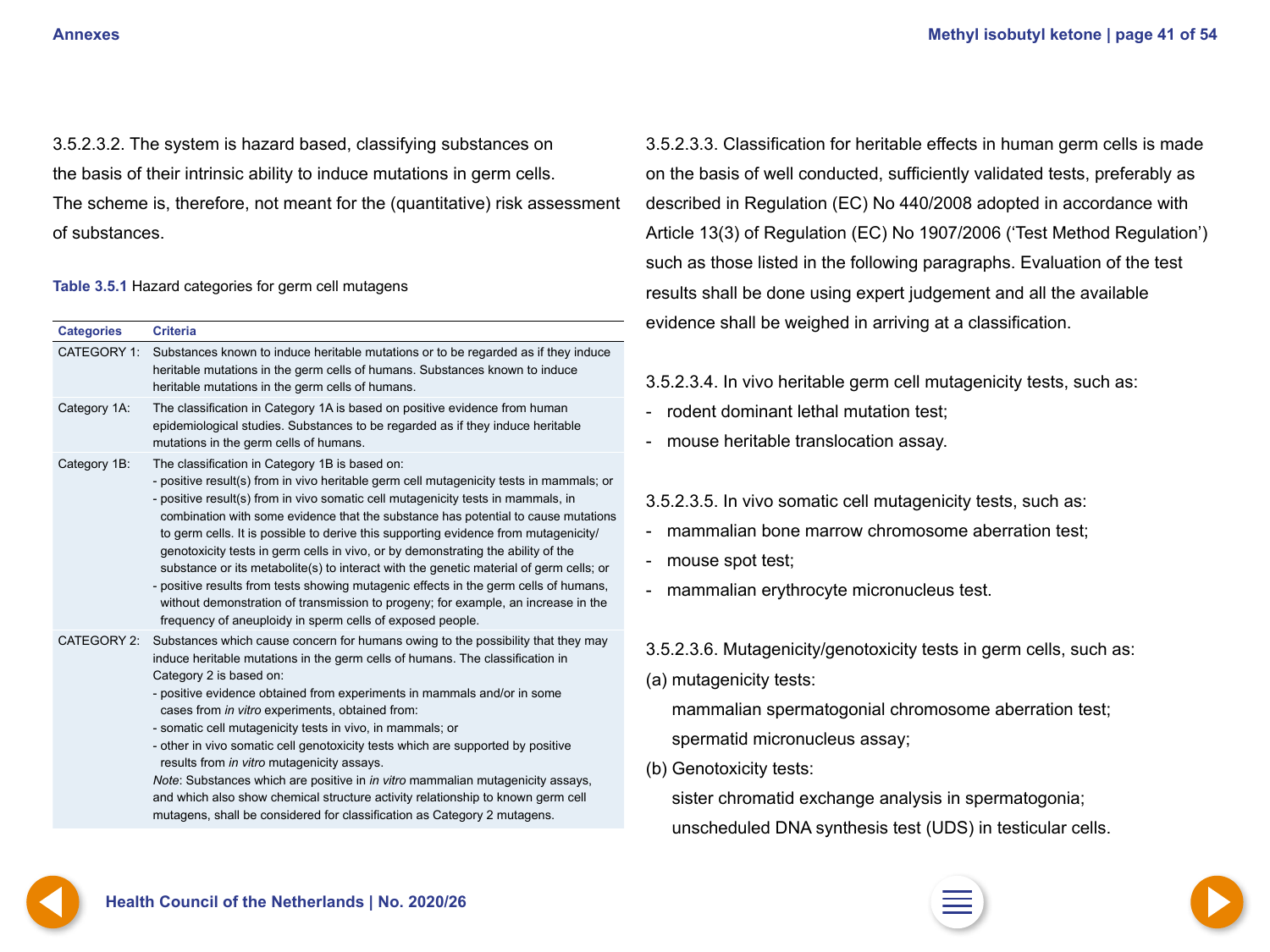- <span id="page-41-0"></span>3.5.2.3.7. Genotoxicity tests in somatic cells such as:
- liver Unscheduled synthesis test (UDS) in vivo;
- mammalian bone marrow Sister Chromatid Exchanges (SCE);

3.5.2.3.8. *In vitro* mutagenicity tests such as:

- *in vitro* mammalian chromosome aberration test;
- *in vitro* mammalian cell gene mutation test;
- bacterial reverse mutation tests.

3.5.2.3.9. The classification of individual substances shall be based on the total weight of evidence available, using expert judgement (See 1.1.1). In those instances where a single well-conducted test is used for classification, it shall provide clear and unambiguously positive results. If new, well validated, tests arise these may also be used in the total weight of evidence to be considered. The relevance of the route of exposure used in the study of the substance compared to the route of human exposure shall also be taken into account.

*3.5.3 Classification criteria for mixtures*

3.5.3.1. Classification of mixtures when data are available for all ingredients or only for some ingredients of the mixture

3.5.3.1.1. The mixture shall be classified as a mutagen when at least one ingredient has been classified as a Category 1A, Category 1B or Category 2 mutagen and is present at or above the appropriate generic concentration limit as shown in Table 3.5.2 for Category 1A, Category 1B and Category 2 respectively.

**Table 3.5.2** Generic concentration limits of ingredients of a mixture classified as germ cell mutagens that trigger classification of the mixture.

| Ingredient classified            | Concentration limits triggering classification of a mixture as: |                                                              |                          |  |
|----------------------------------|-----------------------------------------------------------------|--------------------------------------------------------------|--------------------------|--|
| as:                              |                                                                 | Category 1A mutagen  Category 1B mutagen  Category 2 mutagen |                          |  |
| Category 1A mutagen $\geq 0.1$ % |                                                                 | $\,$                                                         | $\overline{\phantom{0}}$ |  |
| Category 1B mutagen -            |                                                                 | $\geq 0.1 \%$                                                | $\qquad \qquad$          |  |
| Category 2 mutagen               | $\hskip1em -$                                                   | $\overline{\phantom{a}}$                                     | $\geq 1.0 \%$            |  |

Note. The concentration limits in the table above apply to solids and liquids (w/w units) as well as gases (v/v units).

3.5.3.2. Classification of mixtures when data are available for the complete mixture

3.5.3.2.1. Classification of mixtures will be based on the available test data for the individual ingredients of the mixture using concentration limits for the ingredients classified as germ cell mutagens. On a case-by-case basis, test data on mixtures may be used for classification when demonstrating effects that have not been established from the evaluation based on the individual ingredients. In such cases, the test results for the



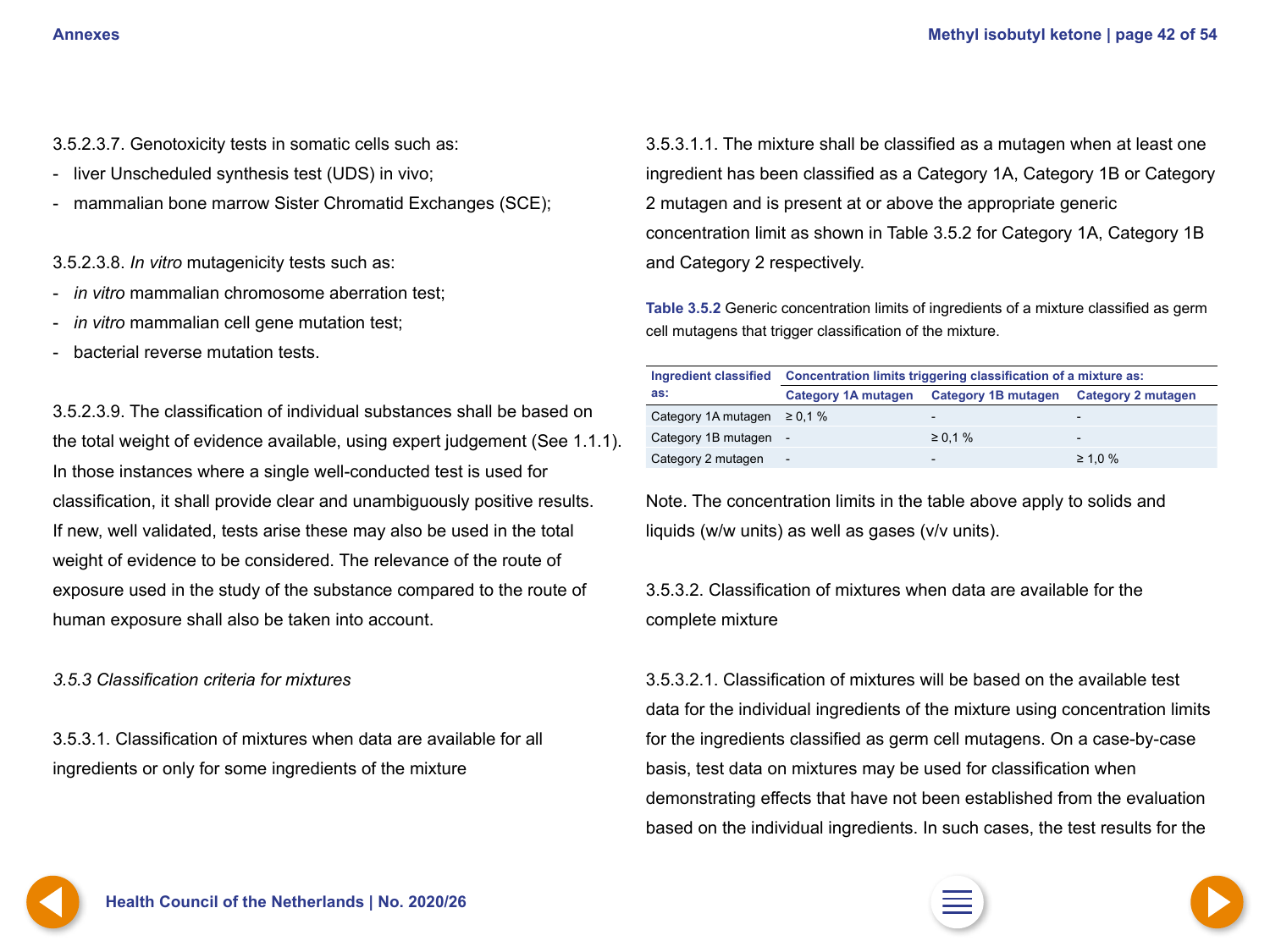<span id="page-42-0"></span>mixture as a whole must be shown to be conclusive taking into account dose and other factors such as duration, observations, sensitivity and statistical analysis of germ cell mutagenicity test systems. Adequate documentation supporting the classification shall be retained and made available for review upon request.

3.5.3.3 Classification of mixtures when data are not available for the complete mixture: bridging principles

3.5.3.3.1. Where the mixture itself has not been tested to determine its germ cell mutagenicity hazard, but there are sufficient data on the individual ingredients and similar tested mixtures (subject to paragraph 3.5.3.2.1), to adequately characterise the hazards of the mixture, these data shall be used in accordance with the applicable bridging rules set out in section 1.1.3.

### *3.5.4. Hazard communication*

3.5.4.1. Label elements shall be used in accordance with Table 3.5.3, for substances or mixtures meeting the criteria for classification in this hazard class.

#### **Table 3.5.3** Label elements of germ cell mutagenicity

| <b>Classification</b>                        | <b>Category 1A or Category 1B</b>                                                                                                                    | <b>Category 2</b>                                                                                                                                               |
|----------------------------------------------|------------------------------------------------------------------------------------------------------------------------------------------------------|-----------------------------------------------------------------------------------------------------------------------------------------------------------------|
| <b>GHS Pictograms</b>                        |                                                                                                                                                      |                                                                                                                                                                 |
| Signal word                                  | Danger                                                                                                                                               | Warning                                                                                                                                                         |
| <b>Hazard Statement</b>                      | H340: May cause genetic defects<br>(state route of exposure if it is<br>conclusively proven that no other<br>routes of exposure cause the<br>hazard) | H341: Suspected of causing<br>genetic defects (state route of<br>exposure if it is conclusively proven<br>that no other routes of exposure<br>cause the hazard) |
| <b>Precautionary Statement</b><br>Prevention | P201, P202, P281                                                                                                                                     | P201, P202, P281                                                                                                                                                |
| <b>Precautionary Statement</b><br>Response   | $P308 + P313$                                                                                                                                        | $P308 + P313$                                                                                                                                                   |
| <b>Precautionary Statement</b><br>Storage    | P405                                                                                                                                                 | P405                                                                                                                                                            |
| <b>Precautionary Statement</b><br>Disposal   | P <sub>501</sub>                                                                                                                                     | P <sub>501</sub>                                                                                                                                                |

#### *3.5.5. Additional classification considerations*

It is increasingly accepted that the process of chemical-induced tumorigenesis in humans and animals involves genetic changes for example in proto-oncogenes and/or tumour suppresser genes of somatic cells. Therefore, the demonstration of mutagenic properties of substances in somatic and/or germ cells of mammals in vivo may have implications for the potential classification of these substances as carcinogens (see also Carcinogenicity, section 3.6, paragraph 3.6.2.2.6).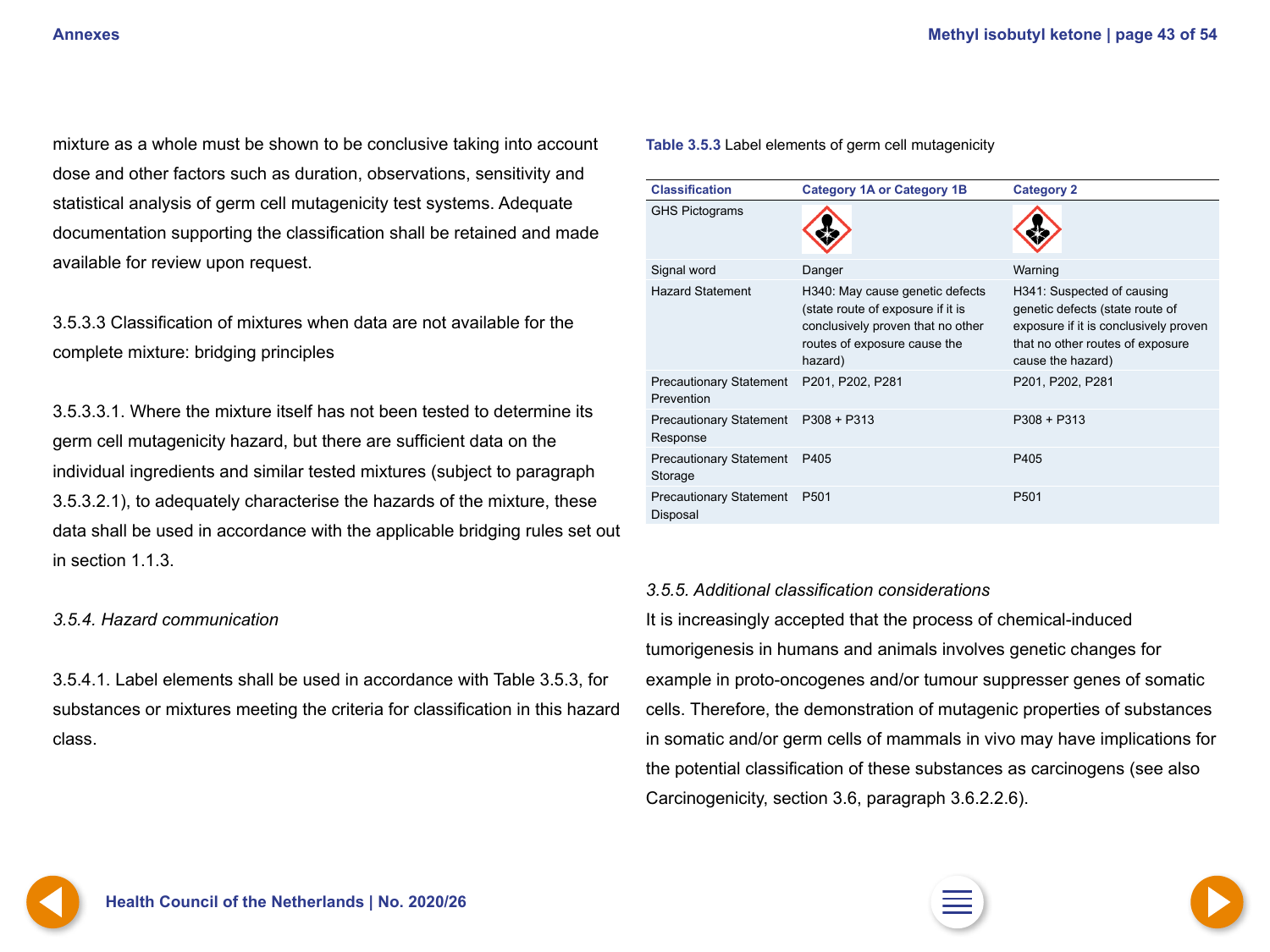## <span id="page-43-0"></span>E classification on carcinogenicity

In 2010, the Committee published a guideline for classifying substances in terms of their carcinogenic properties, and for assessing their genotoxicity.4 The classification on carcinogenic properties is based on the Globally Harmonized System, which is also used by the European Union for the classification, labelling and packaging of substances and mixtures (Regulation EC 1272/2008, Section 3.6 Carcinogenicity).3

The Committee expresses its conclusions in standard phrases:

| <b>Category</b> | <b>Judgement by the Committee</b>                                                                                                                                                                                                                                                                                                         | <b>Comparable with</b><br><b>EU Category</b> |
|-----------------|-------------------------------------------------------------------------------------------------------------------------------------------------------------------------------------------------------------------------------------------------------------------------------------------------------------------------------------------|----------------------------------------------|
| 1A              | The compound is known to be carcinogenic to humans.<br>It acts by a stochastic genotoxic mechanism.<br>It acts by a non-stochastic genotoxic mechanism.<br>It acts by a non-genotoxic mechanism.<br>Its potential genotoxicity has been insufficiently investigated.<br>Therefore, it is unclear whether the compound is genotoxic.       | 1A                                           |
| 1B              | The compound is presumed to be as carcinogenic to humans.<br>It acts by a stochastic genotoxic mechanism.<br>It acts by a non-stochastic genotoxic mechanism.<br>It acts by a non-genotoxic mechanism.<br>Its potential genotoxicity has been insufficiently investigated.<br>Therefore, it is unclear whether the compound is genotoxic. | 1B                                           |
| 2               | The compound is suspected to be carcinogenic to man.                                                                                                                                                                                                                                                                                      | 2                                            |
| (3)             | The available data are insufficient to evaluate the carcinogenic<br>properties of the compound.                                                                                                                                                                                                                                           | not applicable                               |
| (4)             | The compound is probably not carcinogenic to man.                                                                                                                                                                                                                                                                                         | not applicable                               |

**[42](#page-42-0) Health Council of the Netherlands | No. 2020/26 [2](#page-1-0) [44](#page-44-0)**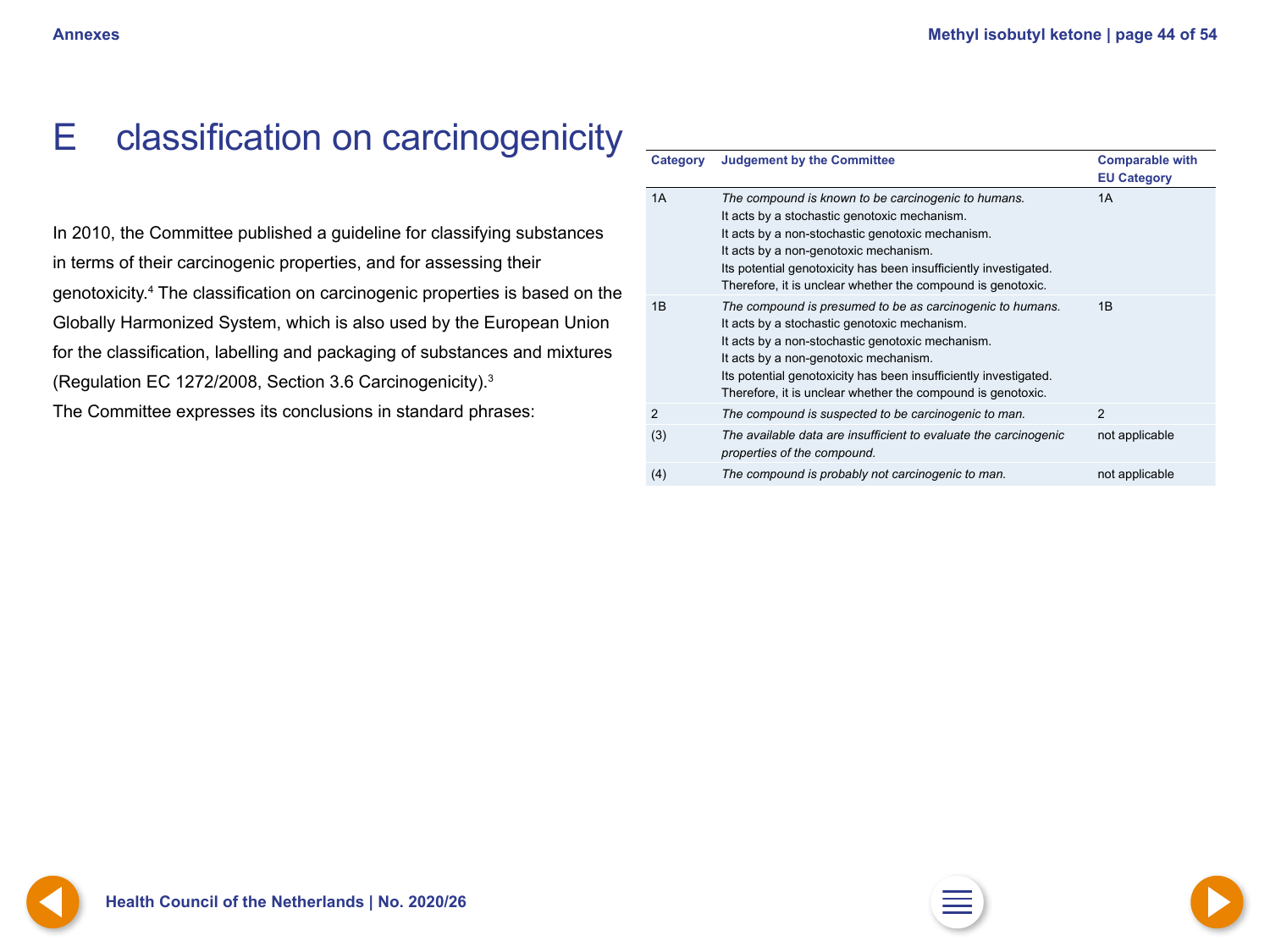## <span id="page-44-0"></span>F genotoxicity in vitro

### **Mutagenicity assays**

Note: all test were performed without and with a metabolic activation system (-/+ S9).

### Bacterial reverse mutation assay

| Microorganism, reference                                                                         | <b>Concentration range of MIBK</b>                                                 | <b>Results</b>                                                 | <b>Remarks and quality</b>                            |
|--------------------------------------------------------------------------------------------------|------------------------------------------------------------------------------------|----------------------------------------------------------------|-------------------------------------------------------|
| S. typhimurium:<br>TA1535, TA1537, TA1538, TA98, TA100;                                          | Concentrations: 0.04, 0.1, 1.0 and 4 µl/plate, -/+S9                               | Outcome: negative for all strains and tested<br>concentrations | Comparable to OECD 471 guideline study                |
| preincubation method                                                                             | Test included negative and positive controls                                       | No data on cytotoxicity                                        | Klimisch score 1                                      |
| O'Donoghue et al. (1988) <sup>20</sup>                                                           |                                                                                    |                                                                |                                                       |
| S. typhimurium:<br>TA1535, TA1537, TA1538, TA98, TA100; E. coli:                                 | Concentrations selected at 2-fold intervals up to<br>8,000 µg/plate, -/+ S9        | Outcome: negative for all strains and tested<br>concentrations | Compliant to OECD 471 guideline study                 |
| WP2, WP2 uvrA, WP2 uvrA pKM101; S.                                                               |                                                                                    |                                                                | No positive control for most strains                  |
| cerevisiae: JD1; preincubation method                                                            | Test includes negative and positive controls,<br>all tests performed in triplicate |                                                                | Klimisch score 2                                      |
| Brooks et al. $(1988)^{21}$                                                                      |                                                                                    |                                                                |                                                       |
|                                                                                                  | Preliminary cytotoxicity test performed                                            |                                                                |                                                       |
| S. typhimurium: TA98, TA100, TA1535, TA1537,<br>TA1538; S. cerevisiae JDI; preincubation method; | S. typhimurium:<br>31.25 to 4,000 µg/plate (8 concentrations)                      | Outcome: negative for all tested strains (-/+ S9)              | Non-GLP compliant comparable to OECD 471<br>guideline |
|                                                                                                  |                                                                                    | Cytotoxicity not specified.                                    |                                                       |
| Shell Oil Company 1980 <sup>22</sup>                                                             | S. cerevisiae:<br>$0.2$ to 50 mg/mL<br>(5 concentrations)                          |                                                                | Klimisch score 2                                      |
| S. typhimurium strains: TA97, TA98, TA100,<br>TA1535; preincubation method                       | 100 to 6,667 µg/plate<br>(5 concentrations)                                        | Outcome: negative for all tested strains (-/+ S9)              | Comparable to OECD 471 guideline study                |
| NTP (2007), <sup>18</sup> Zeiger et al. 1992 <sup>40</sup>                                       |                                                                                    | Slight cytotoxicity observed at the top dose                   | Klimisch score 2                                      |





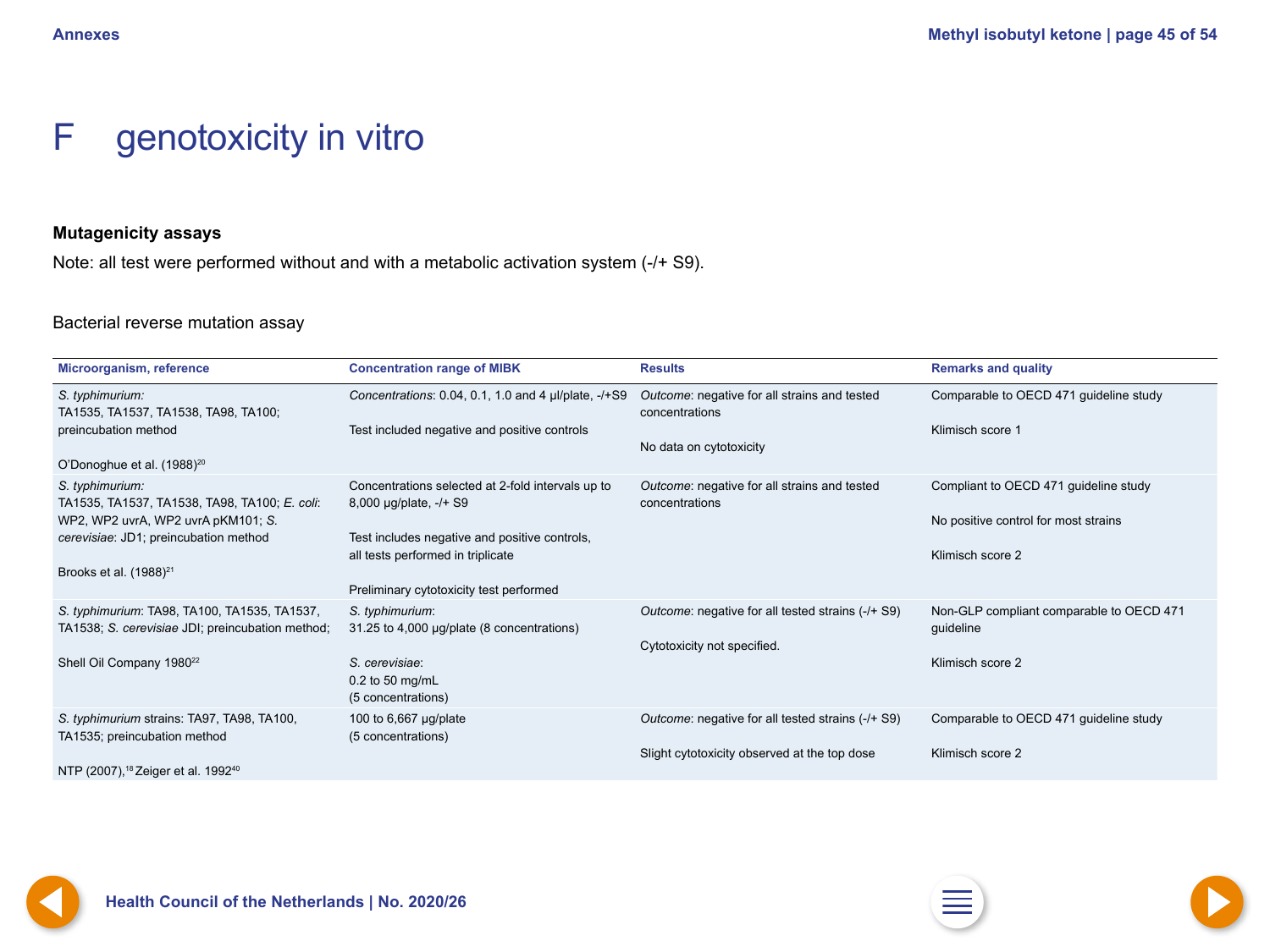<span id="page-45-0"></span>

| Microorganism, reference                                                                                                                                                                       | <b>Concentration range of MIBK</b>                                                                                                                                                                          | <b>Results</b>                                                                                                                                                                             | <b>Remarks and quality</b>                                                                                |
|------------------------------------------------------------------------------------------------------------------------------------------------------------------------------------------------|-------------------------------------------------------------------------------------------------------------------------------------------------------------------------------------------------------------|--------------------------------------------------------------------------------------------------------------------------------------------------------------------------------------------|-----------------------------------------------------------------------------------------------------------|
| S. typhimurium strains: TA98, TA100, TA1535,<br>TA1537, TA1538; preincubation method                                                                                                           | 0.04 to 4 $\mu$ L/plate<br>(5 concentrations)                                                                                                                                                               | Outcome: negative for all tested strains (-/+ S9)<br>Cytotoxicity not specified for main test; pre-test                                                                                    | Comparable to OECD 471 guideline; longer<br>incubation time compared to guideline                         |
| Chem. Man. Ass. 1984, <sup>19</sup>                                                                                                                                                            |                                                                                                                                                                                                             | demonstrated a normal background bacterial lawn<br>at 1.7 µL/plate, a slightly reduced background lawn<br>at 5.2 µL/plate, and an absent background lawn at<br>and higher than 17 µL/plate | Klimisch score 2                                                                                          |
| S. typhimurium:<br>TA1535, TA1537, TA1538, TA98, TA100; E. coli:<br>WP2, WP2 uvrA, WP2 uvrA pKM101; S.<br>cerevisiae: JD1;<br>Plate incorporation method<br>Brooks et al. (1988) <sup>21</sup> | Concentrations selected at 2-fold intervals up to<br>8,000 µg/plate, -/+ S9<br>Test included negative and positive control, all<br>tests performed in triplicate<br>Preliminary cytotoxicity test performed | Outcome: negative for all strains and tested<br>concentrations                                                                                                                             | Compliant to OECD 471 guideline study<br>Klimisch score 1                                                 |
| S. typhimurium strains: TA98, TA100, TA1535,<br>TA1537, TA1538; Plate incorporation method<br>Goodyear Tire & Rubber Company 1982 <sup>41</sup>                                                | 0.1 to 2,000 $\mu$ g/plate<br>(4 concentrations)                                                                                                                                                            | Outcome: negative for all tested strains (-/+ S9)<br>Cytotoxicity not specified                                                                                                            | Comparable to OECD 471 guideline study;<br>insufficient number of test concentrations<br>Klimisch score 2 |
| S. typhimurium strains: TA98, TA100, TA1535,<br>TA1537, TA1538; S. cerevisiae D4; Plate<br>incorporation method                                                                                | 0.01 to 10 $\mu$ L/plate<br>(5 concentrations)                                                                                                                                                              | Outcome: negative for all tested strains (-/+ S9)<br>Cytotoxicity not specified                                                                                                            | Comparable to OECD 471 guideline study<br>Klimisch score 2                                                |

Litton Bionetics 1991<sup>42</sup>

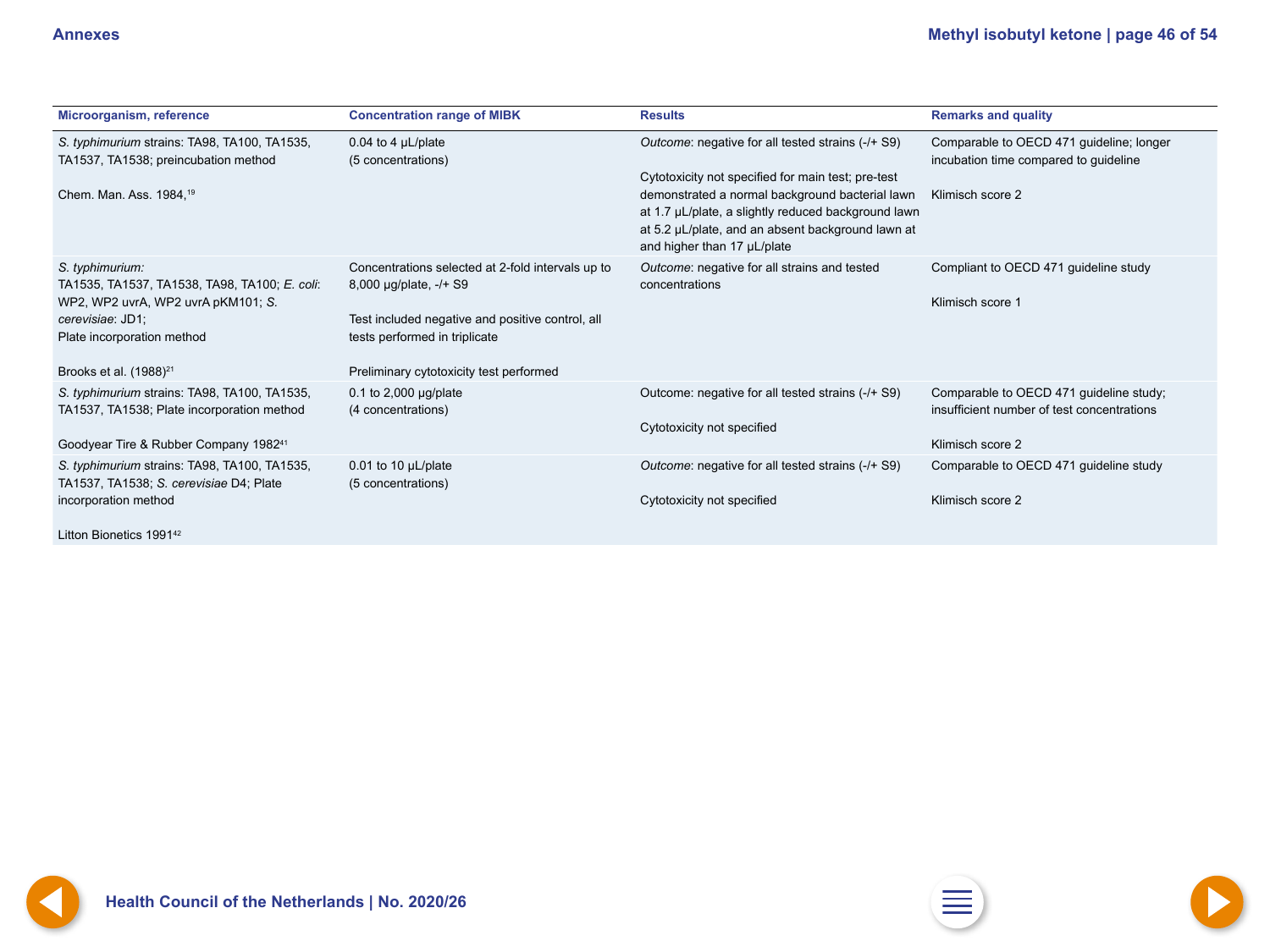### <span id="page-46-0"></span>*Mammalian cell gene mutation assays*

| <b>Cell type, reference</b>        | <b>Concentration range of MIBK</b>                                                                                           | <b>Results</b>                                                                                                                                                                                                                                                                      | <b>Remarks and quality</b>                                                    |
|------------------------------------|------------------------------------------------------------------------------------------------------------------------------|-------------------------------------------------------------------------------------------------------------------------------------------------------------------------------------------------------------------------------------------------------------------------------------|-------------------------------------------------------------------------------|
| L5178Y TK <sup>+/-</sup> mouse     | Concentrations:                                                                                                              | Outcome main study:                                                                                                                                                                                                                                                                 | <b>GLP compliant OECD</b>                                                     |
| lymphoma cells                     | - Main study: 0.32 up to 4.2 µL/mL (10 concentrations), -/+S9<br>- Repeat study: 0.6 up to 3.7 µL/mL (5 concentrations, -S9) | -S9: increased mutant frequency (frequency doubled compared to solvent control) at 1.8 and<br>3.2 µL/mL (survival 58 and 31%, respectively), but not at 2.4 µL/mL (survival 52%); the results                                                                                       | 490 study                                                                     |
| O'Donoghue et al.<br>$(1988)^{20}$ | - Repeat study: 1.4 up to 3.4 µL/mL (5 concentrations, +S9)                                                                  | at 4.2 µL/mL are not relevant, because the survival was too low (3%); no significant change in<br>mean mutant colonies per plate compared to solvent control                                                                                                                        | Note: according to the<br>renewed guideline,                                  |
|                                    | Test included negative (solvent, DMSO) and positive (ethyl<br>methane-sulfonate) controls                                    | +S9: no change in mutant frequency and mean mutant colonies per plate compared to solvent<br>control                                                                                                                                                                                | the number of colonies<br>is relevant in assessing<br>mutagenic activity, and |
|                                    | Endpoints: mean mutant colonies/plate, mutant frequency,                                                                     | Outcome repeat studies:                                                                                                                                                                                                                                                             | no longer the mutant                                                          |
|                                    | survival rate; 2-fold increase compared to control is                                                                        | -S9: increased mutant frequency (frequency doubled compared to solvent control) at 2.1 µL/                                                                                                                                                                                          | frequency; relative                                                           |
|                                    | considered significant.                                                                                                      | mL (survival 31%); equivocal results between duplicates at 2.9 µL/mL (one increased, one not<br>significantly increased; survival 32% and 42%, respectively); results at 3.7 µL/mL are not<br>relevant, because the survival was too low (4%); no significant change in mean mutant | survival or relative total<br>growth should not be<br>less than 10%.          |
|                                    |                                                                                                                              | colonies per plate at any dose applied compared to solvent control                                                                                                                                                                                                                  |                                                                               |
|                                    |                                                                                                                              | +S9: no change in mutant frequency and mean mutant colonies per plate compared to solvent Klimisch score: 1<br>control                                                                                                                                                              |                                                                               |
| L5178Y TK <sup>+/-</sup> mouse     | Main test:                                                                                                                   | Outcome main test:                                                                                                                                                                                                                                                                  | <b>GLP compliant OECD</b>                                                     |
| lymphoma cells                     | -/+ S9: 0.13 to 10 µL/mL                                                                                                     | -S9: Equivocal, near significant increase in mutant frequency at 1.8 and 3.2 $\mu$ L/mL); results at                                                                                                                                                                                | 490 study                                                                     |
|                                    | Cloned cultures:                                                                                                             | 4.2 µL/mL are not relevant, because the survival was too low (3%); no clear dose-response                                                                                                                                                                                           |                                                                               |
| Chem. Man. Ass.                    | -/+ S9: 0.13 to 4.2 µL/mL                                                                                                    | effect observed; 3 to 175% total relative growth compared to solvent control                                                                                                                                                                                                        | Note: relative survival or                                                    |
| $(1984)^{19}$                      | (10 concentrations)                                                                                                          | +S9: No significant increase in mutant frequency observed compared to control; 23 to 95%<br>total relative growth compared to solvent control                                                                                                                                       | relative total growth<br>should not be less than                              |
| Note: most likely data             | Repeat test:                                                                                                                 |                                                                                                                                                                                                                                                                                     | 10%.                                                                          |
| are also presented in              | $-S9: 0.6$ to 6 $\mu L/mL$                                                                                                   | Outcome repeat test:                                                                                                                                                                                                                                                                |                                                                               |
| O'Donoghue et al.                  | +S9: 0.4 to 4 $\mu$ L/mL                                                                                                     | -S9: Equivocal, near significant increases in mutant frequency at 2.1 and 2.9 µL/mL, which are Klimisch score: 1                                                                                                                                                                    |                                                                               |
| $(1988)^{20}$                      | Cloned cultures:                                                                                                             | not consistent within duplicates; results at 3.7 µL/mL are not relevant, because of 96 to 99%                                                                                                                                                                                       |                                                                               |
|                                    | -S9: 0.6 to 3.7 µL/mL                                                                                                        | cell death; 1 to 80% total relative growth compared to solvent control                                                                                                                                                                                                              |                                                                               |
|                                    | +S9: 1.4 to 3.4 µL/mL                                                                                                        | +S9: No significant increase in mutant frequency observed compared to solvent control; 28 to                                                                                                                                                                                        |                                                                               |
|                                    | (5 concentrations)                                                                                                           | 63% total relative growth compared to solvent control                                                                                                                                                                                                                               |                                                                               |
|                                    | Negative control: DMSO (solvent)                                                                                             |                                                                                                                                                                                                                                                                                     |                                                                               |
|                                    | Endpoints: mutant frequency, relative cell growth, cell death;                                                               |                                                                                                                                                                                                                                                                                     |                                                                               |
|                                    | 2-fold increase compared to control is considered significant.                                                               |                                                                                                                                                                                                                                                                                     |                                                                               |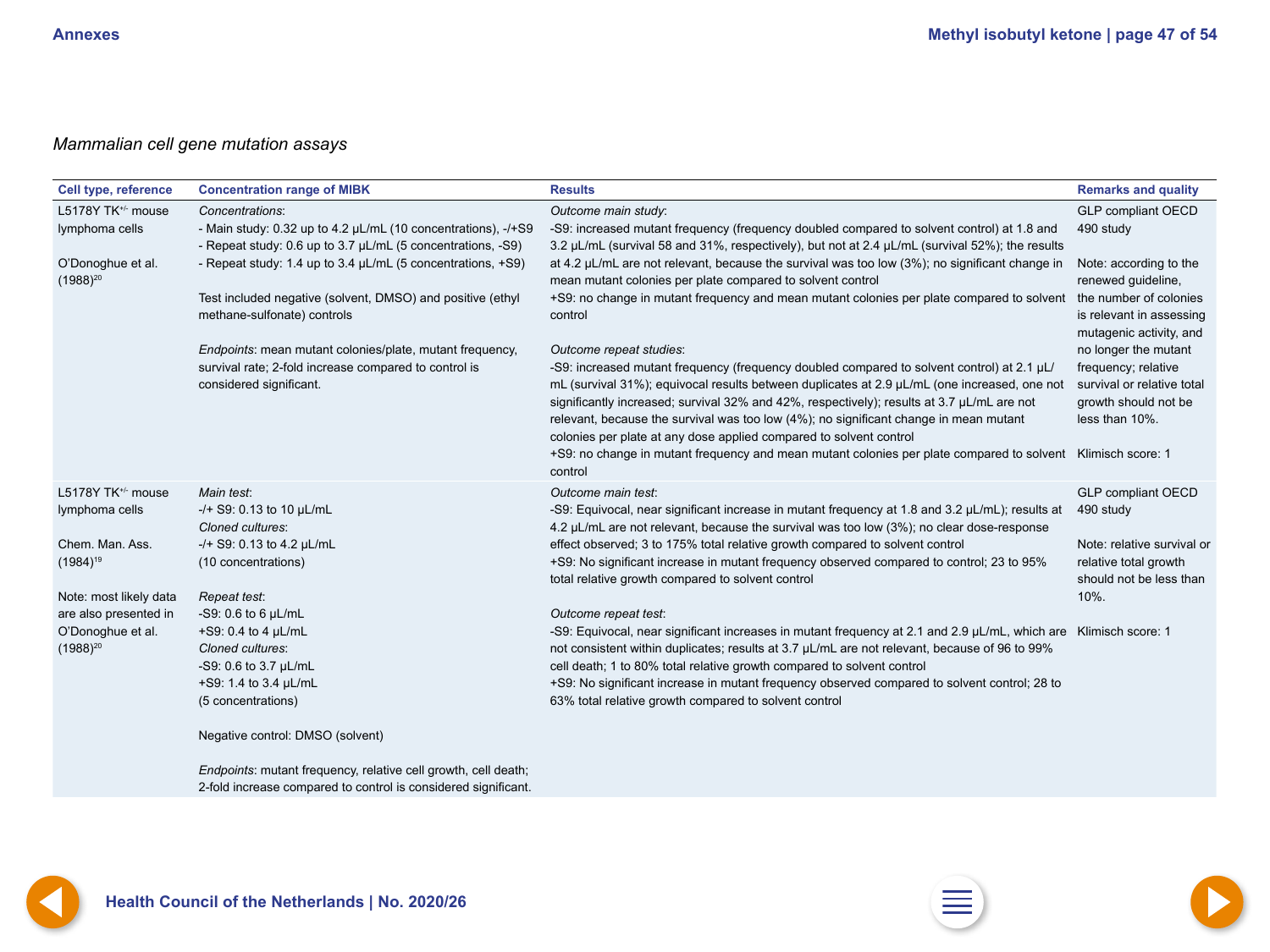### <span id="page-47-0"></span>**Other genotoxicity assays**

### *Chromosome aberration test*

| <b>Cell type, reference</b>                                            | <b>Concentration range of MIBK</b>                                                                                                                                                                | <b>Results</b>                                                                                                                                                              | <b>Remarks and quality</b>                                                              |
|------------------------------------------------------------------------|---------------------------------------------------------------------------------------------------------------------------------------------------------------------------------------------------|-----------------------------------------------------------------------------------------------------------------------------------------------------------------------------|-----------------------------------------------------------------------------------------|
| Rat liver (RL4) cell line,<br>and Chinese Hamster<br>Ovary (CHO) cells | Concentrations selected:<br>- Rat liver cells: 0.5, 0.25 and 0.125 of the $Glso$<br>$(50\%$ growth inhibition) (up to 8,000 $\mu$ I/mI) (-S9)<br>- CHO cells: 1, 0.5 and 0,25 of the $Glso$ (+S9) | Outcome: no biologically relevant increase in cells with chromosomal aberrations observed<br>at any dose applied for both cell types, compared to negative control          | Compliant to OECD 473<br>guideline study<br>Klimisch score 1                            |
| Brooks et al. (1988) <sup>21</sup>                                     | Tests included negative and positive controls                                                                                                                                                     |                                                                                                                                                                             |                                                                                         |
| Rat liver (RL4) cell line<br>Shell Oil Company<br>1980 <sup>22</sup>   | Concentrations applied: 250, 500 and 1,000 µg/mL                                                                                                                                                  | Outcome: no biologically relevant increase in cells with chromosomal aberrations observed<br>at any dose applied, compared to negative control<br>No cytotoxicity observed. | Comparable to OECD<br>473 guideline; longer<br>incubation time<br>compared to guideline |
|                                                                        |                                                                                                                                                                                                   |                                                                                                                                                                             | Klimisch score: 2                                                                       |



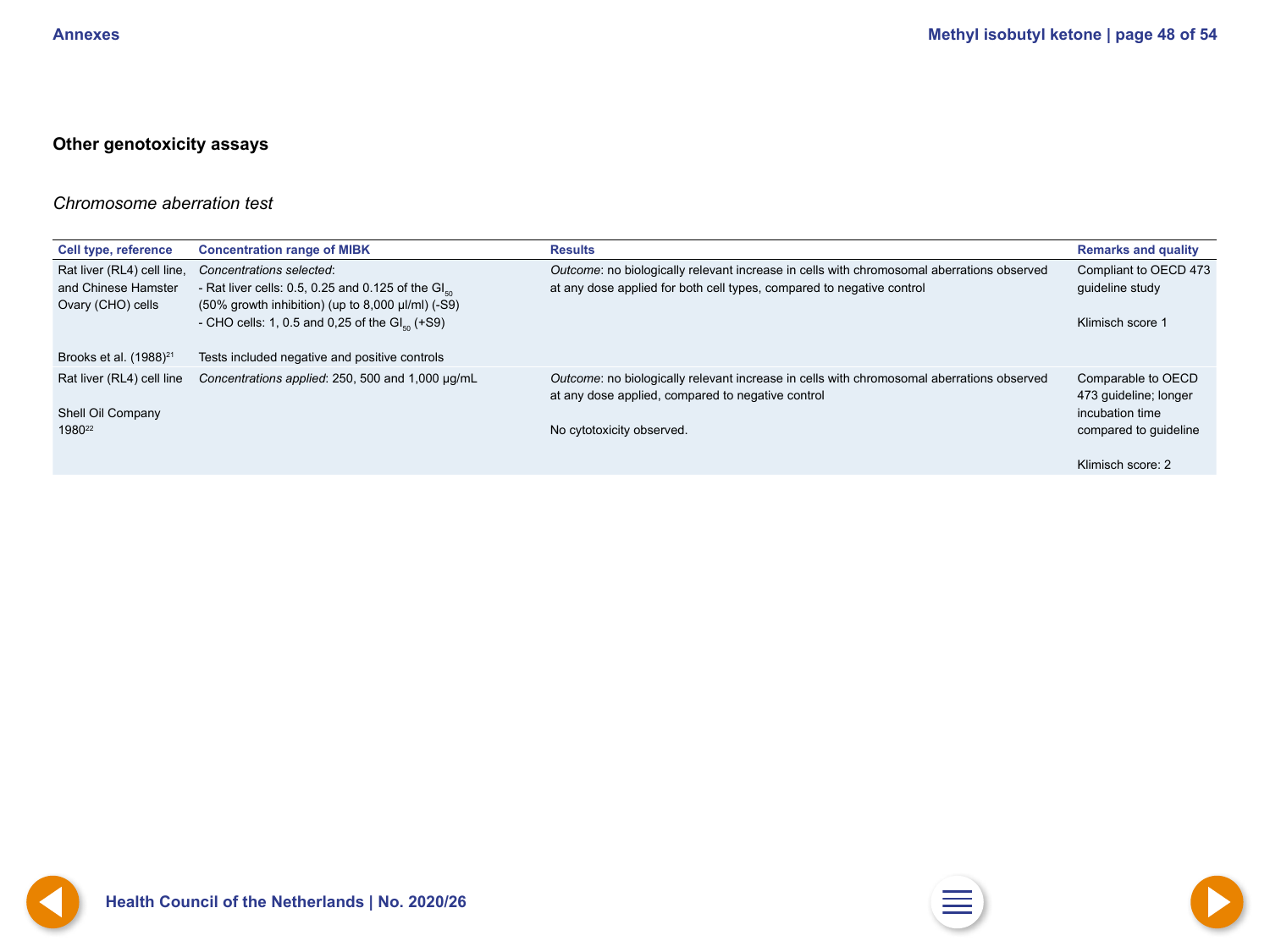### <span id="page-48-0"></span>**Miscellaneous**

### *Unscheduled DNA synthesis*

| <b>Cell type, reference</b>                  | <b>Concentration range of MIBK</b>                               | <b>Results</b>                                                                                                                                       | <b>Remarks and quality</b>               |
|----------------------------------------------|------------------------------------------------------------------|------------------------------------------------------------------------------------------------------------------------------------------------------|------------------------------------------|
| Primary hepatocytes<br>derived from Sprague- | Concentrations applied: 0.010 to 100 µL/mL<br>(5 concentrations) | Outcome: no significant effects on relative survival, and average net grains/nucleus;<br>concentrations of 10 and 100 µL/mL were too toxic to count. | Compliant to OECD 482<br>guideline study |
| Dawley rats                                  |                                                                  |                                                                                                                                                      |                                          |
|                                              | Negative and positive control included                           |                                                                                                                                                      | Klimisch score 1                         |
| O'Donoghue et al.<br>$(1988)^{20}$           |                                                                  |                                                                                                                                                      |                                          |
| Primary hepatocytes<br>(from male Sprague-   | Concentrations applied: 0.010 to 100 µL/mL<br>(5 concentrations) | Outcome: no significant induction of unscheduled DNA synthesis observed                                                                              | <b>GLP compliant OECD</b><br>482 study   |
| Dawley rats)                                 |                                                                  | Cytotoxicity: 98 to 100% at the two highest doses                                                                                                    |                                          |
|                                              |                                                                  |                                                                                                                                                      | Klimisch score 1                         |
| Chem. Man. Ass.                              |                                                                  |                                                                                                                                                      |                                          |
| 198419                                       |                                                                  |                                                                                                                                                      |                                          |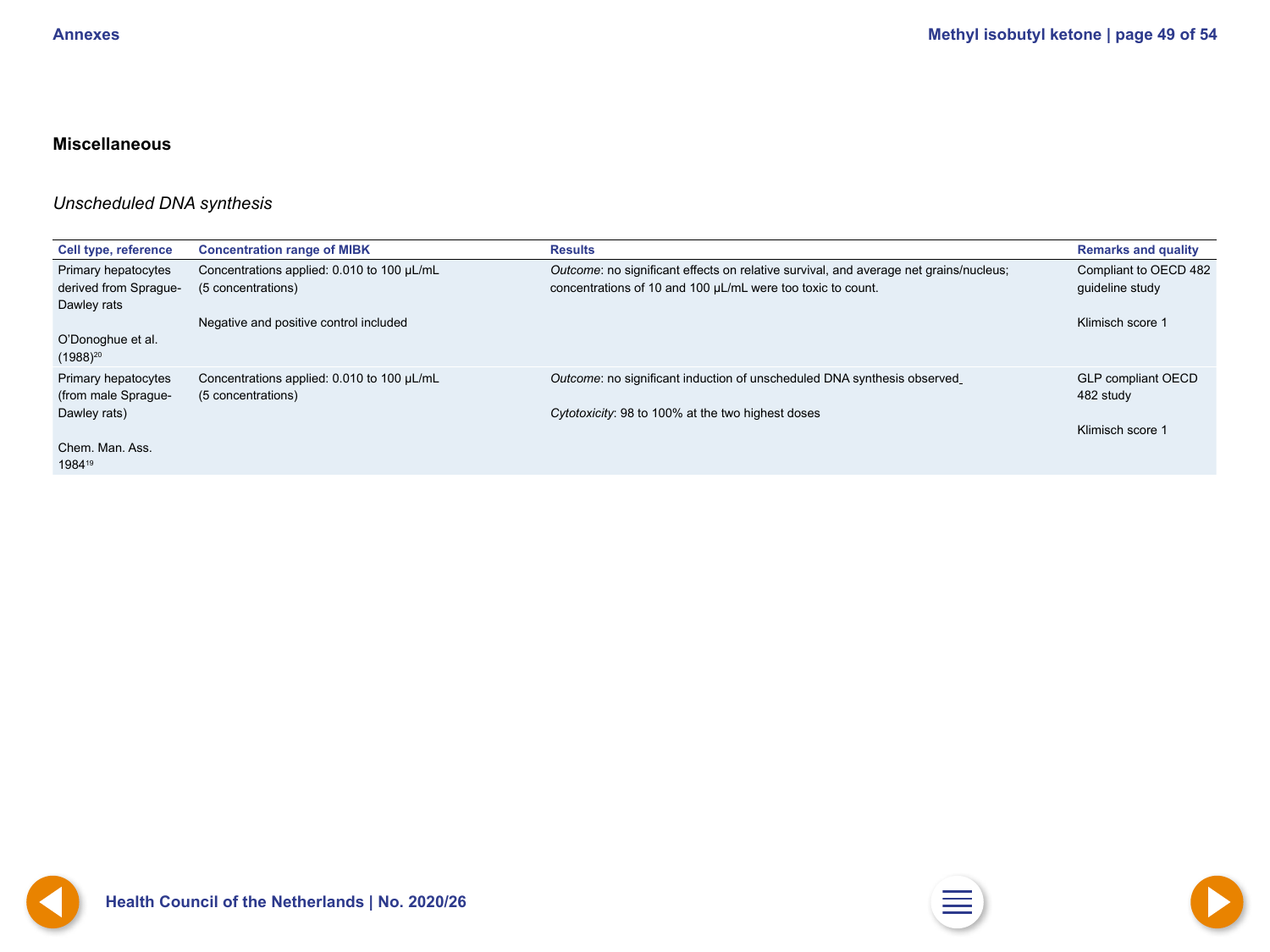## <span id="page-49-0"></span>G genotoxicity in vivo

| <b>Method</b><br>(reference)                                            | <b>Animal</b>                                                             | <b>Exposure conditions</b>                                                                                                                                                                                 | <b>Results</b>                                                                                                                                                           | <b>Remarks and</b><br>quality                                                |
|-------------------------------------------------------------------------|---------------------------------------------------------------------------|------------------------------------------------------------------------------------------------------------------------------------------------------------------------------------------------------------|--------------------------------------------------------------------------------------------------------------------------------------------------------------------------|------------------------------------------------------------------------------|
| Micronucleus assay<br>(bone marrow)                                     | Male and female Swiss<br>CD-1 mice (N=5/sex/<br>dose/<br>time point); one | Single intraperitoneal injection; 0.73 mL/kg bw/day (LD <sub>20</sub> ; purity:<br>99.56%); dose is based on toxicity in range-finding study (0.2 to 1<br>mL/kg bw/day, 8 dose levels, single application) | Outcome: no significant changes in number of micronucleated<br>polychromatic erythrocytes, or in the ratio of polychro-matic to<br>monochromatic erythrocytes            | <b>GLP</b> compliant<br>study comparable<br>to OECD 474<br>guideline; single |
| Chem. Man. Ass.<br>1984 <sup>19</sup> , TSCA 1984,<br>O'Donoghue et al. | additional animal/time<br>point as replacement<br>animal                  | Negative control: vehicle (corn oil); positive control:<br>triethyl-enemelamine                                                                                                                            | General toxicity: 2/18 males and 4/18 females died; treated animals<br>appeared heavily sedated following administration                                                 | dose only<br>Studies are                                                     |
| $(1988)^{20}$                                                           |                                                                           | Sacrifice at 12, 24 or 48 hours after exposure for treated and<br>negative control animals; positive control animals sacrificed<br>24 hours after exposure                                                 | General toxicity in range-finding study: no mortality up to 0.65 mL/<br>kg; 1/10, 2/10, 10/10 and 10/10 animals died at 0.70, 0.75, 0.80 and<br>1.00 mL/kg, respectively | reliable with<br>restriction                                                 |
|                                                                         |                                                                           | Statistical analyses: One-way ANOVA, Duncan's multiple range test                                                                                                                                          |                                                                                                                                                                          | Klimisch score 2                                                             |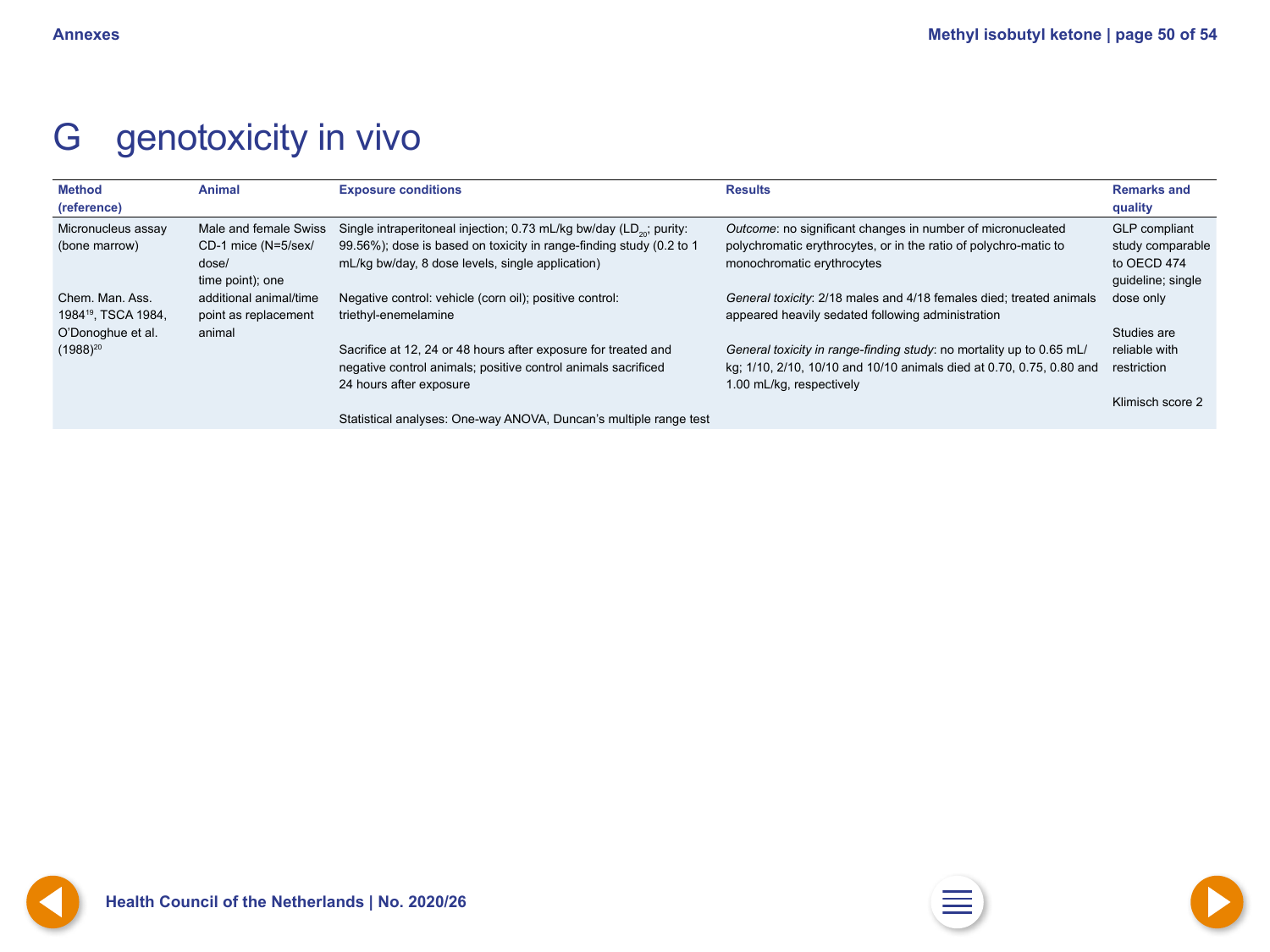## <span id="page-50-0"></span>H animal carcinogenicity studies

| <b>Species</b><br>(references)                      | <b>Design</b>                                   | <b>Exposure</b>                                                                                                                                         | <b>Observations</b>                                                                                                                                                                                                            | <b>Remarks and Quality</b>                                              |
|-----------------------------------------------------|-------------------------------------------------|---------------------------------------------------------------------------------------------------------------------------------------------------------|--------------------------------------------------------------------------------------------------------------------------------------------------------------------------------------------------------------------------------|-------------------------------------------------------------------------|
| Male and female<br>B6C3F1 mice (N=50/<br>sex/group; | Two-year<br>carcinogenicity<br>inhalation study | Whole body inhalation<br><b>Concentration levels:</b>                                                                                                   | Outcome: Exposure induced a statistically significant increase in incidence of liver<br>cancer                                                                                                                                 | Study is well performed<br>(OECD 451 guideline;<br>GLP compliant study) |
| 5-6 weeks old at study<br>initiation                | Purity: > 99%<br>$(GC-MS)$                      | 0, 450, 900 and 1,800 ppm (0, 1,861, 3,724 and<br>7,447 mg/m <sup>3</sup> ; concentrations used are based on<br>chronic toxicity studies in literature) | General toxicity: No treatment-related clinical findings observed; 1,800 ppm females<br>had lower mean body weights after week 17; survival males: 40/50, 42/50, 35/50,<br>37/50; survival females: 35/50, 37/50, 39/50, 38/50 | and reliable without<br>restrictions                                    |
| NTP (2007), Stout et al.                            |                                                 |                                                                                                                                                         |                                                                                                                                                                                                                                | Quality score 1                                                         |
| $(2008)^{18, 23}$                                   |                                                 | Duration of exposure:                                                                                                                                   | Incidence of neoplasms:                                                                                                                                                                                                        |                                                                         |
|                                                     |                                                 | 6 hours plus 12 min (T90; time needed to                                                                                                                | Liver, males                                                                                                                                                                                                                   |                                                                         |
|                                                     |                                                 | achieve 90% of target concentration after                                                                                                               | - hepatocellular adenoma or carcinoma: 27/50, 34/50, 28/50, 37/50 (P=0.019), trend                                                                                                                                             |                                                                         |
|                                                     |                                                 | beginning of vapour generation in chamber) per                                                                                                          | observed (P=0.028)                                                                                                                                                                                                             |                                                                         |
|                                                     |                                                 | day, 5 days a week for 105 weeks                                                                                                                        | - hepatocellular adenoma:                                                                                                                                                                                                      |                                                                         |
|                                                     |                                                 |                                                                                                                                                         | 17/50, 25/50, 23/50, 34/50 (P<0.001), trend observed (P<0.001)                                                                                                                                                                 |                                                                         |
|                                                     |                                                 | Effect endpoint(s):                                                                                                                                     | - hepatocellular carcinoma: 12/50, 12/50, 10/50, 9/50                                                                                                                                                                          |                                                                         |
|                                                     |                                                 | Following death, complete necropsies and                                                                                                                | Liver, females                                                                                                                                                                                                                 |                                                                         |
|                                                     |                                                 | microscopic examinations were performed on all<br>animals.                                                                                              | - hepatocellular adenoma or carcinoma: 17/50, 17/50, 22/50, 27/50 (P=0.035), trend<br>observed $(P=0.013)$                                                                                                                     |                                                                         |
|                                                     |                                                 |                                                                                                                                                         | - hepatocellular adenoma: 13/50, 15/50, 20/50, 23/50 (P=0.033), trend observed                                                                                                                                                 |                                                                         |
|                                                     |                                                 | Statistical analysis: survival analysis; product-                                                                                                       | $(P=0.016)$                                                                                                                                                                                                                    |                                                                         |
|                                                     |                                                 | limit procedure of Kaplan and Meier, Cox's                                                                                                              | - hepatocellular carcinoma: 6/50, 5/50, 6/50, 11/50                                                                                                                                                                            |                                                                         |
|                                                     |                                                 | method and Tarone's life table test; analysis of<br>neoplasm and nonneoplastic lesion incidences:                                                       | No other significant exposure-related neoplasia observed                                                                                                                                                                       |                                                                         |
|                                                     |                                                 | (continuity-corrected) Poly-k test; analysis of                                                                                                         | Nonneoplastic lesions:                                                                                                                                                                                                         |                                                                         |
|                                                     |                                                 | continuous variables: parametric multiple                                                                                                               | Liver (eosinophilic foci) in                                                                                                                                                                                                   |                                                                         |
|                                                     |                                                 | comparison procedures of Dunnett and Williams,                                                                                                          | - males: 3/50, 4/50, 5/50, 8/50                                                                                                                                                                                                |                                                                         |
|                                                     |                                                 | Mann-Whitney U test.                                                                                                                                    | - females: $4/50$ , $11/50$ (P $\leq$ 0.01), 10/50, 14/50 (P $\leq$ 0.05)                                                                                                                                                      |                                                                         |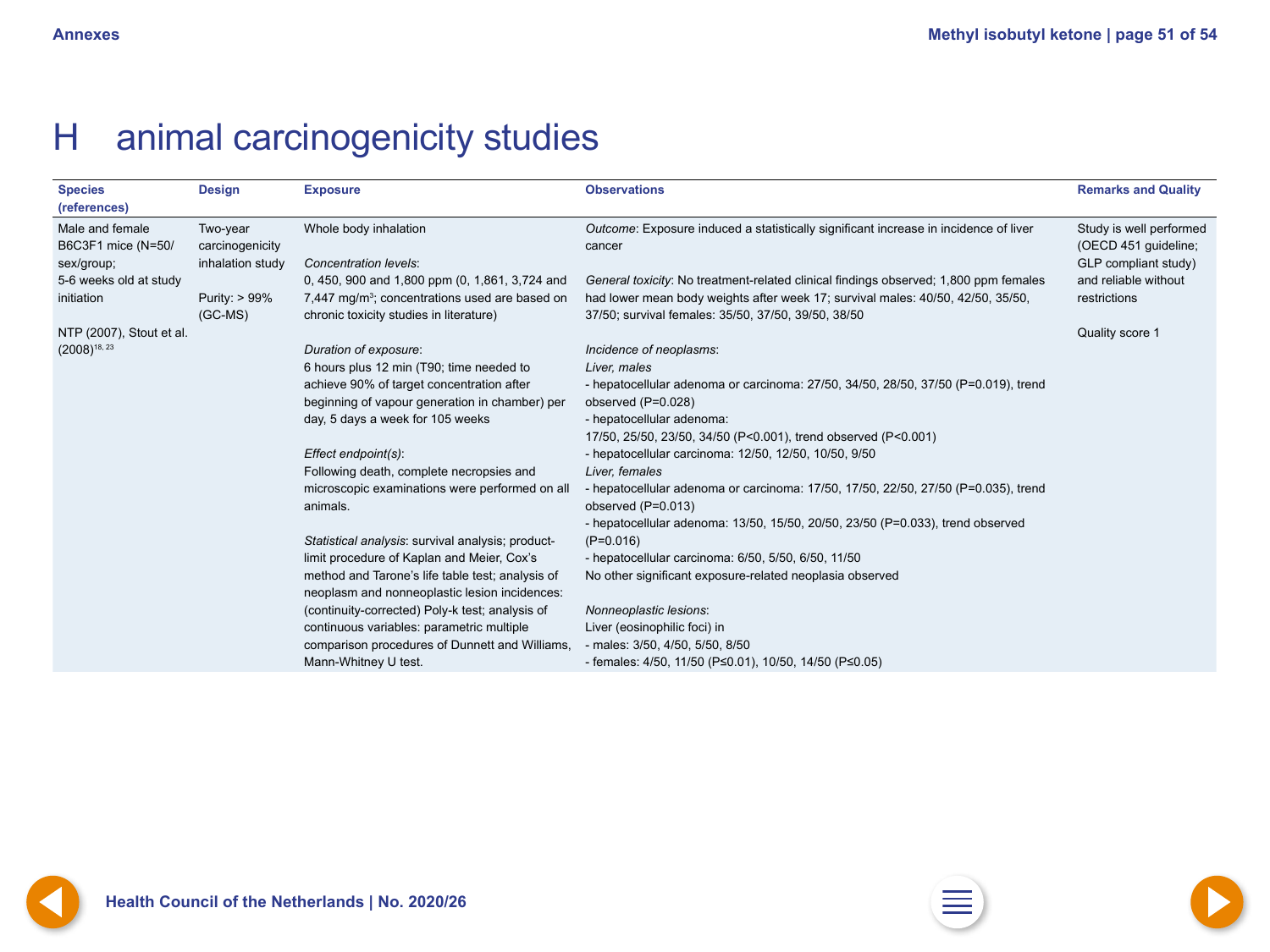<span id="page-51-0"></span>

| <b>Species</b><br>(references)                                     | <b>Design</b> | <b>Exposure</b> | <b>Observations</b>                                                                                | <b>Remarks and Quality</b> |
|--------------------------------------------------------------------|---------------|-----------------|----------------------------------------------------------------------------------------------------|----------------------------|
| Male and female<br>F344/N rats (N=50/sex/<br>group); approximately | See above     | See above       | Outcome: Exposure induced a statistically significant increase in incidence of kidney<br>cancer    |                            |
| 6 weeks old at study                                               |               |                 | General toxicity: 900 and 1,800 ppm males had lower mean body weights after                        |                            |
| initiation                                                         |               |                 | respectively week 97 and 89, and appeared thin and lethargic                                       |                            |
|                                                                    |               |                 | Survival males: 32/50, 28/50, 25/50, 19/50 (P=0.015); Survival females:                            |                            |
| NTP (2007), Stout et al.<br>$(2008)^{18, 23}$                      |               |                 | 35/50, 34/50, 26/50, 32/50                                                                         |                            |
|                                                                    |               |                 | Incidence of neoplasms:                                                                            |                            |
|                                                                    |               |                 | The kidneys, males                                                                                 |                            |
|                                                                    |               |                 | - renal tubule adenoma <sup>a</sup> : 2/50, 3/50, 3/50, 10/50 (P=0.009), trend observed (P=0.002)  |                            |
|                                                                    |               |                 | - renal tubule carcinoma <sup>a</sup> : 0/50, 1/50, 0/50, 2/50                                     |                            |
|                                                                    |               |                 | - renal tubule adenoma or carcinoma <sup>a</sup> : 2/50, 4/50, 3/50, 11/50 (P=0.004), trend        |                            |
|                                                                    |               |                 | observed (P<0.001)                                                                                 |                            |
|                                                                    |               |                 | The kidneys, females                                                                               |                            |
|                                                                    |               |                 | - malignant mesenchymal tumour: 0/50, 0/50, 0/50, 2/50, trend observed (P=0.043)                   |                            |
|                                                                    |               |                 | Leukaemia, males ((mononuclear cell): 25/50, 26/50, 32/50, 35/50 (P=0.027), trend                  |                            |
|                                                                    |               |                 | observed (P=0.016) (note: findings uncertain because of the strength of the response)              |                            |
|                                                                    |               |                 | No other significant exposure-related neoplasia observed                                           |                            |
|                                                                    |               |                 | Nonneoplastic lesions:                                                                             |                            |
|                                                                    |               |                 | The kidneys, males                                                                                 |                            |
|                                                                    |               |                 | - renal tubule hyperplasia) <sup>a</sup> : 1/50, 14/50 (P≤0.05), 7/50 (P≤0.05), 21/50 (P≤0.01)     |                            |
|                                                                    |               |                 | - nephropathy Chronic Progressive Nephropathy (CPN): 42/50, 45/50, 47/50, 50/50                    |                            |
|                                                                    |               |                 | $(P \le 0.05)$                                                                                     |                            |
|                                                                    |               |                 | - papilla mineralization: 1/50, 6/50 (P $\leq$ 0.05), 22/50 (P $\leq$ 0.01), 29/50 (P $\leq$ 0.01) |                            |
|                                                                    |               |                 | - transitional epithelium hyperplasia: 1/50, 5/50, 6/50 (P≤0.05), 19/50 (P≤0.01)                   |                            |
|                                                                    |               |                 | - adrenal medulla hyperplasia: 13/50, 18/48, 18/50, 24/50 (P<0.05)                                 |                            |
|                                                                    |               |                 | The kidneys, females                                                                               |                            |
|                                                                    |               |                 | - nephropathy (CPN): 19/50, 35/50, 38/50, 44/50 ( $P \le 0.01$ , all concentrations)               |                            |
|                                                                    |               |                 | <sup>a</sup> Combined results from single sections and step sections (extended evaluation)         |                            |

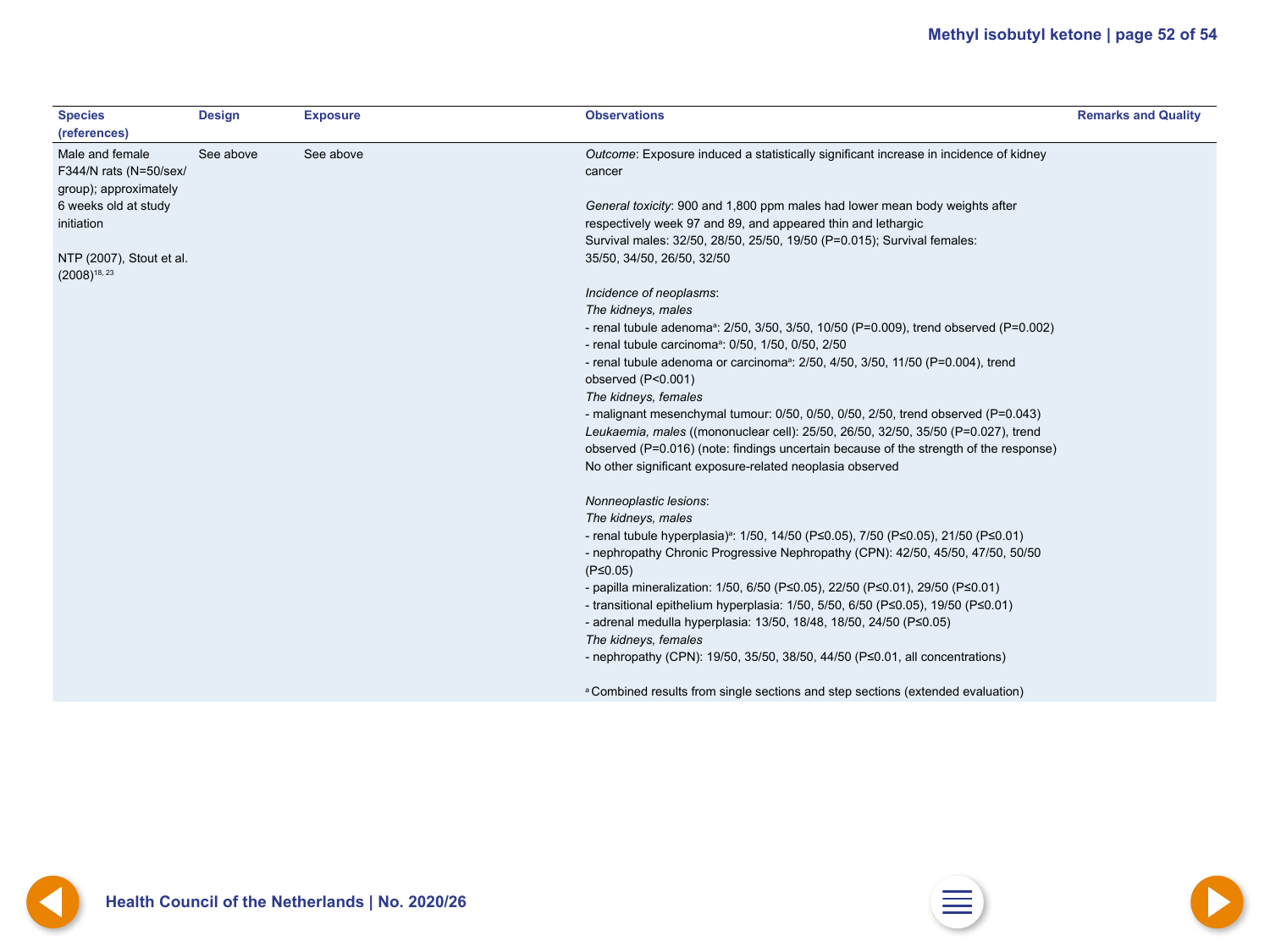### <span id="page-52-0"></span>**The Committee and consulted experts**

#### **The membership of the Subcommittee on Classifying Carcinogenic Substances**

#### **for the evaluation of the genotoxicity and carcinogenicity of MIBK**

- H.P.J. te Riele, Professor of molecular biology, VU University Amsterdam, and Netherlands Cancer Institute, Amsterdam, *chairman*
- R.W.L. Godschalk, Genetic toxicologist and molecular epidemiologist, Maastricht University (member since January 1, 2020)
- M.J.M. Nivard, Molecular biologist and genetic toxicologist, Leiden University Medical Center, Leiden (member up to December 31, 2019)
- E. de Rijk, Toxicologic pathologist, Charles River Laboratories, 's Hertogenbosch
- J.J. Vlaanderen, Epidemiologist, Institute for Risk Assessment Sciences, Utrecht

#### **Consulted experts**

- J. van Benthem, Genetic toxicologist, RIVM, Bilthoven, *structurally consulted expert*
- P.J. Boogaard, Professor of environmental health and human biomonitoring, Wageningen University and Research Centre, and toxicologist, SHELL International BV, The Hague, *incidental consulted*

*expert*

#### **Observer**

• M. Woutersen, Bureau REACH, RIVM, Bilthoven

#### **Scientific secretary**

• J.M. Rijnkels, The Health Council of the Netherlands, The Hague